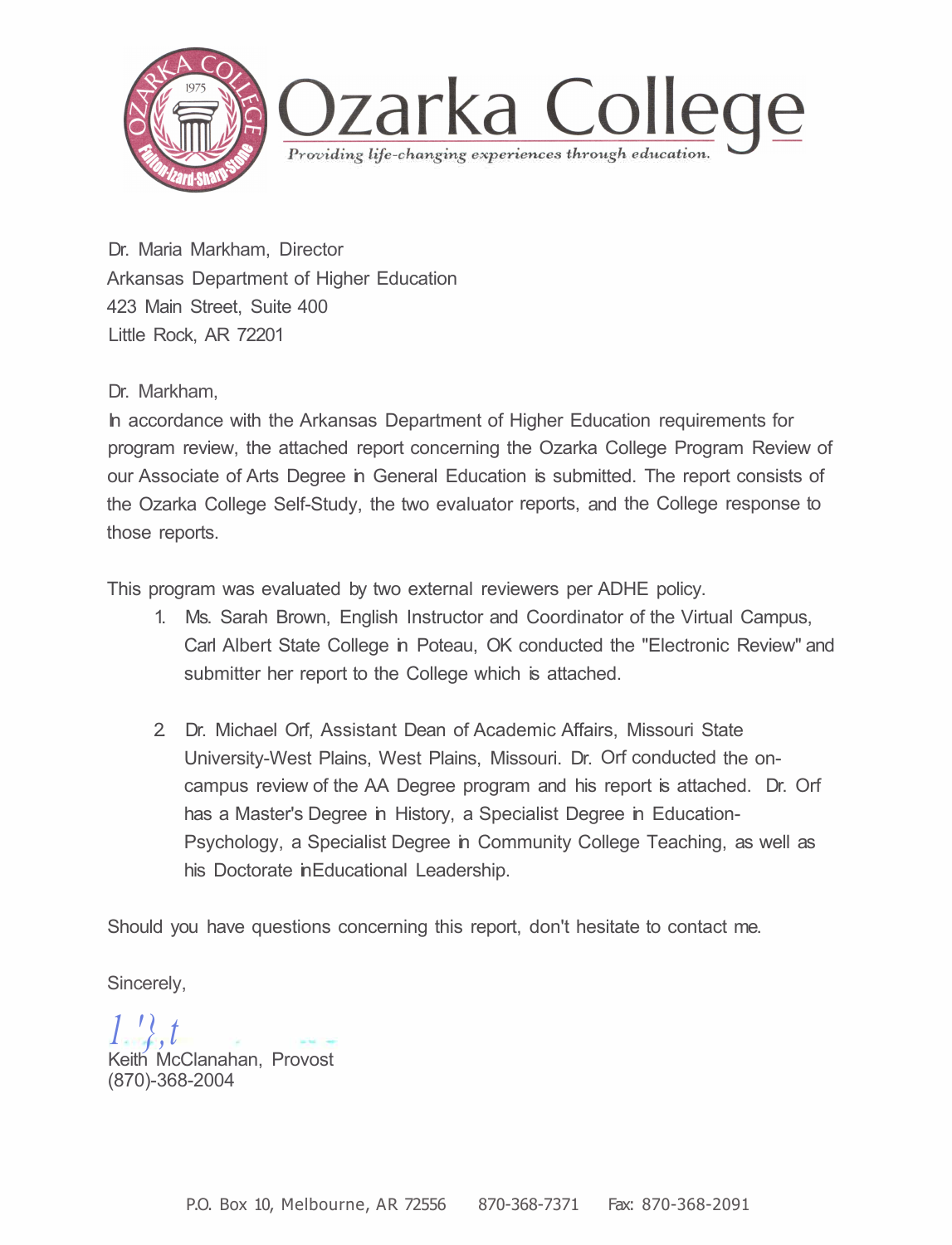# Arkansas Department of Higher Education Existing Program Review Program Self-Study Associate of Arts Ozarka College RESPONSE TO REVIEWERS

## **2017-2018 Academic Year**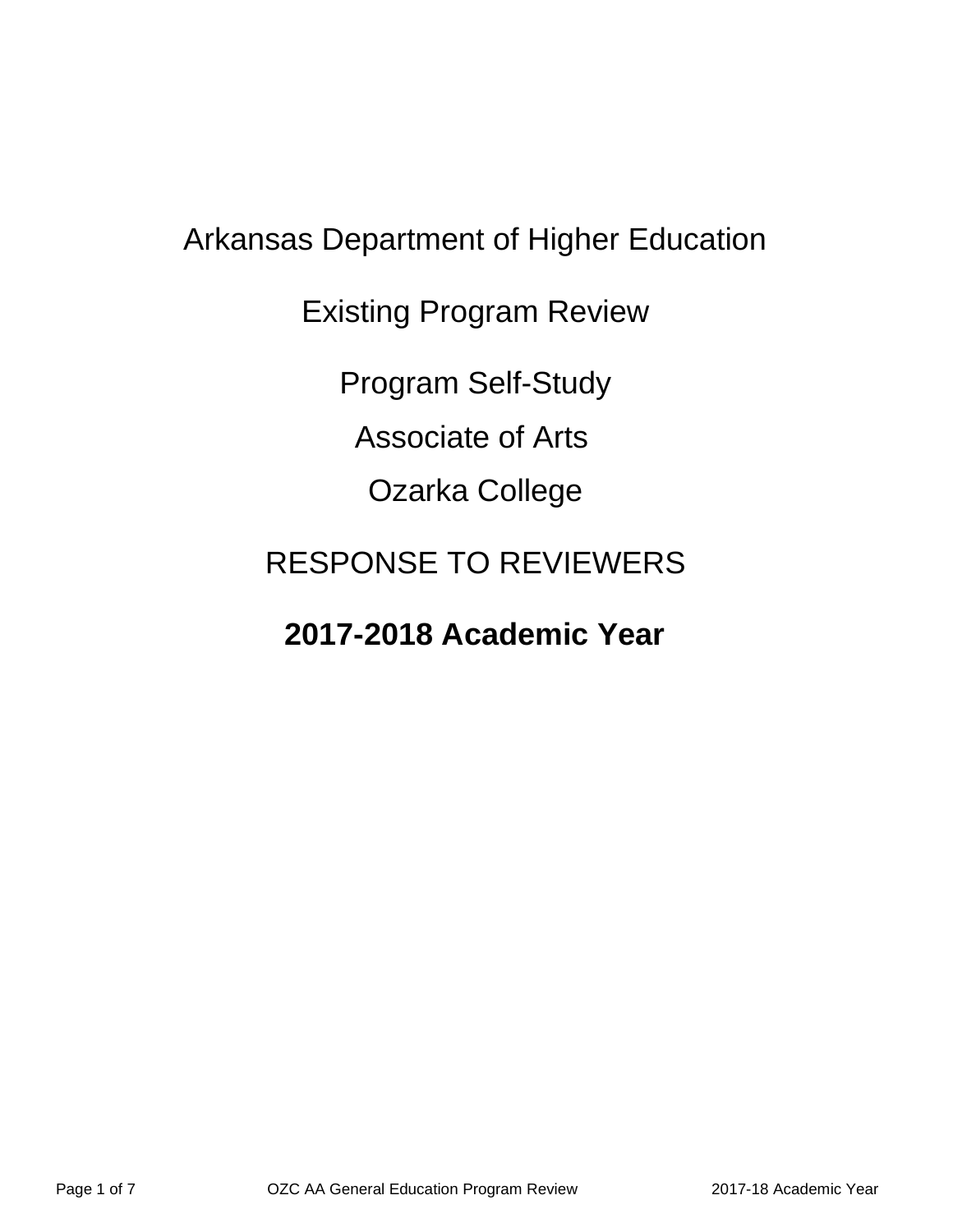### **SECTION ONE**

### **Goals, Objectives, and Activities**

### Summary:

Both reviewers indicated a need to revisit and revise the program outcomes. The main issue identified was that the outcomes were too broad, making a determination of the effectiveness of the outcomes difficult. Commentary on the first outcome was that it was too basic and needed specifics in order to measure student success. Part of the confusion with this was that the Self-Study was vague on the fact that the Program Philosophy implies that the College General Education Outcomes are the skills and abilities being evaluated. This was implied but would not have been known to an outside evaluator.

The second outcome in reference to successful transfer, while appropriate for the degree, requires data to gauge student achievement, which needs to be compiled and analyzed. Both reviewers noted the decline in program enrollment, but not that there was an overall decline in institutional enrollment as well. However, one reviewer expressed the need to evaluate the percentage of enrollment as opposed to the number of students.

### Actions:

- 1. The College will evaluate and revise (if needed) the stated program outcomes based on reviewer feedback. The College will form a committee of both Division Chairs and faculty to evaluate and modify these outcomes as needed. Any revised outcomes will then be submitted to the Curriculum Committee and the Planning and Assessment Committee for approval.
- 2 The Philosophy statement will be modified to include explicit reference to the College General Education Outcomes that are met by all graduates of the program.
- 3. Student transfer data has been difficult to obtain in a resource efficient manner. When the State MOU is approved to report transfer data to ADHE is approved, the College will have a viable means of capturing the data for assessment measurement of this outcome. Once this happens the College can provide a metric of success. The goal was considered met by the College since this is a fully transferable degree but graduate desire to transfer and actually doing so is a missing component that the College will correct.

### **SECTION TWO**

Summary:

Both reviewers found our institution highly values curriculum, and commended us on our curriculum approval process. They also found our course offerings to be consistent with both the Arkansas Course Transfer System and with other four-year institutions through MOUs, which in absence of industry standards as for other degrees, addresses the relevancy of the degree. In addition, a reviewer commended the institution for the breadth of the degree requirements, as well as the degree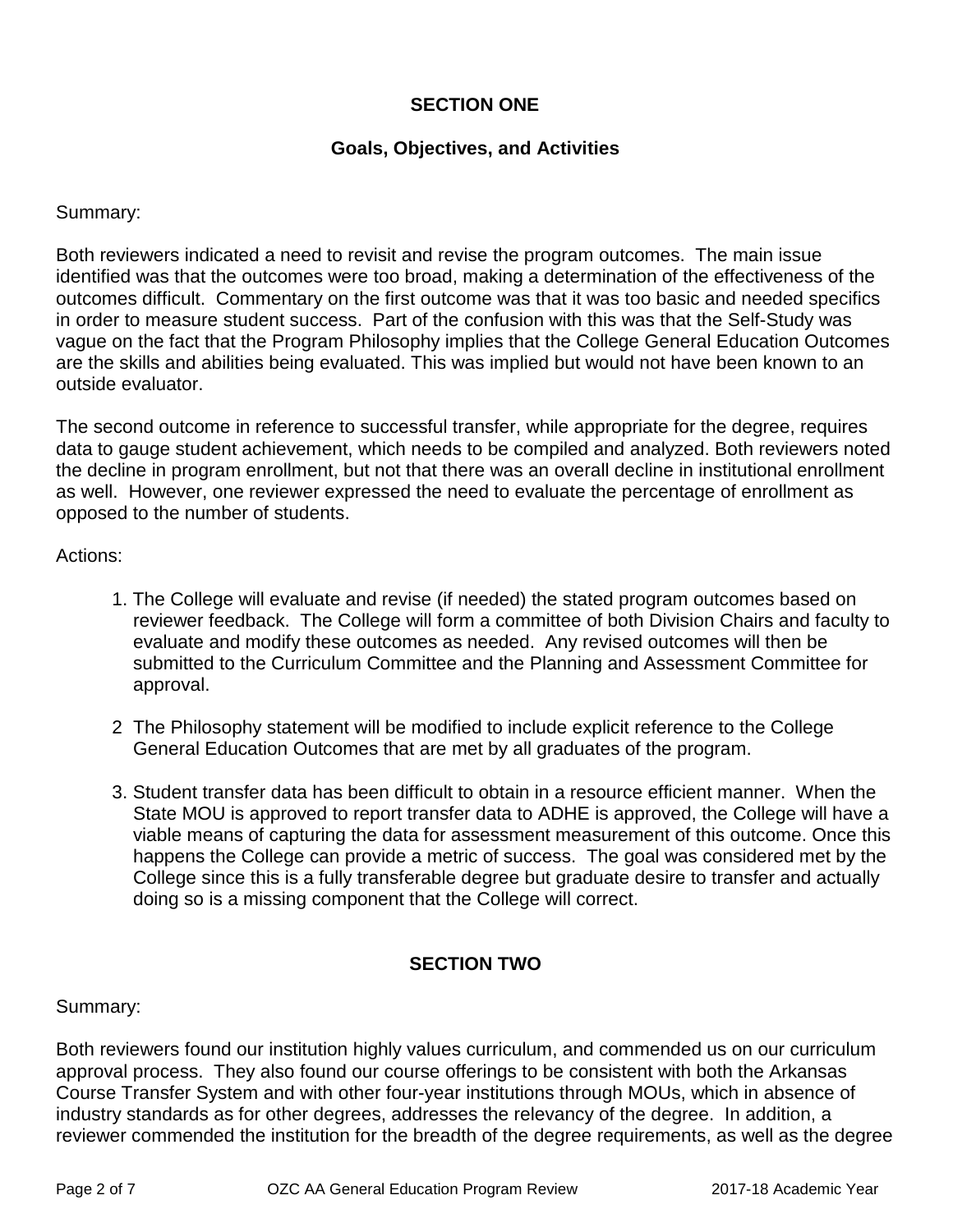pathway for students to achieve the degree. Minor suggestions for improvement were given, such as offering more science courses to fulfill requirements, as well as a more formal statement promoting cultural diversity.

Actions:

- 1. The College science department is currently evaluating the science courses within the degree and is working toward offering more robust and diversified coursework within the requirements, which will provide more flexibility for our students in that area.
- 2. The General Education Outcomes specifically address diversity awareness as part of the Personal Responsibility Outcome. Although a statement on diversity is included in all syllabi and is a focus in most of the courses within the degree, a more succinct statement in the overall program goals will be devised and implemented. This programmatic goal change will be submitted to the Curriculum Committee and the Planning and Assessment Committee for approval.

### **SECTION THREE**

### Summary:

Both reviewers indicated satisfaction with faculty qualifications as laid out in our faculty qualification forms, with one reviewer indicating it could be a model for other institutions. However, one reviewer was concerned with the use of "Tested Experience" for a faculty member. This reviewer felt that additional guidelines should be given to explain the College's definition of tested experience. Both reviewers felt that the institution was keeping in concert with Higher Learning Commission guidelines on faculty qualifications. They also felt faculty load for courses taught was consistent with other institutions. One reviewer expressed that while faculty were evaluated on a regular basis, there was a need for more detail on specific faculty evaluation procedures on the part of the Division Chair. In addition, she wanted more clarity on office hours.

### Actions:

The reviewers were referred to the Faculty Handbook which lays out the major steps for the review but did not provide detail which was also the case for the Office Hour's comment. For future reviews, a statement on specific faculty evaluation procedures and faculty requirements will be included. Office Hours are posted by each faculty member in their course shells and the Faculty Handbook specifies a minimum of 10 hours per week made available for office hours. Faculty with approval from their Division Chairs may change this requirement somewhat based on the type of classes and other contact the faculty member has with their students. To prevent this misunderstanding, copies of the faculty evaluation tools and examples of faculty Office Hour statements will be included in the packets sent to external evaluators. All of this information is currently listed in the Faculty Handbook, but may be difficult to glean by an outside evaluator. This specificity needs to be included in other evaluations as well.

Although Board policy details the educational and experience levels required to teach coursework at the College, an amplifying Administrative Procedure has been developed that better explains the use of Tested Experience, especially in CTE programs. This Administrative Procedure will be submitted to the College Administrative Council for approval and implementation during the Fall 2018 semester.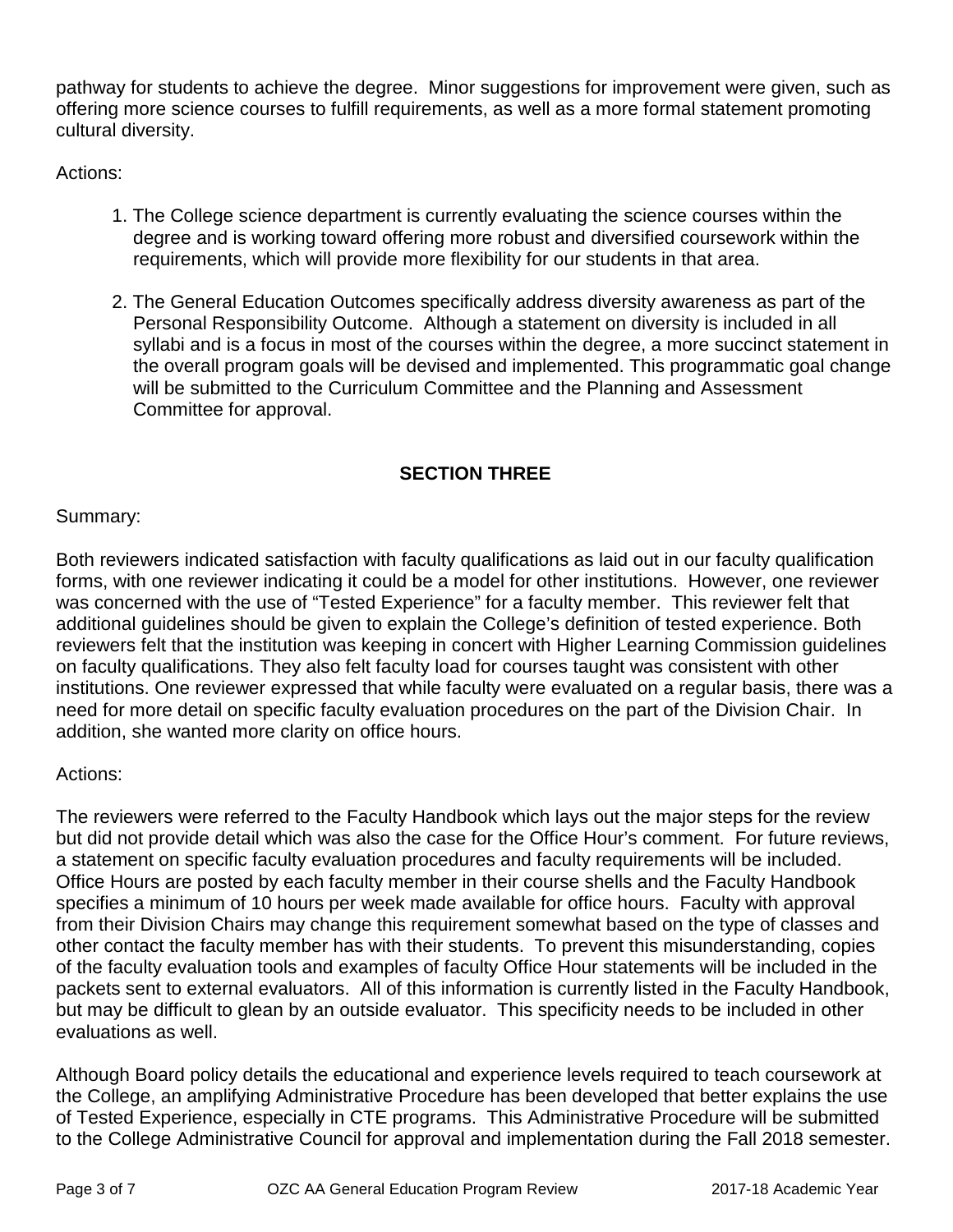Tested Experience in lieu of academic credentials is allowable by the Higher Learning Commission in recognition that some programs and courses may be taught exceptionally well by an instructor with multiple year's work experience in that subject area, Welding and Aviation are examples of this but it may also apply to general education courses. In future external reviews, copies of the appropriate Board policy and the Administrative Procedure will be included in the reviewer resources.

### **SECTION FOUR**

Summary:

Both reviewers gave strong positive remarks on this section. They felt that the various in-services provided, as well as in-house professional development activities given by the institution were more than sufficient. One reviewer expressed praise for maintaining a commitment to professional development despite budget constraints. The institution was also commended on providing consistent access to technology to both faculty and students.

Actions:

No actions needed at this time. Will we continue to maintain our efforts in this area.

### **SECTION FIVE**

Summary:

Both reviewers commented on the robustness of our online offerings, in addition to the ability to customize or Learning Management System. However, they did indicate concern with details on infrastructure and firewall updates, such as how often and to what extend these updates entail. They also wanted to see more information on training for faculty in online coursework, as well as information cap sizes for course. Both reviewers also felt the need to have more specific statements regarding intellectual property. One reviewer indicated the need for an online benchmark program such as "Quality Matters. She also raised questions concerning security of personal information.

Actions:

As the college was in the midst of updating policies on faculty loading during the time of this review, updated information was not available until afterwards. This is now in Board Policy and the Faculty Handbook, and will be included in future reviews. In addition, information on training and infrastructure updates will be included and made clearer. We are currently in the process of revamping our online training for both students and faculty, so that concern is being addressed and will soon be rectified. Also, the institution will revisit the policy on intellectual property. While a policy is included in the employee handbook, the policy needs clarification and inclusion in the faculty handbook as well.

The College is looking at several online benchmarks, including Quality Matters but it is just one of several and is fairly costly. Established rubrics and benchmarks may be used by faculty and the Distance Education Director to determine needs in DE delivery. The Director of Distance Education is a seasoned professional in this area with several years' experience working with various benchmarking programs as well as faculty online training resources.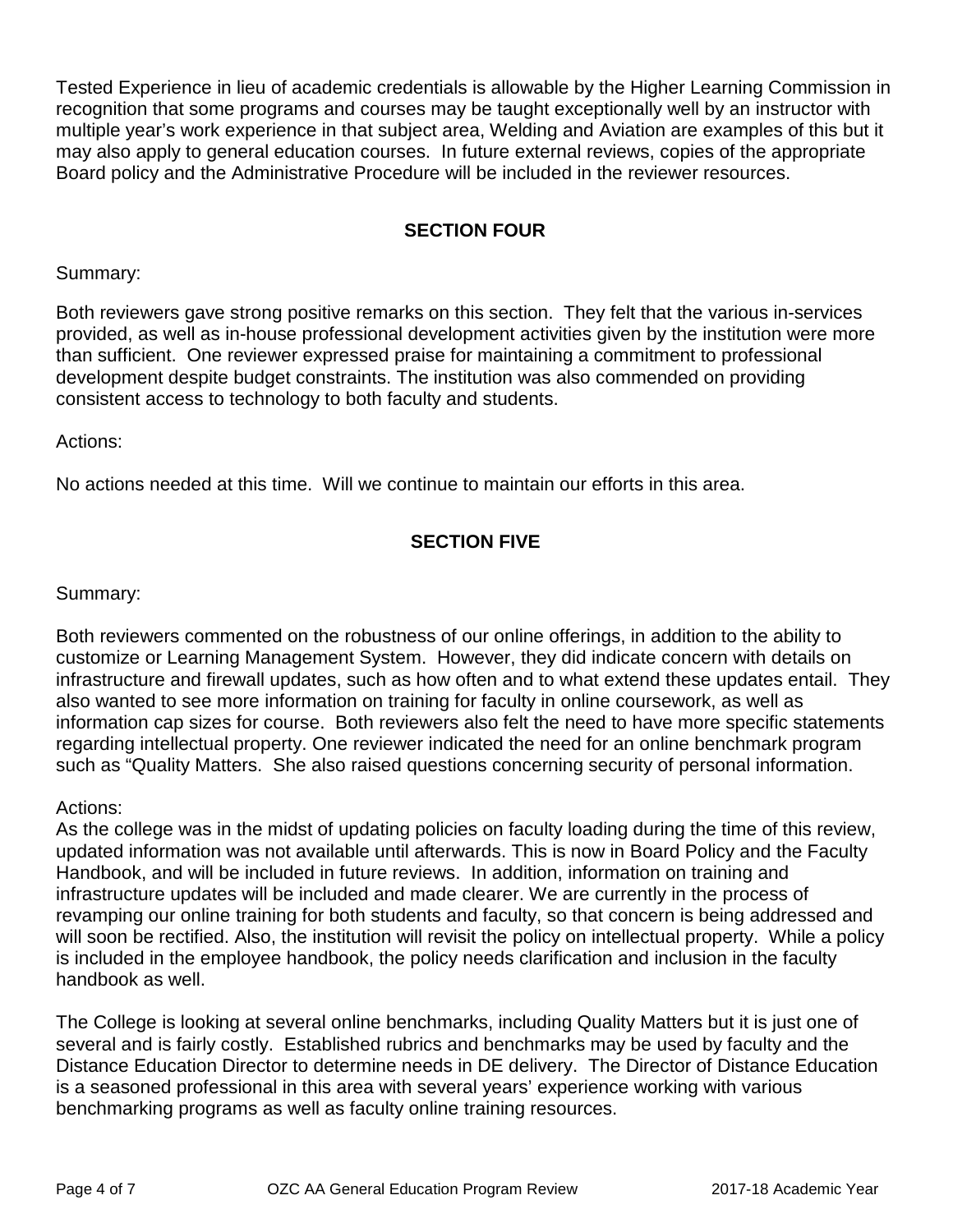With a proprietary LMS, the College is better able to protect personal information than other venues. The College IS team actively tracks network utilization, net intrusions, net attacks, and phishing attempts via real-time software and personnel monitoring. Access to computer resources requires log-in using assigned username and user passwords. On-campus computers automatically log out of the system after about 10 minutes of computer inactivity requiring the person to log back into the system. Email servers also run spam quarantine programs and firewalls are updated as updates become available. Data is backed up daily to off-campus locations.

Intellectual Property rights are addressed in the employee handbook on Page 25. This handbook is available online to all Ozarka College employees. The policy is listed below:

### **Intellectual Property Rights**

Any electronic or print materials/resources which are developed by employees as part of their paid employment at Ozarka or with the support of College equipment, materials, or facilities are the property of the College. Any employee who intends to copyright, patent, or merchandise those materials or objects must obtain prior approval from the President.

This clearly delineates the College's retention of Intellectual Property rights for all work developed for the college, as part of employment by the college to include online coursework. All faculty are required to use the Ozarka LMS and the Ozarka College syllabus template as well as course assessment protocols.

### **SECTION SIX**

Summary:

The reviewers were generally pleased with the details of the plans of action to recruit students. They also appreciated our efforts through the Enrollment Management Plan to retain students. One reviewer also positively commented on how the institution views advising as primarily the function of faculty, as well as the detail on how to carry out effective advising in the faculty handbook. However, they would have liked to see more detail in the Enrollment Management Plan with data points, as well as plans currently in place to raise the number of program graduates.

Actions:

As the Enrollment Management Plan evolves, we continue to add more detail and data points. This information will be more concise and clear on future reviews, as well as be more accessible and prominent within the institution. Future reviewers will be given more detail on the College efforts to obtain, retain, and graduate students. This is happening through the enrollment management committee, the retention committee, and other workgroups to identify areas in which the College can better support our students to become successful. The College has spent the last three years in developing the plans and methodologies to attract students. Recent focus has been on how to retain them without lowering standards. These efforts will result in increased graduation rates for the College. Efforts such as identifying students who may have difficulties at any point in the semester now result in an Academic Alert from the instructor which goes to the student, the student's advisor, admissions, and financial aid to help provide a more intrusive advising and counseling environment seeking to prevent students from dropping out.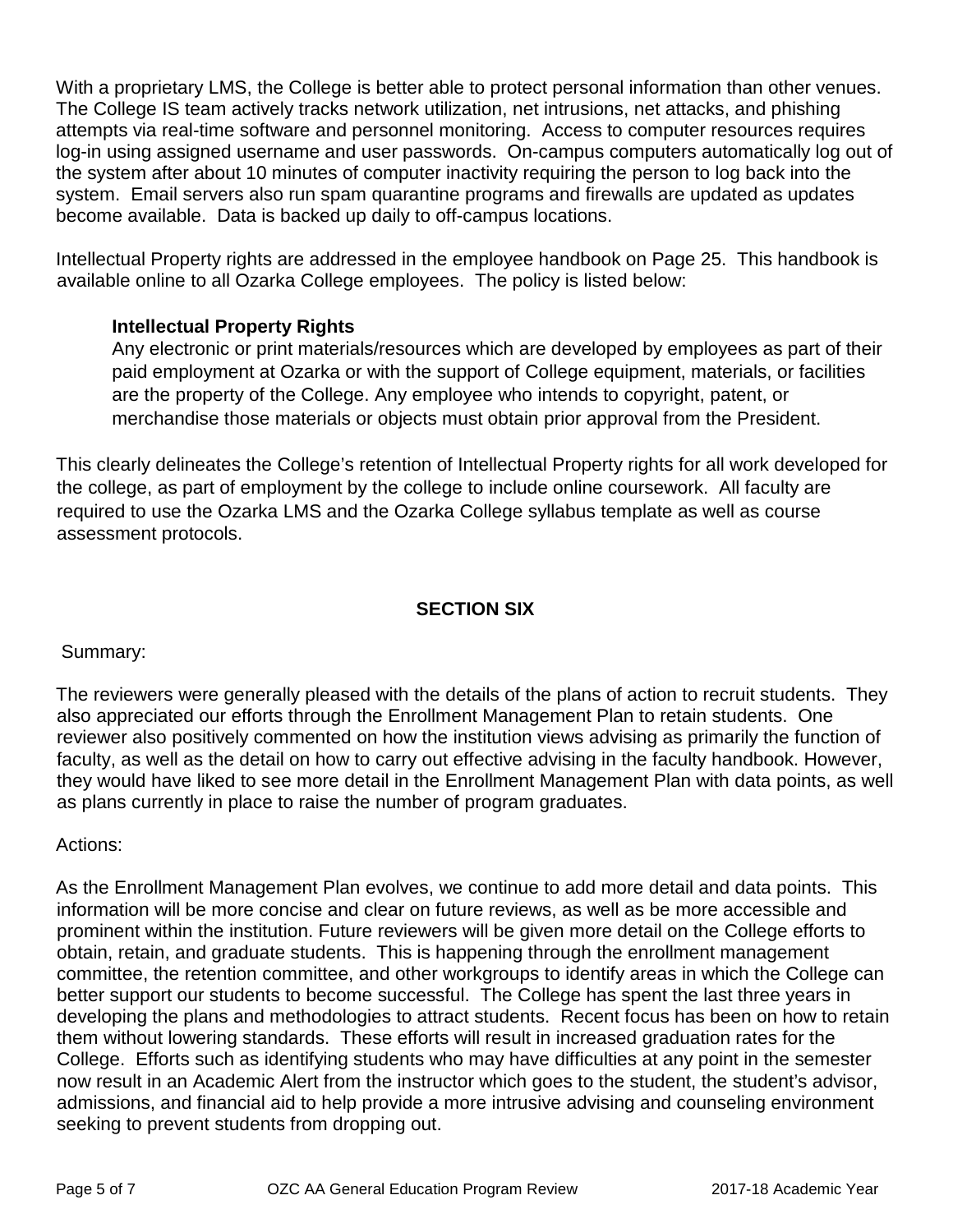### **SECTION SEVEN**

### Summary:

Both reviewers found course assessment to be more than adequate. One reviewer was impressed with the ability within our LMS to link student work to learning outcomes. They also positively reacted to Enrollment Management initiatives to raise gateway course success and lower the DFW rate. They also appreciated the thoroughness of our student survey responses. However, they both noted the need for more information on program assessment and how the already robust course assessment fits into that. There was also an interesting suggestion that the capstone outcomes be used as program outcomes.

### Actions:

As we have recently reviewed and updated our program assessment schedule, the institution will make clearer and more consistent efforts concerning program reviews. The College has implemented a mid-cycle review for all programs. This will allow for the College to ensure that new processes in program reviews are implemented prior to the ADHE mandated program reviews. This program is scheduled to be reviewed seven years from now, in accordance with ADHE policy, upon which time this current review will be re-evaluated. As stated previously, more work will also be completed on program outcome revision.

The College has implemented course level and section level assessments with all courses being evaluated for meeting the general education outcomes. This program is a general education transfer degree, consequently as the general education courses that comprise this degree are assessed as meeting outcomes standards, it is presumed that the program is doing so as well. The completion rate for AY-17-18 overall is 35% with 21% completing on-time, 7% completing within three (3) years, and 2% completing within four (4) years. This is the highest completion rate of any Ozarka College associate degree other than the Registered Nursing program which is highly selective in accepting students. The on-time completion rate for this degree is approximately 7% better than the national average for associate degrees as reported by National Student Clearinghouse Research Center (https://nscresearchcenter.org/wp-content/uploads/SignatureReport11.pdf).

Transfer success information for our graduates has not been forthcoming from our transfer institutions. Hopefully the initiatives for various state efforts to increase numbers of degrees, student success, and the need for this transfer success information in various state grant activities will create a better flow of information concerning student success in the future. Currently there is no reliable way for the College to obtain this needed information to further assess how well this program prepares students for transfer.

### **OVERALL SUMMARY**

- The reviewers had overall positive statements about the AA program.
- Their comments led academics to focus effort on evaluating the impact of the AA program through potentially revised program outcomes, focus on graduation, and expanded data in the Enrollment Management Plan.
- Overall the review was effective in that the College was able to demonstrate several strengths contained within the AA program, while gaining insight into specific actions to take in the upcoming years for program improvement.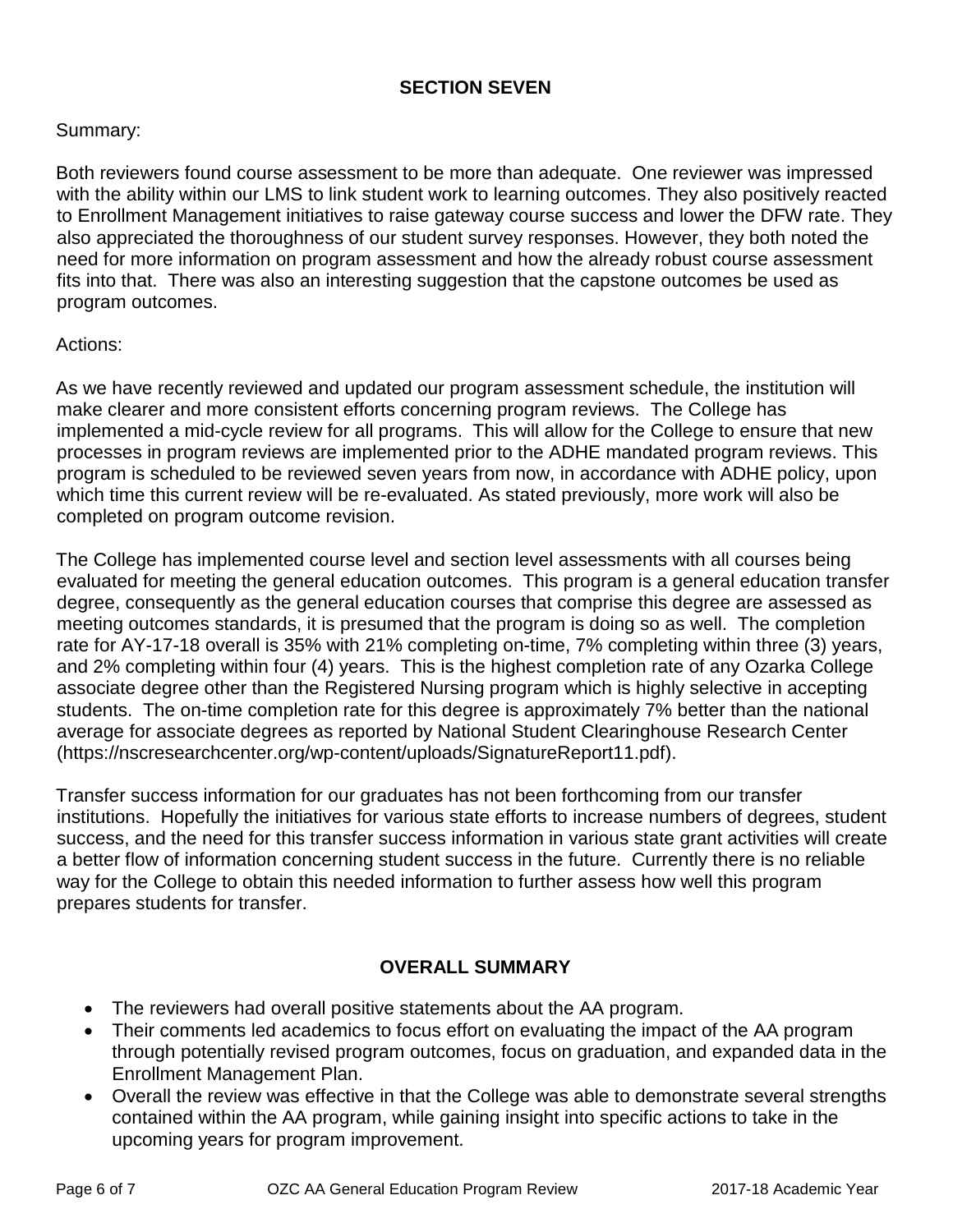• The College believes the AA program meets the standards required by ADHE and the Higher Learning Commission in demonstrating student learning, transfer capability of graduates, and that assessment of the program is both more than adequate and is ongoing seeking continuous improvement.

### **REFERENCES**

Shapiro, D., Dundar, A., Wakhungu, P.K., Yuan, X., Nathan, A, & Hwang, Y. (2016, September). Time to Degree: A National View of the Time Enrolled and Elapsed for Associate and Bachelor's Degree Earners (Signature Report No. 11). Herndon, VA: National Student Clearinghouse Research Center.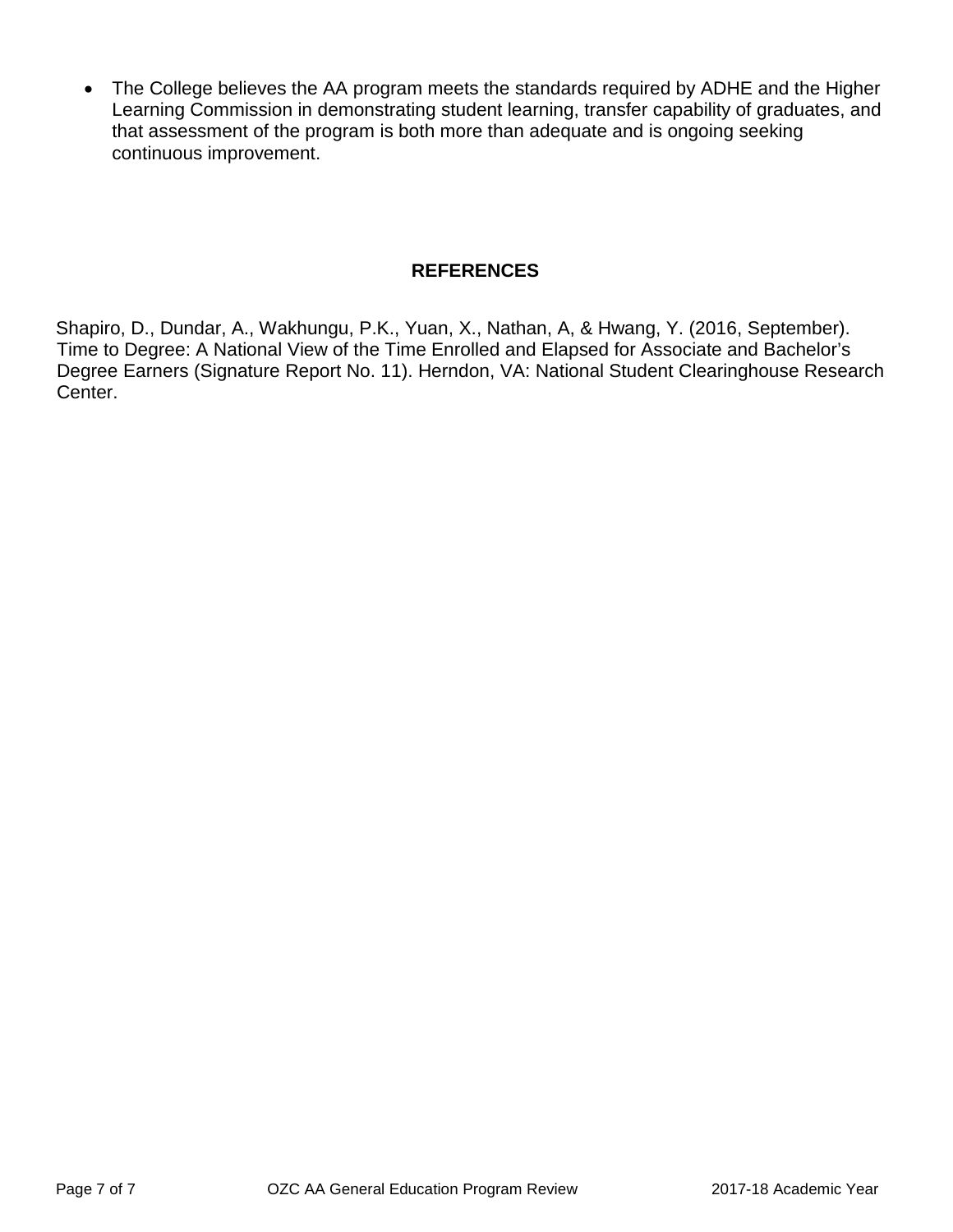### **An External Review of the Associate of Arts degree offered at Ozarka College.**

Reviewed by: Dr. Michael Orf, Assistant Dean of Academic Affairs, Missouri State University-West Plains, West Plains, Missouri

### Summary of Review/Findings

The Associate of Arts degree at Ozarka College is a well-designed and provides students in the service area the first two years of study towards a degree at a four-year institution. The faculty are well qualified and trained for the teaching of courses required in the program. The course work provides student with a core group of required classes. The college also offers courses to complete the degree that give students an interdisciplinary approach to their education. Courses such as Mythology and History of World Religions give students multiple perspectives on different topics from history and literature. As students interact with people from different cultures, these experiences will serve them well.

Services from the college provide students with the support they need to successfully finish their degree. The college has a solid infrastructure to support its technology. Students have access to financial aid services, advising, library services and career counseling.

On major concern the reviewer had was in the learning outcomes for the program. The outcomes are too basic for a college degree and allow for no program assessment beyond graduation and transfer rates. The program faculty should determine what skills that a person graduating with the degree would have. The faculty should also consider if they want to include some determination of how the program might change a person for the better. In summary, the program should have outcomes that are measureable and that go beyond the surface to look at the whole individual.

Dr. Michael Orf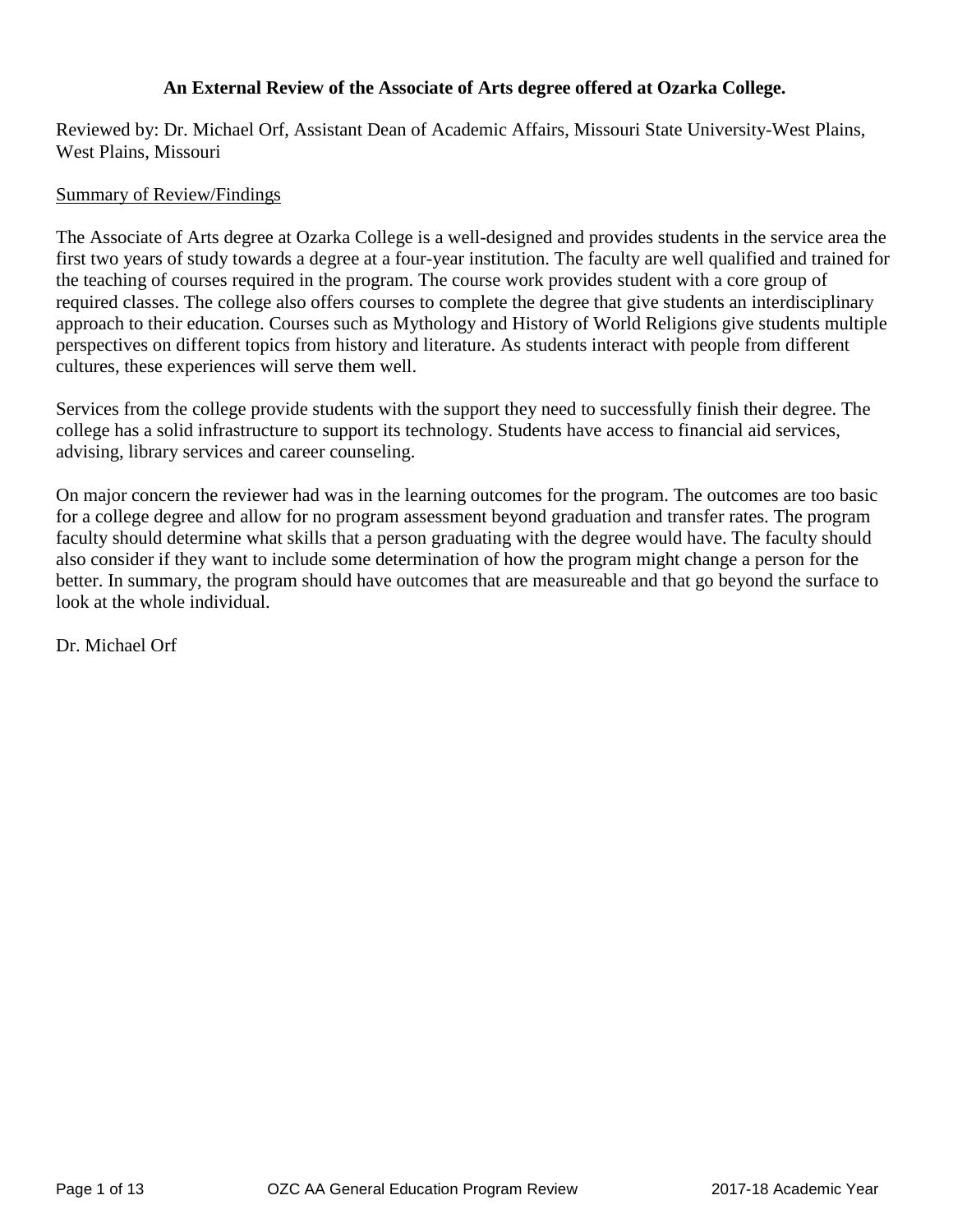### **Goals, Objectives, and Activities**

### 1. **Describe specific educational goals, objectives, and activities of the program**.

Ozarka College has two goals for the program. The first is to meet the skills and abilities named in the College's philosophy of general education and the second is to transfer to a four-year institution and successfully complete a baccalaureate degree. Upon a review of the college's philosophy of general education, no skills or abilities are listed. The philosophy statement generally states that students who complete the program will be successful at a four-year institution, which seems to be repetitive of the second outcome.

### Recommendations

- 1. The two program outcomes are very basic and do not demonstrate the learning and personal development that should occur within the associate of arts degree. It would be beneficial to both the institution and to the students to have a better defined set of learning outcomes that address the whole person.
- 2. One of the outcomes of the program is successful completion of a four-year degree by program completers. Without knowing the percentage of students who transfer and complete a baccalaureate degree, it is difficult to know whether the program is successful or not. This data should be obtained to show evidence of meeting this outcome. This information could be obtained through the Student Clearinghouse.

### 2. **Explain how the program serves the general education program and other disciplinary programs on the campus, if applicable.**

The Associate of Arts degree is the largest transfer program on campus. The program contains a 35 hour general education core. The courses that make up this core serve the general education needs of other programs on campus, including both transfer and technical programs, required by HLC.

### NO COMMENT.

### 3. **Document market demand and/or state/industry need for careers stemming from the program.**

The program serves as the jumping off points for students entering into higher education. Students who finish the program have the opportunity to transfer to a four-year college and finish a degree that prepares them for their chose career path. Since careers stemming from this program could include a number of different fields, it is impractical to identify all of them.

### NO COMMENT

### 4. **Document student demand for the program.**

The number of students in the program has decreased over the last 5 years. However, the program remains the largest program at the college and provides a starting point for local students who may not be ready for a fouryear college life due to many factors.

#### Recommendation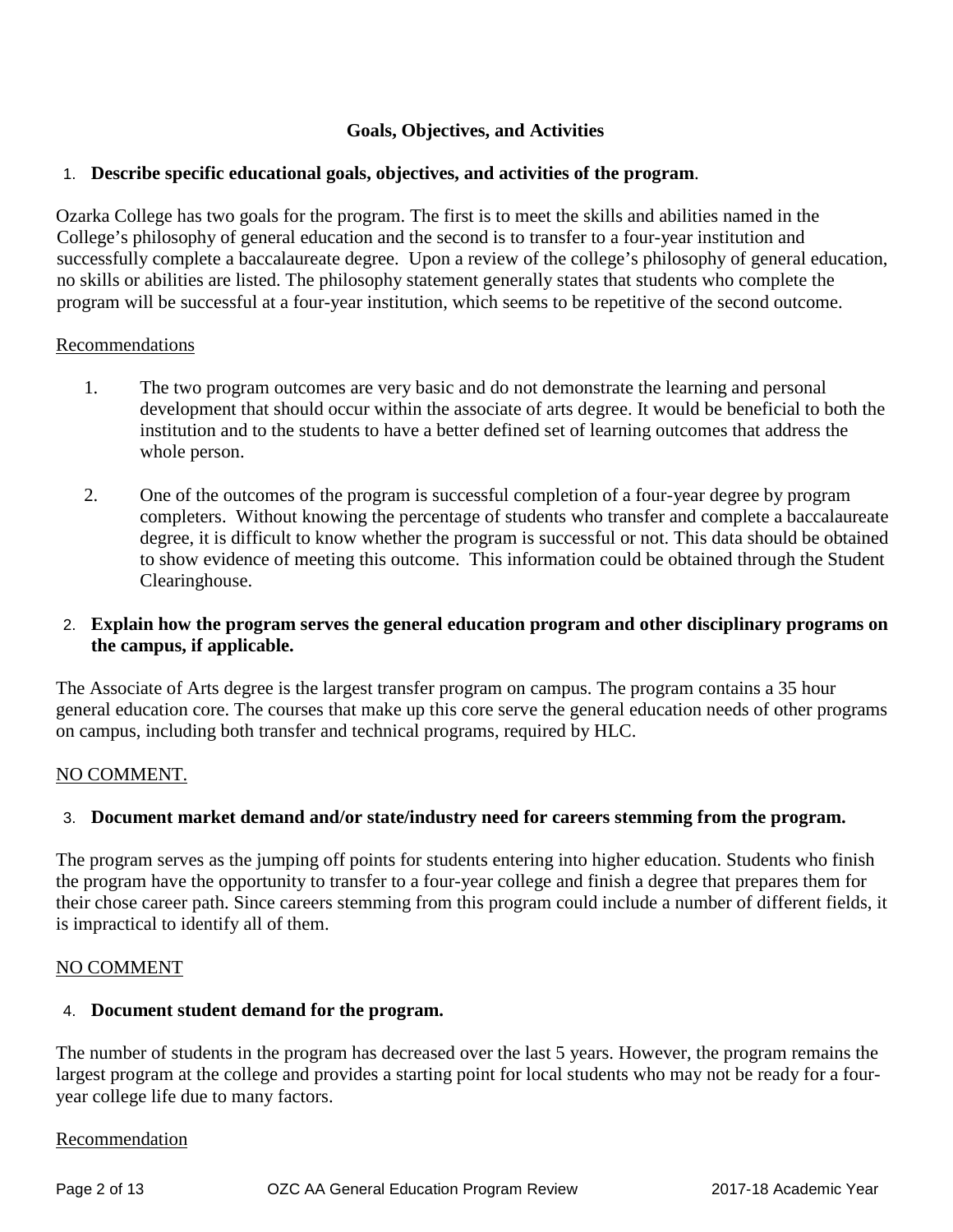1. Both enrollment in the program and at the college have declined in recent years. However, the percentage of college enrollment in the program may not have changed. To show the continued need for the program, it is recommended that the percentage of college enrollment in the program be calculated.

### **CURRICULUM**

### **1. Describe how program content parallels current thinking/trends in the field/trade (best practices, advisory committee recommendations, etc.).**

The current program curriculum for the associate of arts degree is consistent with other two year colleges in Arkansas. As courses are part of the Arkansas Course Transfer System, they are fully transferable to other two and four-year colleges in Arkansas. Also, the college has several transfer agreements with four-year colleges around the state that provide students with a transfer path to finish their degree.

### NO COMMENT

### **2. Provide an outline for each program curriculum, including the sequence of courses.**

The suggested course of study is appropriate for students

### NO COMMENT

**3. State the degree requirements, including general education requirements, institutional, college or school requirements, and major requirements**.

The institution provides 69 courses that students can take to meet the required 60 hours for the associates of arts degree. This includes 35 hours of general education requirements, 15 hours of electives, and 10 hours of institutional requirements. While the students do not have many options in meeting some of the general education requirements, this is understandable given the area and the size of the faculty.

### Suggestion

- 1. When feasible, allow students to take other science courses besides biology and physical science to meet degree requirements such as environmental science for biology or chemistry for physical science.
- **4. Indicate the semester/year the core program courses were last offered. Exclude general education courses.**

Core courses are offered every regular semester and a sample of courses is offered during the summer time. Students have the ability to easily complete their degree in two years based on the information provided.

### NO COMMENT

### **5. Provide syllabi for discipline-specific courses and departmental objectives for each course.**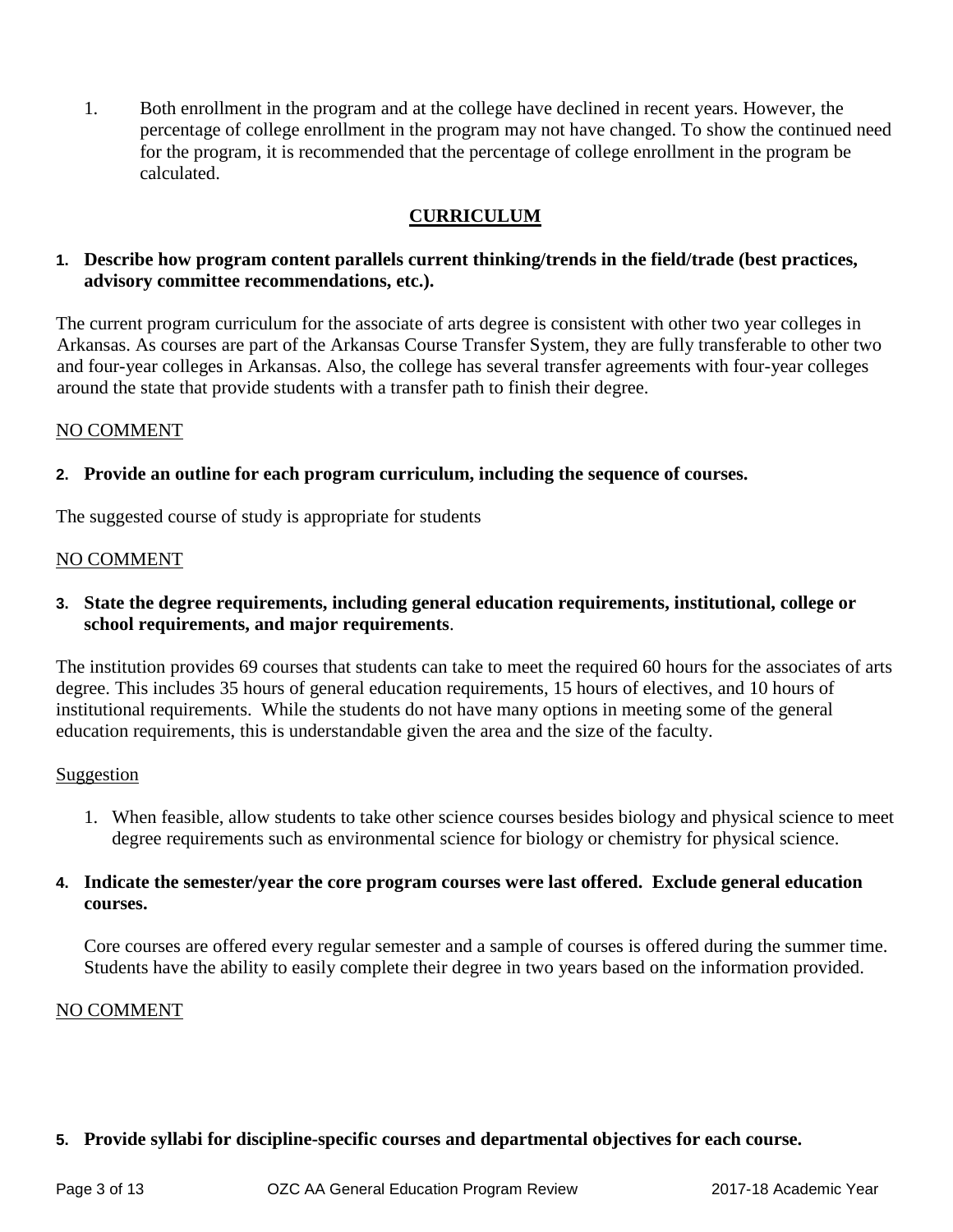I have reviewed the syllabi and all contained course learning outcomes. All syllabi were identical in their headings and contained college policies and student information.

### Suggestion

1. When reviewing the attached syllabi, I noticed they were not all the same. Some courses had a course rationale while others did not. For consistency purposes it would be good practice to have a rationale on all syllabi or on none of them.

### **6. Outline the process for the introduction of new courses, including all internal curriculum review processes and the findings.**

Ozarka College has an academic policy that provides for a curriculum review process. Procedures for introducing or revising curriculum are evident and in line with good practice. In reviewing the processes for curriculum changes, minor course revisions had a very smooth and well-ordered process. Major course revisions had a much more detailed process that still allows for evaluation and revision throughout the process.

### Commendation

1. The institution seems to have a well-developed curriculum approval process that provides for input from all constituents.

### Suggestion

1. When developing new programs or curriculum, the writer mentions that this process can begin with administrative initiative. Curriculum and program development has historically been the purview of the faculty. When administration delves into these areas, it can sometimes can issues among faculty and administration. It would be prudent to make sure that all parties understand their roles and responsibilities within these areas.

### 7. **List courses in the proposed degree program currently offered by distance delivery.**

The current program curriculum for the associate of arts degree is consist with other two year colleges in Arkansas. The list of courses provided allows a student several options to finish their online associate of arts degree on time.

### Commendation

1. The college provided several options for online students to meet several of the degree requirements.

### 8. **Describe the instructor-to-student and student-to-student interaction for distance courses (prerequisite courses, lab requirements, examination procedures-online/proctored, and instructor response to student assignments).**

Faculty must complete an online training program before teaching online. As faculty create courses, they are assessed against a rubric to ensure course consistency. The rubric covers a wide range of areas to ensure quality online courses. As part of the training, faculty are asked to use discussion postings to actively engage students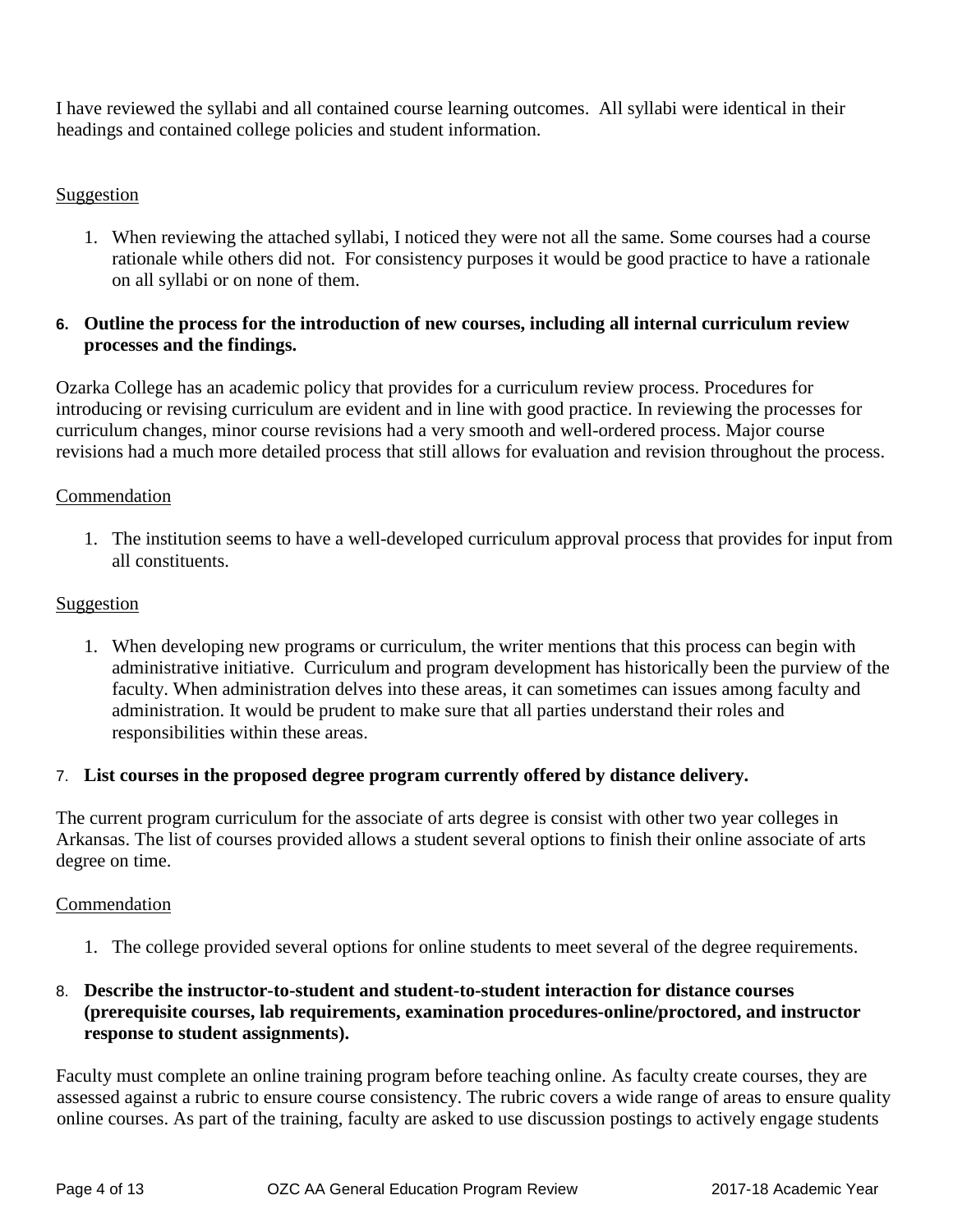throughout the semester. All course work is contained within the activities section of the LMS. This allows for consistent student feedback.

### Commendation

1. The rubric used to assess online instructor is well designed and provides an easy to follow template for course creation.

### Suggestion

1. The following paragraph is confusing:

"All of the general education course requirements are offered via distance delivery with the exception of English Comp I with Supplemental Lab, which must be taken in the classroom. These courses are offered in class only; however, students have the option of fulfilling the math requirement with College Algebra, which is offered via distance delivery; however, they would have to achieve the appropriate score on placement tests or successfully complete the developmental education course sequence."

This paragraph should be cleaned up so it can be understood.

### **SECTION THREE**

### **Program Faculty (full-time/adjunct/part-time)**

**1. Provide curriculum vitae or program faculty information form for all full-time program faculty. The vita or form should include the following: all degrees and institutions granting the degrees; field or specialty of degrees; number of years employed as program faculty at the institution; current academic rank, if applicable; professional certifications/licenses; evidence of quality and quantity of creative and scholarly/research activity; evidence of quality and quantity of service activities; evidence of professional activities and non-teaching work experiences related to courses taught; list of course numbers/course titles of credit courses taught over the past two academic years; and other evidence of quality teaching.** 

The college created a form to provide the necessary information. All full time faculty information was provided along with a sample group of adjunct faculty. Information provided on the form lists faculty degrees, graduate courses taken, and courses approved to teach. Also, a rationale was provided for any faculty who was approved to teach a course outside of their graduate work. Form was easy to follow and provided all required information.

### Commendation

1. The form was well done. This could be used as an example for other colleges.

### **2. Indicate the academic credentials required for adjunct/part-time faculty teaching major/program courses.**

The college follows the Higher Learning Commission's standards that all faculty hold at least a master's degree in the discipline or have a master's degree and at least 18 graduate hours in the subject matter taught. In cases where faculty do not have a master's degree or 18 graduate hours, the college allows for other work or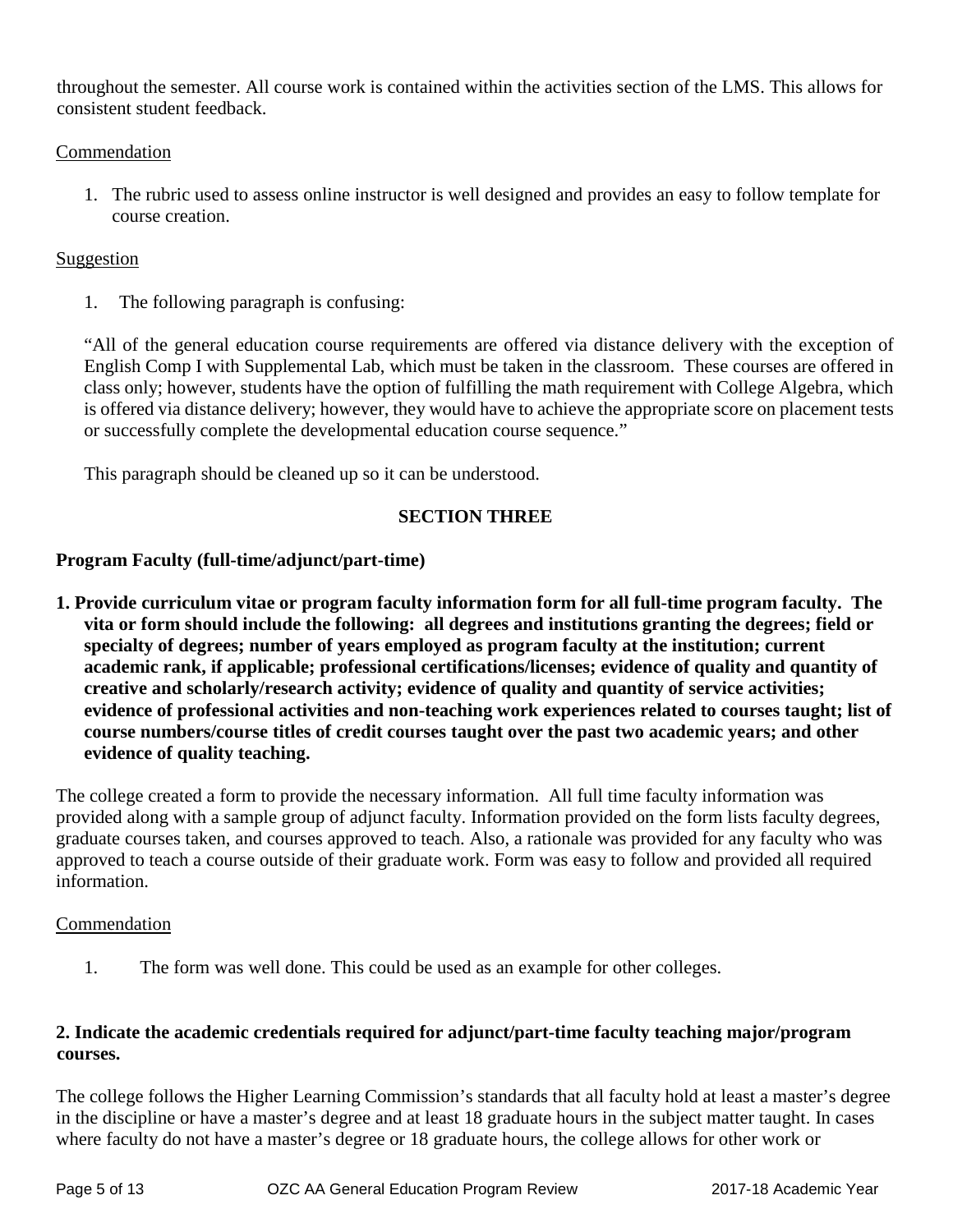assessment to be used in determining qualifications. This is within the standards set forth by the Higher Learning Commission and is consistent with practice at other two-year colleges.

### Recommendation

1. One area of concern was with faculty qualifications. A couple of the faculty members were allowed to teach a course in which they had no identified coursework at the graduate level. The heading "Other Qualifying work or "Tested Experience" was used. It is suggested that the institutional requirements policy be attached to provide evidence that the individuals are allowed to teach in the area, not just a statement to that effect.

### **3. Describe the orientation and evaluation processes for faculty, including adjunct and part-time faculty.**

Faculty orientation and evaluation processes are provided in the Faculty Handbook, which can be access through the Human Resources website. All faculty members are evaluated based on student course evaluations and classroom observation. This is appropriate for a teaching institution.

### NO COMMENT

### **4. Provide average number of courses and number of credit hours taught for full-time program faculty for current academic year.**

Full-time faculty teach a minimum of 15 credit hours each regular semester. This is the national norm for twoyear public colleges. Part time faculty can teach up to 9 credit hours each semester. There are exceptions to this policy in cases of hard to find instructors.

### **Suggestions**

**1.** Several institutions have put a limit on the total number of hours that can be taught during the calendar year, due in large part to federal guidelines. If you have not already, I would check to make sure that someone teaching 18 hours a year does not fall into a category of worker that might receive benefits, such as retirement.

### **SECTION FOUR**

### **Program Resources**

### **1. Describe the institutional support available for faculty development in teaching, research, and service.**

Based on the program review, the college provides support for the operation of the program. Academic Affairs is divided into four divisions, with two of the divisions providing the majority of the coursework. An Associate Vice President for Academic Affairs oversees the development of the schedule and provides support for faculty in other areas. While there is no specific budget for this program, the Office of the Provost ensures that funds are available for operation of the program, including but not limited to classroom technology and classroom and lab equipment when needed.

As a two-year teaching institution, faculty are not required to conduct research but do provide service to their communities through their participation in local groups and college activities in their communities.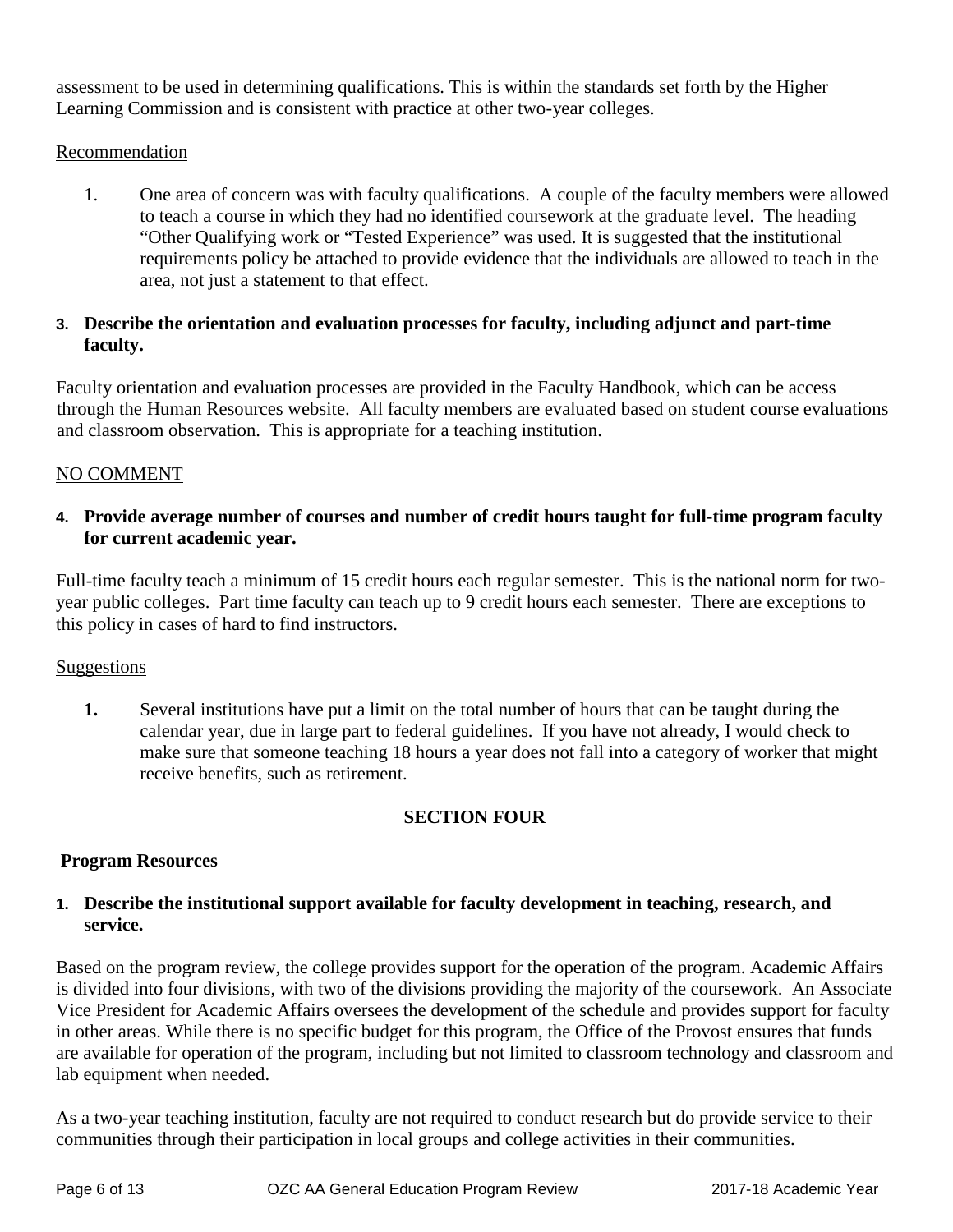### NO COMMENT

### **2. Describe the professional development of full-time program faculty over the past two years including the institutional financial support provided to faculty for the activities**.

The institution has professional development opportunities for faculty at the beginning of each semester. Additionally, faculty may request funds to attend conferences. Faculty may also access to professional development opportunities through an online service that the college maintains membership in.

### Commendation

- 1. With state funding being an issue in many states around the country, it is of note that the college does not reduce opportunities for faculty to engage in professional development.
- **3. Provide the annual library budget for the program or describe how library resources are provided for the program.**

The program itself has no budget but faculty are able to make requests of the campus library for different materials and databases needed for instructor and student research.

### NO COMMENT

**4. Describe the availability, adequacy, and accessibility of campus resources (research, library, instructional support, instructional technology, etc.).** 

All faculty, both full and part time, have access to instructional technology. Each classroom is outfitted with a teaching station and every instructor has access to the internet in their classrooms. Faculty may request additional technology tools through Information Systems.

### NO COMMENT

### **5. Provide a list of program equipment purchases for the past three years.**

Over the past three years, no equipment was purchased specifically for the program but technology has been purchased for the entire college.

### Commendation

1. The college should be commend on its continued efforts to ensure that faculty have the necessary technology and equipment to keep up with an ever changing educational landscape.

### **SECTION FIVE**

### **Instruction via Distance Technology**

**1. Summarize institutional policies on the establishment, organization, funding, and management of distance courses/degrees.** 

The institution has received approval from HLC to offer all of its programs via distance learning. Ozarka currently has nine degrees and 11 certificates completely online. The online degree is funded and organized in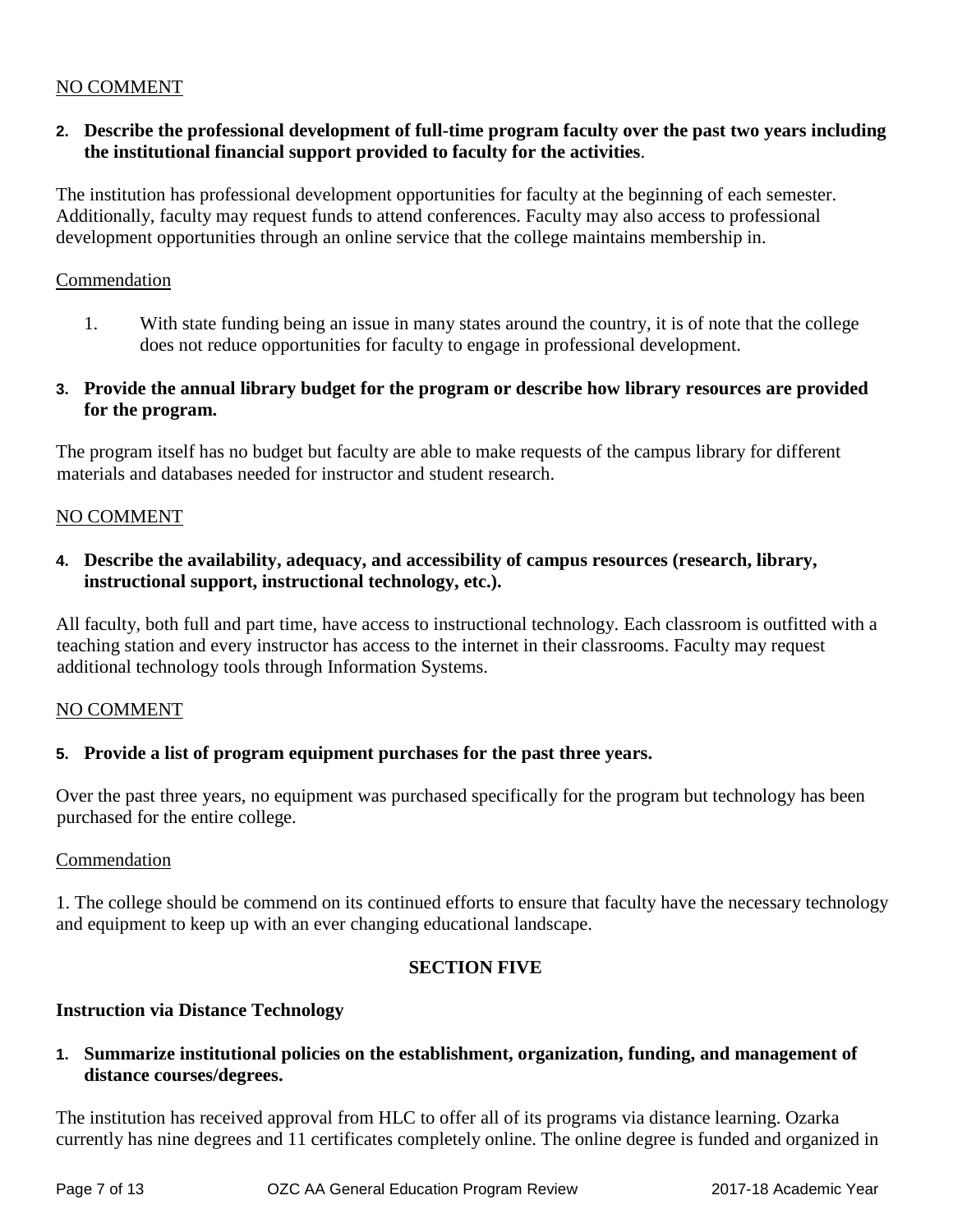the same fashion as the on campus degree. A \$70 online course fee is collected to provide resources for the online degree. Online courses and degrees follow the same curriculum procedure as traditional courses which is common in many institutions. The program is managed by the division chairs for math and science and for arts, humanities, and education.

### NO COMMENT

### **2. Summarize the policies and procedures to keep the technology infrastructure current.**

The LMS (MyOzarka) was developed by Ozarka College and therefore can be updated more frequently than an outside LMS. The technology services regularly meets with faculty to determine if changes need to be made to the LMS and discuss any issues faculty have encountered. The technology fee and the online course fee provide a solid financial footing.

### Suggestion

1. In future program reviews, it would be helpful to provide any policy information on how often infrastructure is replaced such as servers and computers.

### **3. Summarize the procedures that assure the security of personal information.**

Student information is protected through a unique username and password. Additionally, appropriate firewalls are in place to protect against outside intrusion into the technology infrastructure. Training is provided when appropriate and needed on the issue of student information. Security protections are updated as needed.

### NO COMMENT

### **4. Describe the support services that will be provided to students enrolled in distance technology courses/programs by the institution and/or other entities:**

Students enrolled in distance education courses and programs are provided web-based information about online courses to help assist them in determining if online courses are best for them. Online students have access to services such as financial aid, course registration, advising, and career counseling just as campus students do. Students may access the library for study and research materials from off campus and may contact the help desk for any problems they may have. Additionally, students may withdraw from courses electronically and have access to an electronic complaint process.

### NO COMMENT

### **5. Describe the orientation for students enrolled in distance technology courses/programs.**

Students are provided an online orientation course. The students are able to progress through the various pieces of MyOzarka. The orientation takes a few hours and is self-paced. This also provides the student with needed contact information for online learning.

### NO COMMENT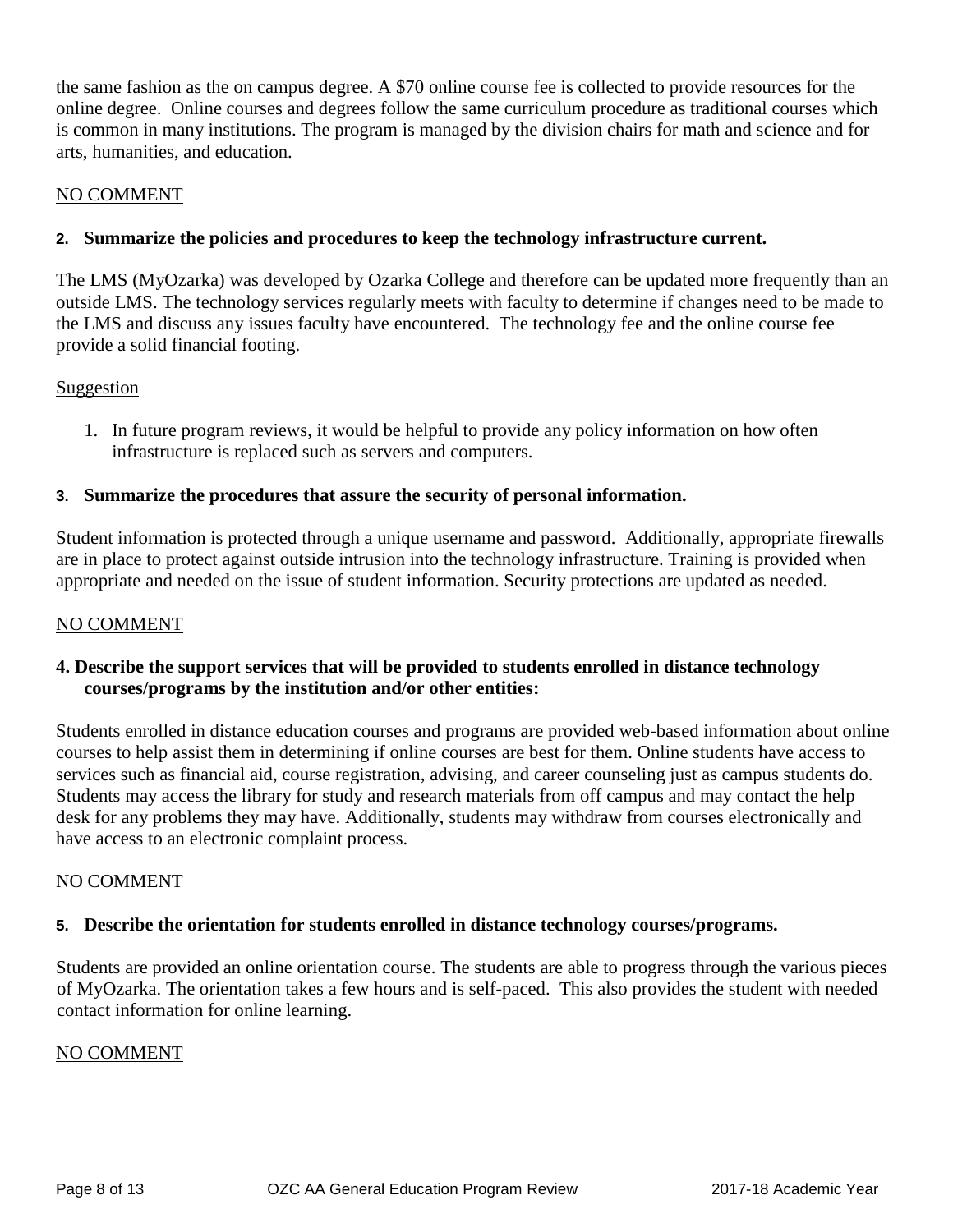### **6. Summarize the institutional policy for faculty course load and number of credit hours taught, compensation, and ownership of intellectual property.**

A teaching load for a full-time distance education faculty member is a minimum of 15 hours per regular semester. Adjunct faculty may teach up to 9 hours in a regular semester. An adjunct faculty member is paid at \$525 per credit hour.

According to the program review, Ozarka College has full ownership of all intellectual property in an online course. This is common in higher education for a period of time if an economic incentive was provided to the course developer or institutional equipment was used in course development.

### Recommendation

- 1. No policy was mentioned in the program review as to the size of online courses. This should have been addressed.
- 2. While an amount was stated as to the amount paid per credit hour for an online instructor, it was not discussed if this was different from a traditional seated course.
- 3. There was no policy provided to review concerning intellectual property in an online courses. A review of board policies and procedures did not specifically address online courses. If a faculty member developed an online course on their own time and without aid from the institution in some form, the institution would most likely find it difficult to enforce this statement. The institution should develop a policy specifically for online courses and intellectual property or revise its current statement in regards to sponsored research to include intellectual property. It would also be beneficial to have faculty members sign a form to acknowledge this practice.

### **SECTION SIX**

### **Majors/Declared Students**

1. **State the number of undergraduate/graduate majors/declared students in each degree program under review for the past three years.** 

Enrollment has declined by 100 students over the last 5 years. This is not uncommon in two-year colleges as enrollment had fallen off.

### NO COMMENT

### 2. **Describe strategies to recruit, retain, and graduate students.**

The report's breakdown of efforts to recruit students was well laid out. The report presented different venues in which efforts have been made to recruit different population groups. This included college fairs, high school visits, and community events. The college is also reviewing the admissions process. For each of the strategies, the report presented the approach, the positives, the challenges, and the potential for growth.

### Commendation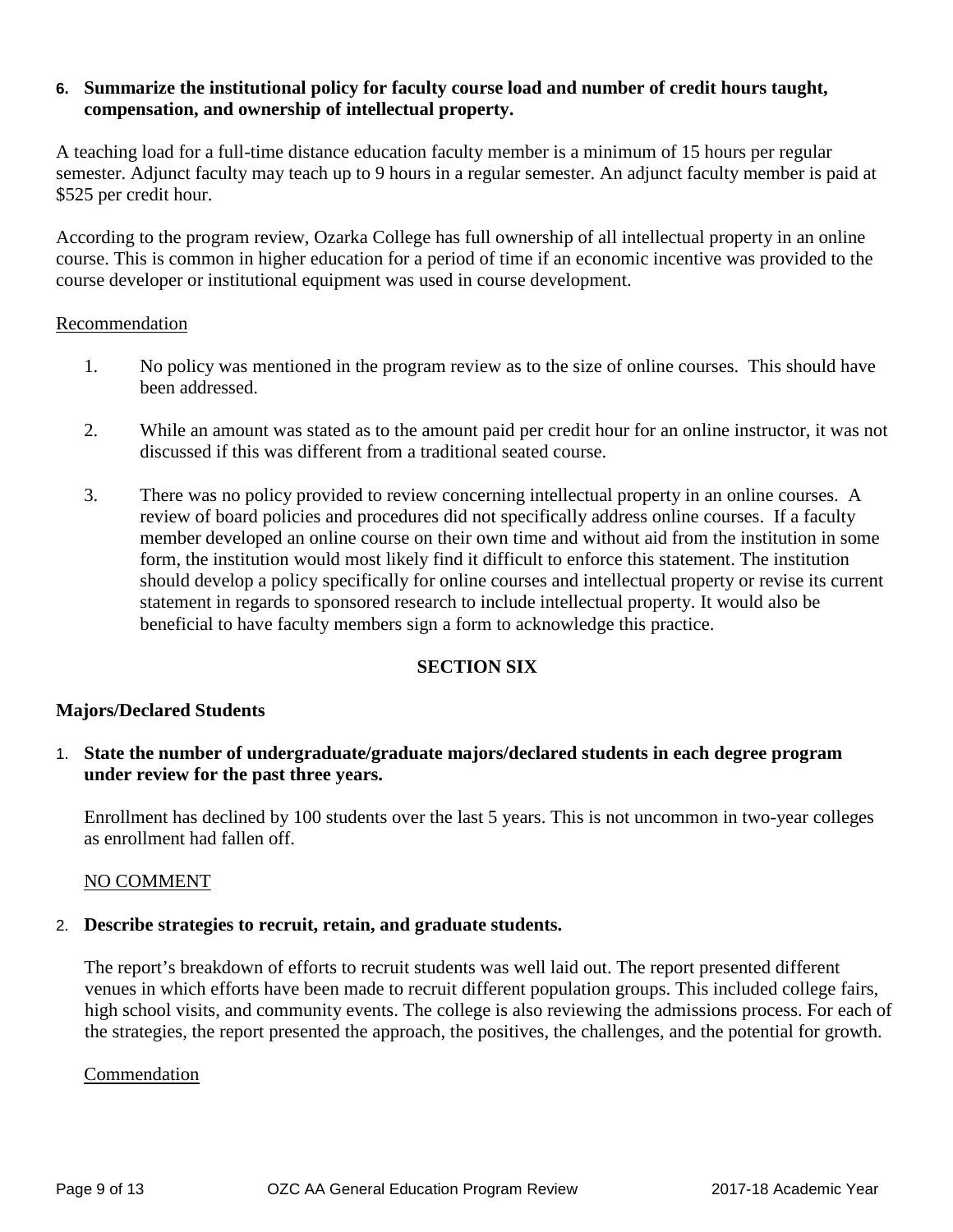1. The college looks at many avenues when trying to recruit students. This allows them to recruit all types of students from 18 years old to 70 years old. The college is also looking at revising its admissions policies to remove barriers for students wanting to enroll.

### Recommendation

- 1. The report did a good job discussing recruitment efforts, however, no mention was made of efforts to retain students. The attached action plan identifies increasing the number of students persisting as a goal but provides no data to review.
- 2. In the review, no mention was made of strategies to graduate more students. This information was required by the review but not provided.

### **3. Provide the number of program graduates over the past three years.**

The number of graduates has declined over the past three years. As enrollment continues to decline in two year colleges across the country, this is consistent with many institutions.

### NO COMMENT

### **SECTION SEVEN**

### **Program Assessment**

### **1. Describe the program assessment process and provide outcomes data (standardized entrance/placement test results, exit test results, etc.).**

The review provided solid information on entrance placement with average scores for the Fall 2017 semester. This provides a good starting point for knowing the students that are served. Faculty members use assessment through their courses in the forms of formative and summative assessment, which is collected in MyOzarka. The information is compiled across all sections of a course to summarize students' success in a particular course no matter the instructor. Faculty use this information to make changes to curriculum and to make budget requests. The review states that the success rate is very high.

### **Recommendation:**

1. While the review provided very solid entrance information and course assessment, there was no evidence of program assessment. Program assessment is required by HLC and should be conducted on a schedule and once every five years is suggested. Students may be graduating but that is not an assessment of the program. Since students are required to take the college capstone course, it would seem that this might be a place to embed some type of summative assessment of the associate of arts program.

### 2. **Describe program/major exit or capstone requirements**.

All students completing the associate of arts degree must complete the college capstone course. The course focuses on helping students transfer to a four-year institution.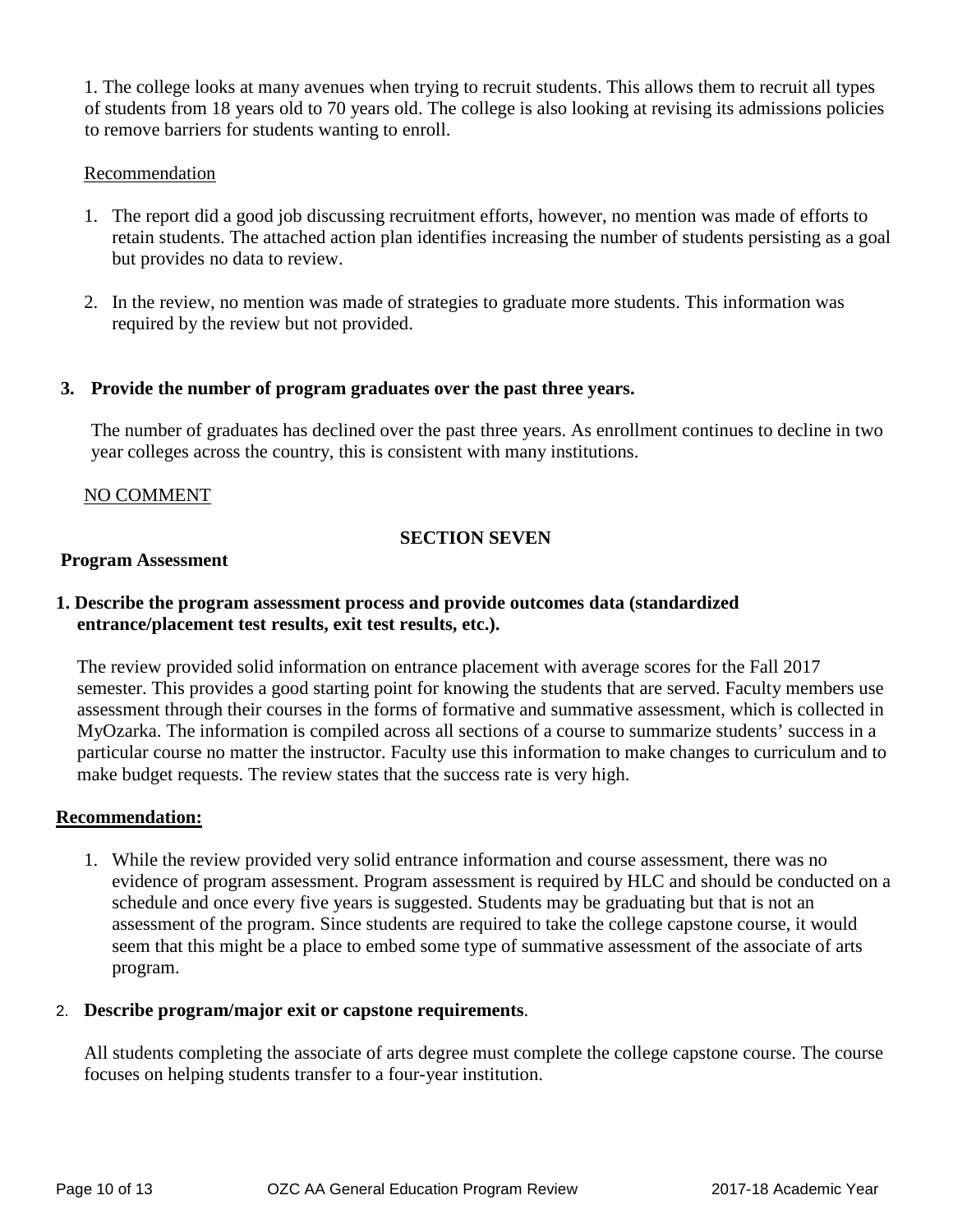### Suggestion

- 1. Looking at the course outcomes for the college capstone, these would be great if used as program outcomes.
- 2. Also, providing a standard assignment in the college capstone would be beneficial such as a portfolio, to measure the outcomes.

### 3. **Provide information on how teaching is evaluated, the use of student evaluations, and how the results have affected the curriculum.**

The college evaluates teaching using student evaluations and classroom observations. This is standard practice in many institutions. Student evaluations are shared with the instructor after the semester is over and are reviewed by the division chair for professional development opportunities.

Evaluations of instructors and course material are used in making decisions about curriculum and any need for revisions. Instructors link assignments in MyOzarka to learning outcomes and use the data to make modifications when needed.

### Commendation

1. The use of the LMS (MyOzarka) to link student work to learning outcomes provides a clean an efficient measure of student success within courses and justifies curriculum changes when necessary.

### 4. **Provide transfer information for major/declared students including the receiving institutions for transfer and programs of study.**

The associate of arts is a common statewide degree and is accepted at all public institutions. Additionally, the college has articulation agreements with a number of four-year universities in Arkansas. Students have several options around the state to transfer.

### Suggestion

1. As this is the primary transfer degree of a two year college, knowing where students transfer to can be helpful. It would be beneficial to review the most popular transfer schools for the college's students.

### 5. **Provide information for program graduates continuing their education by entering graduate school or by performing volunteer service.**

### N/A

### 6. **Provide aggregate results of student/alumni/employer satisfaction surveys.**

The information provided in this section consisted of student surveys about their perception of the college, tutoring, delivery of information, future plans, and participation in an alumni organization. Students were also able to provide individual feedback through the use of open-ended questions. Information presented demonstrated a high level of satisfaction with students' experience at the college and the services provided.

### **Commendation**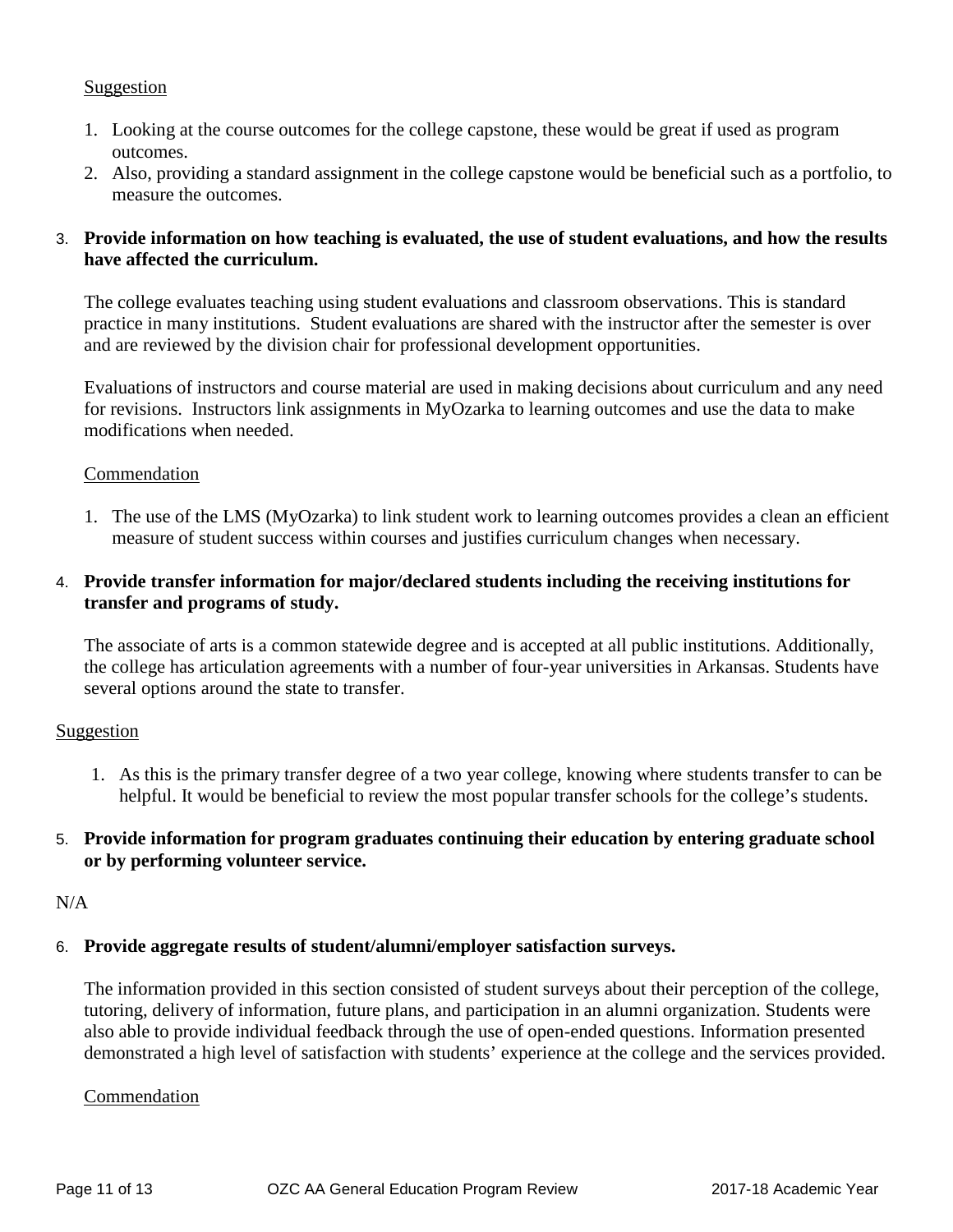1. The college should be commended on the survey information presented. It was very thorough and provided great insight to the student experience at the college.

### **SECTION EIGHT**

### **Program Effectiveness (strengths, opportunities)**

### **1. List the strengths of the program.**

The reviewer agrees with the identified strengths of the program.

### 2. **List the areas of the program most in need of improvement.**

The review identified course success rates, revamping the capstone course, and the reliance on adjunct faculty. Other areas in need of improvement are:

- 1. Outcomes for the program that are measureable and means to measure them.
- 2. A plan to graduate more students.
- 3. Better use of data in program assessment.
- 4. A policy that covers ownership of online course materials.

### 3. **List program improvements accomplished over the past two years.**

The improvements that have been made have contributed to a focus on student success. The use of advising notes and degree audits is commendable. This will help in ensuring students graduate at a higher rate and on time.

### 4. **Describe planned program improvements, including a timetable and the estimated costs. Identify program improvement priorities.**

The part of the enrollment management plan that was provided is a significant step towards improving the program and all programs at Ozarka College. However, no cost estimate was included. The strategies laid out to improve student success will cost money and the college needs to plan for this.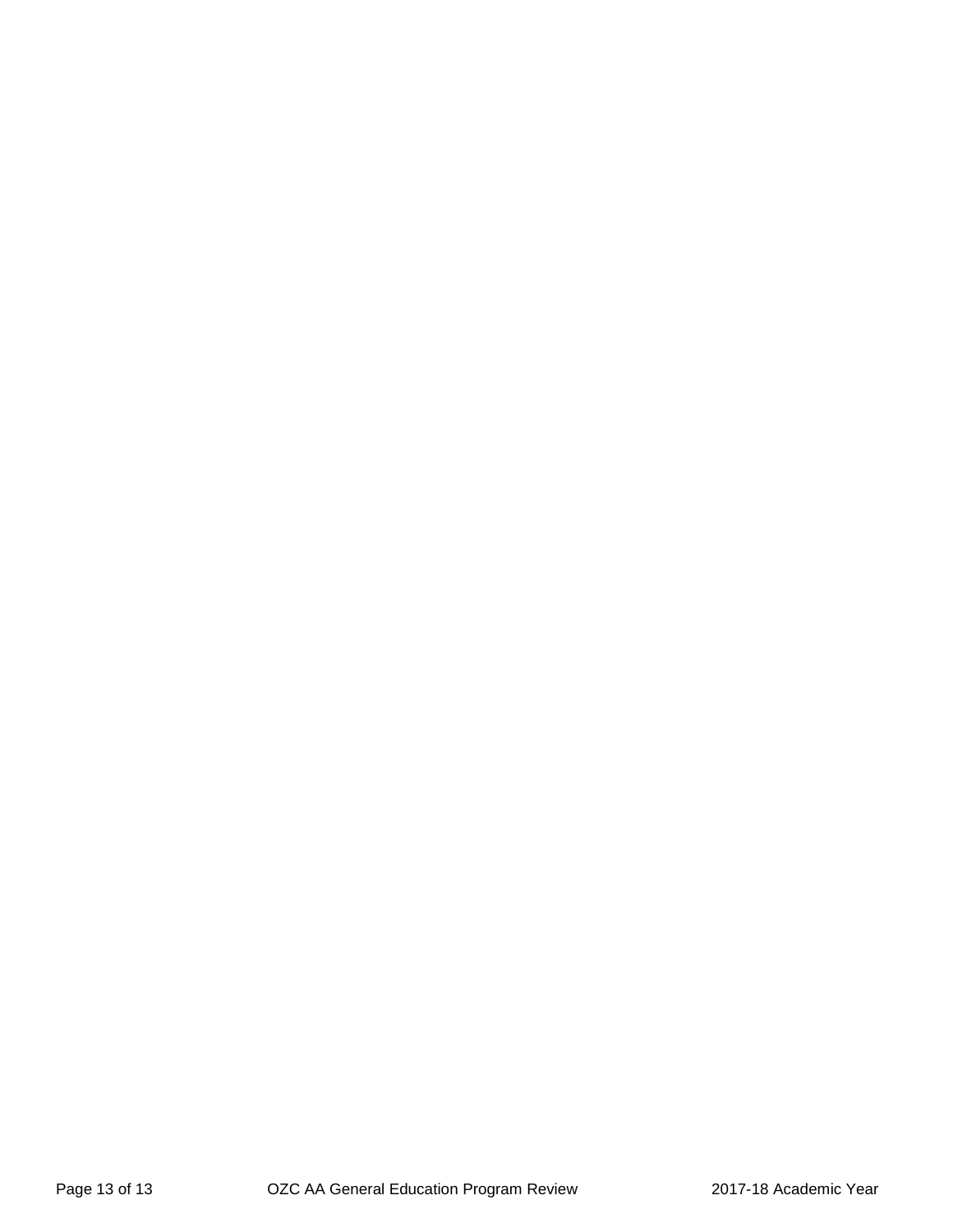### **Academic Program Review**

Ozarka College Review Prepared by: Sarah Brown Carl Albert State College Poteau, OK

### **I. Review of Program Goals, Objectives and Activities**

There are two outcomes for the program that are derived from the philosophy of the Associate of Arts program. Although the AA in General Education is typically a very broad and general program of study, these outcomes are extremely broad. The first uses language and phrases such as students will be able to "use the skills and abilities named in the philosophy" so that they "may become lifelong learners" (2). When the philosophy is consulted to see what "skills and abilities" may be being referenced, there are none mentioned.

The second outcome is simply that students will "transfer" and "successfully complete" a bachelor's degree. Although this is far more specific, there is no evidence that this outcome is measured through matriculation and transfer rates or any other data.

There is no assessment plan in place apart from the course and section-level assessment (19-20), which focuses more on retention and pass rates rather than on elements that may be able to be related to assessing "lifelong learning."

Since the objectives are so general and broad in scope, it's difficult to determine what the faculty or students might do in order to meet them. There is no mention of strategies to track transfer students to meet the second objective, and little to no assessment models given to indicating meeting the first objective of lifelong learning. Faculty assessment is heavily focused on individual courses and sections (19), and although the objective seems to be to discern whether or not students are learning in the individual class (which is helpful), there is nothing to indicate that this assessment carries out to indicate that the students will become lifelong learners. There is also nothing to indicate a correlation between pass rates in individual classes and students becoming lifelong learners.

There are no market/industry demands given, since the degree is explained as a "transferonly" degree. This is consistent with the second outcome given for the program. The program prepares students for advanced study at the bachelor's level by requiring courses that are highly transferable, and by offering room for general electives that could be tailored to the receiving institution and degree (3).

The report states that student demand has been consistent with enrollment trends, and shows a steady decline of about 100 students in the last 5 years. Although the decline seems rapid, the report also states that this program is the "strongest" program in the college (2), which may merit continuation within the context.

Resources used are minimal as far as those restricted to this particular program. Because of the general nature of the program, the resources required are already attended to within budgets and requirements of other departments and programs. No equipment was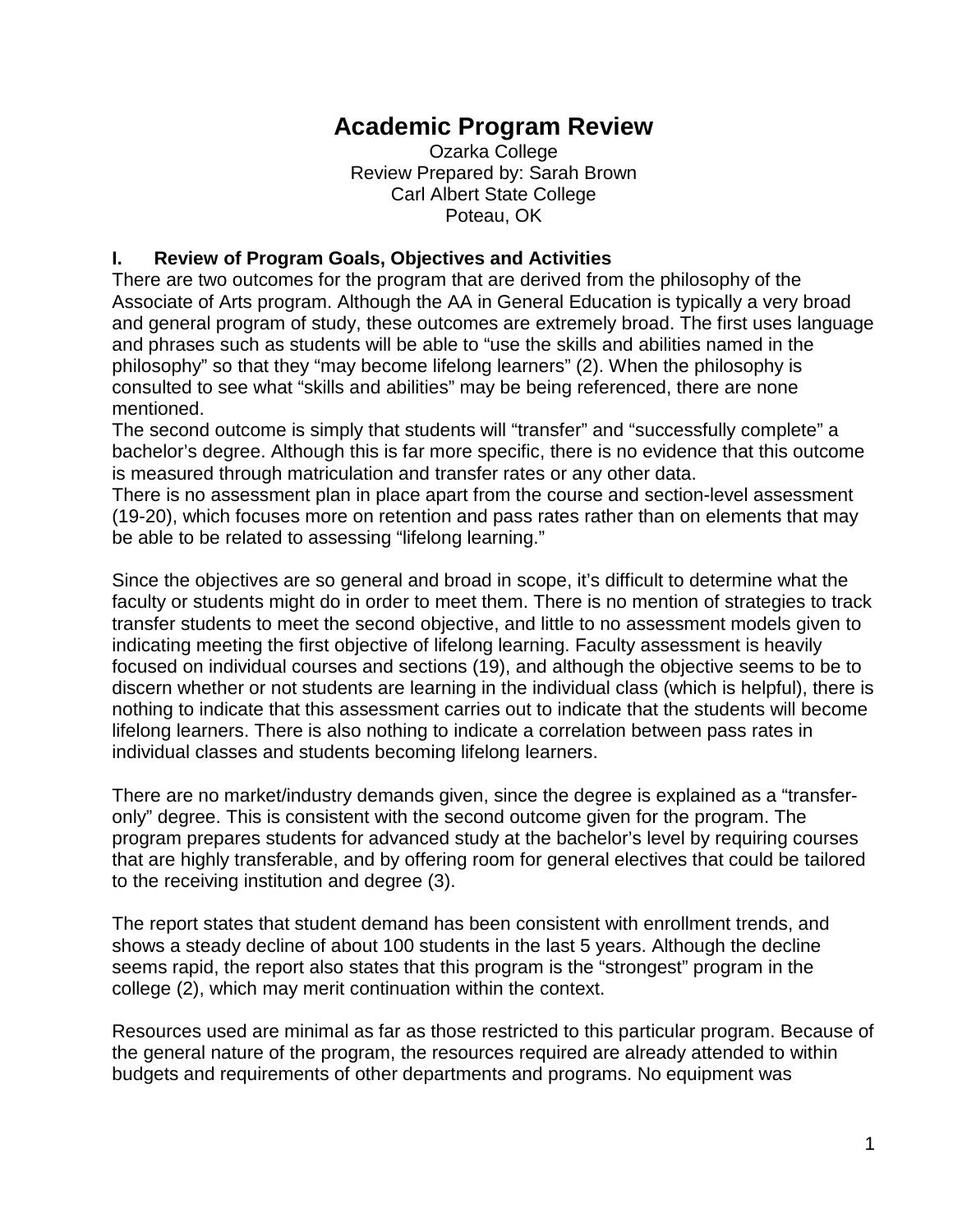purchased specifically for this program, and there is no library budget for the specific program (13).

### **II. Review of Program Curriculum**

All of the courses within the AA in General Education are also listed in the ACTS and thus are fully transferable to receiving institutions in Arkansas. There are also several MOUs in place with transfer agreements that allow students to enter into a four-year institution with a junior standing. In the absence of industry standards for a general degree like this one, these agreements indicate a curriculum that is poised for accomplishing the objective of transferring students to continue their education.

The institution seems to value curriculum development highly. The study indicates two procedures in place for developing and approving curriculum, and receives suggestions and proposals from a variety of sources. There are procedures for minor and major changes, and both involve consideration and approval from several committees. All changes prior to and during the consideration and adoption process are to reflect the institution's focus on "program and course relevancy" (5).

The exit requirements are standard; a 2.5 cumulative GPA over 60 hours of coursework (20). The additional requirement of a capstone course is usually reserved for a more specific program, but is not outside the appropriate range of requirements.

The course schedule (3-4) has good breadth and is intuitively organized. The courses required do seem to give the student both a well-rounded education, as well as leaving room for the student to choose electives that fit with relevant interests or educational goals.

There is little to no indication that students are introduced to experiences or professionals in the field through an examination of the syllabi.

There is little to no indication that the program is equipped for or values as an objective any interdisciplinary initiatives. The program does interlock with and support program requirements for other degrees at the institution (2), but there is nothing formally promoting such initiatives.

There is little to no indication that the program formally initiates program activities related to developing an understanding and respect for cultural diversity.

### **III. Review of Academic Support**

Although there is a clear and manageable course sequence, and although all courses are offered in one format or another in every semester, there is no indication in the report of an advising infrastructure that would assist students in choosing electives that would help them in their future degrees. This is unexpected from a program with an objective of transferring students to continue their education.

There is, however, indication in the syllabi of a Student Success Center that is available free for students on each campus. This center gives tutoring help, advising assistance and career counseling for students.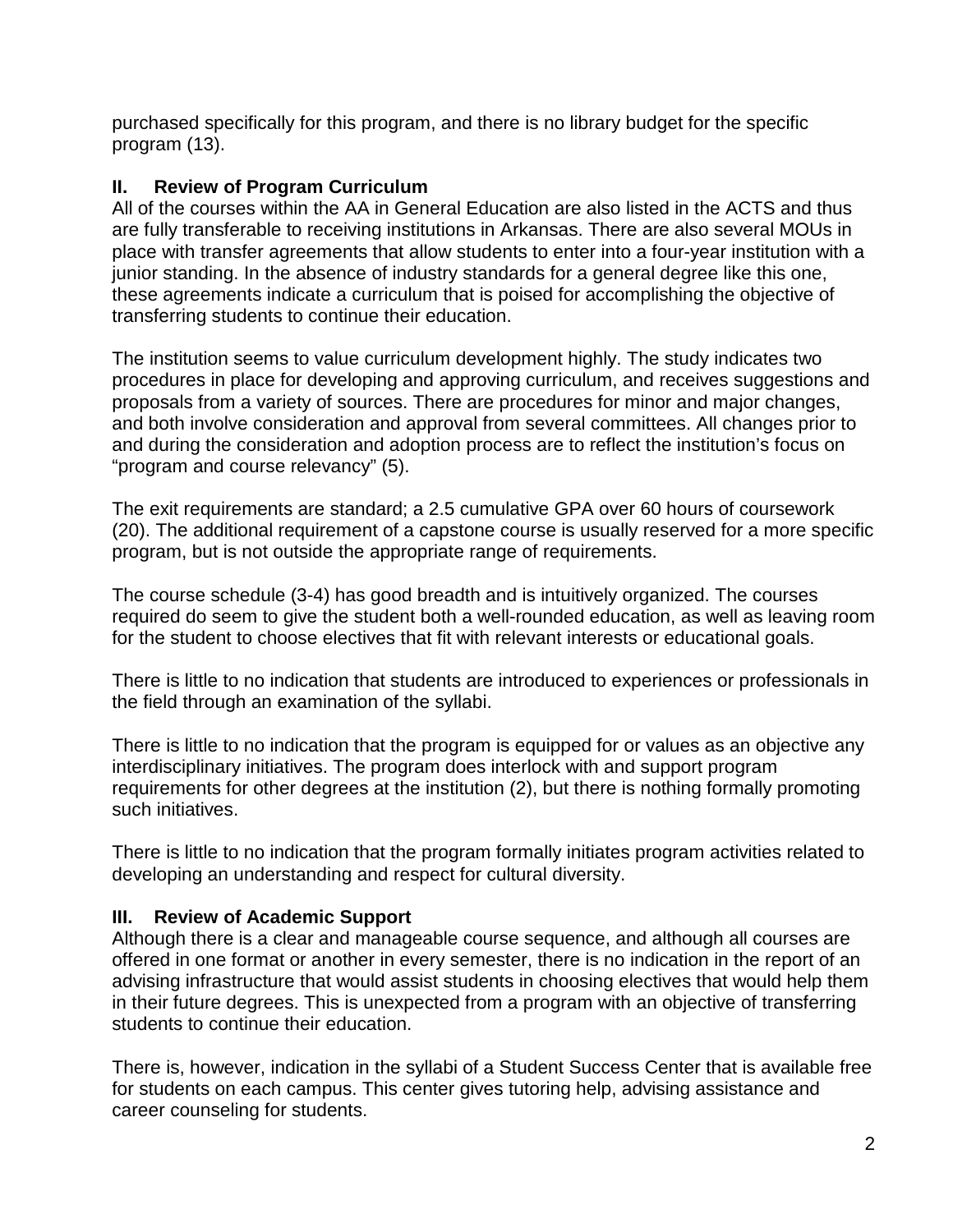It is also worthwhile to note that in the Faculty Handbook advising is described as being primarily the faculty's responsibility (Faculty Handbook, page 6), and that there is also detailed information about how to carry out effective advising in the Faculty Handbook.

The institution is currently in the beginning stages of improving success rates in gateway courses in the General Education degree, in conjunction with the institution's Enrollment Management Plan (27). This plan gives detailed steps to improve semester completion and increase semester-to-semester persistence, which would positively affect graduation rates. The steps involve lowering the D/F/W rate, reevaluating developmental coursework, developing a more robust Early Alert System, and required meetings with students who drop below a C average on gateway courses, among others (28-29). This plan is continuing through Spring 2019.

### **IV. Review of Program Faculty**

All full-time faculty hold a master's degree or higher in the field or subfield in which they teach, with the exception of two, who each hold a master's degree and 18 graduate hours in the field or subfield in which they teach.

There are no orientation processes outlined in the report or in the Faculty Handbook (other than Bi-Annual Faculty Inservice on page 13).

Faculty are evaluated by students and by the institution on a semester basis (12). Student evaluations are conducted online through the institution's LMS. Each faculty member is also observed at least once annually by the Provost, Division Chair or other designee (12), but there is no mention of a self-evaluation or other formal individual evaluations by the Division Chair or any other supervisor, which is usually best practice.

Faculty load for full time instructors is a standard 15 credit hours per semester, 9 credit hours for part time/adjunct faculty. Although there is not mention of office hours in the report, the Faculty Handbook states that full time faculty are expected to have 30 total hours a week of instructional hours, prep, and office hours.

### **V. Review of Program Resources**

Because this program is so thoroughly tied into other programs that are offered at the institution, the institutional support seems high. The report also claims that this program is the strongest program in the institution, which indicates a high level of support for the program.

There seems to be a variety of professional development opportunities that apply to all faculty members, including faculty inservice, various symposiums and memberships, the opportunity to request professional development, and a Professional Development Committee that offers seminars and other resources to faculty (13).

Although there is no information given about the size of the library (13), access to the library and all its resources are available to faculty. The satellite campuses also employ campus directors as an added level of support (13).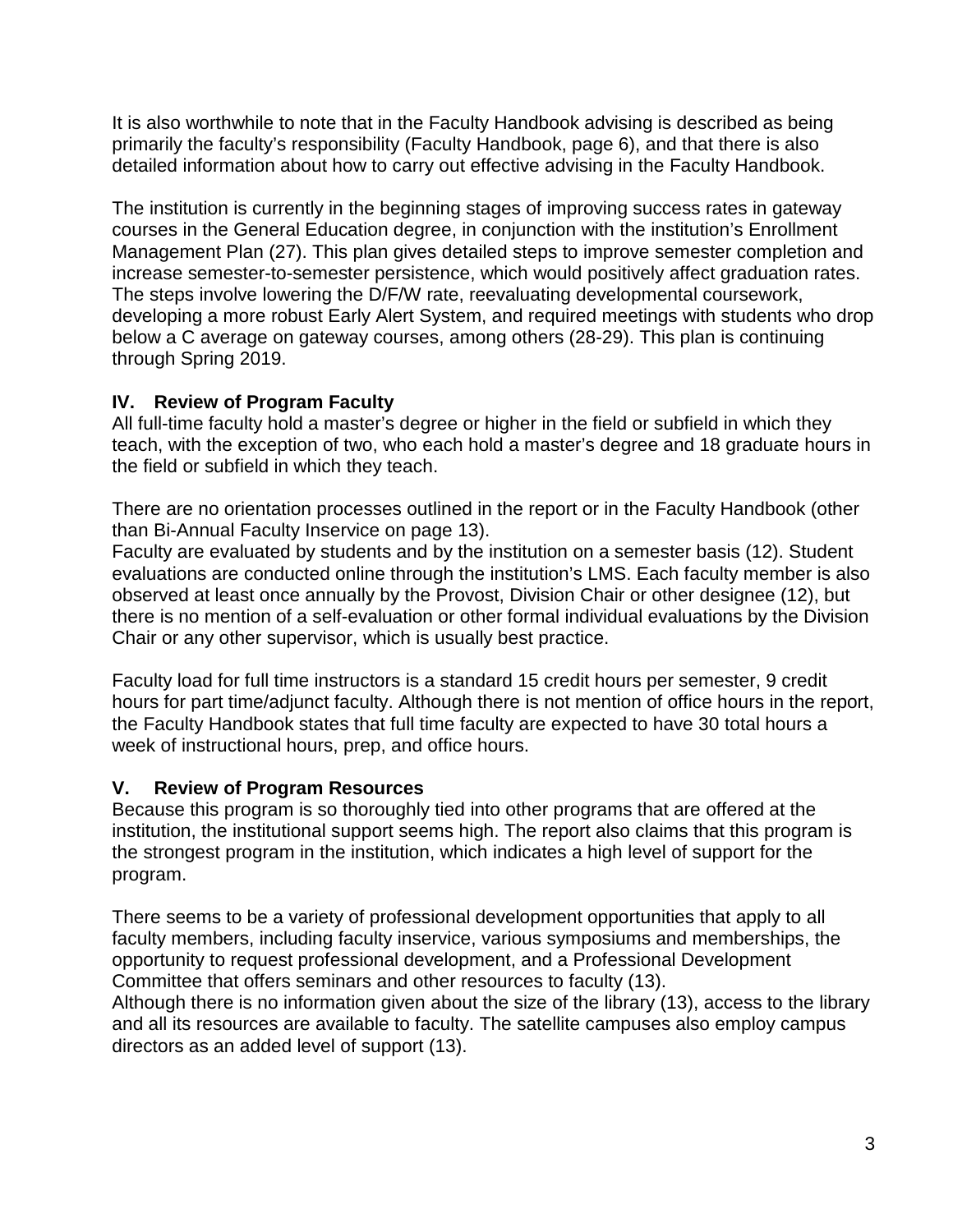### **VI. Review of Program Effectiveness**

Areas of program strength listed by the report include: a low cost for the program, a variety of transfer opportunities, courses offered all year (including the summer), and availability of online education (27).

Additional areas of strength from the reviewer include: a detailed recruitment strategy, a specific plan for raising success rates in the gateway general education courses, and a strong course and section level assessment model.

Areas of improvement listed by the report include: course success rates, the Capstone class, and reliance on adjunct faculty.

Additional areas of improvement from the reviewer include: in the next 12 months, the institution might consider looking at a full-scale institution wide assessment plan that includes program assessment as well as course level assessment. Since the institution offers so many courses and programs online, the institution might also consider involvement in a nationally recognized benchmarking organization like Quality Matters. Over the next 2-5 years, the institution might consider bolstering their academic advising and course schedule to help guide students to the appropriate course of study based on their educational goals. Although this is identified as a "transfer-only" degree, the institution might benefit by considering that many students want to get a degree that will make them immediately more employable. Offering advising toward that end, while partnering with industry experts in the form of an advisory board might extend the educational opportunity to even more students.

### **VII. Review of Instruction by Distance Technology (if program courses offered by distance)**

The institution is approved to offer all of its course offerings in an online format, and the institution currently offers nine degrees and eleven certificates through distance education (14). The institution uses their own, internally developed LMS called myOzarka, which is supported by Information Systems and the Director of Distance Learning. All course design is also done by the Director of Distance Learning, and development of online courses is done through an internal rubric and set of procedures (7-11). There is no indication of a subscription or participation in a nationally-recognized benchmark program such as Quality Matters, to ensure quality course design. There are no guidelines mentioned of extra or specific training given to faculty members desiring to teach or develop online courses, with the exception of occasional faculty briefings, meetings, and inservices that focus on distance education (14). Best practices would involve more external benchmarks, training, tools, or memberships to show a good faith gesture of commitment to ensuring the quality of online and distance education.

The report states that personal information is kept secure through "appropriate firewalls" (14) and the username and password requirements for access to the institution's LMS, myOzarka. Without knowledge of the extent of the Information Systems staff and their support, this is on the low end of appropriate.

Technology questions and troubleshooting is conducted by the Director of Distance Learning and the Information System's staff. Students have access to live help during business hours, and access to a support ticket system and email outside of business hours  $(14-15)$ .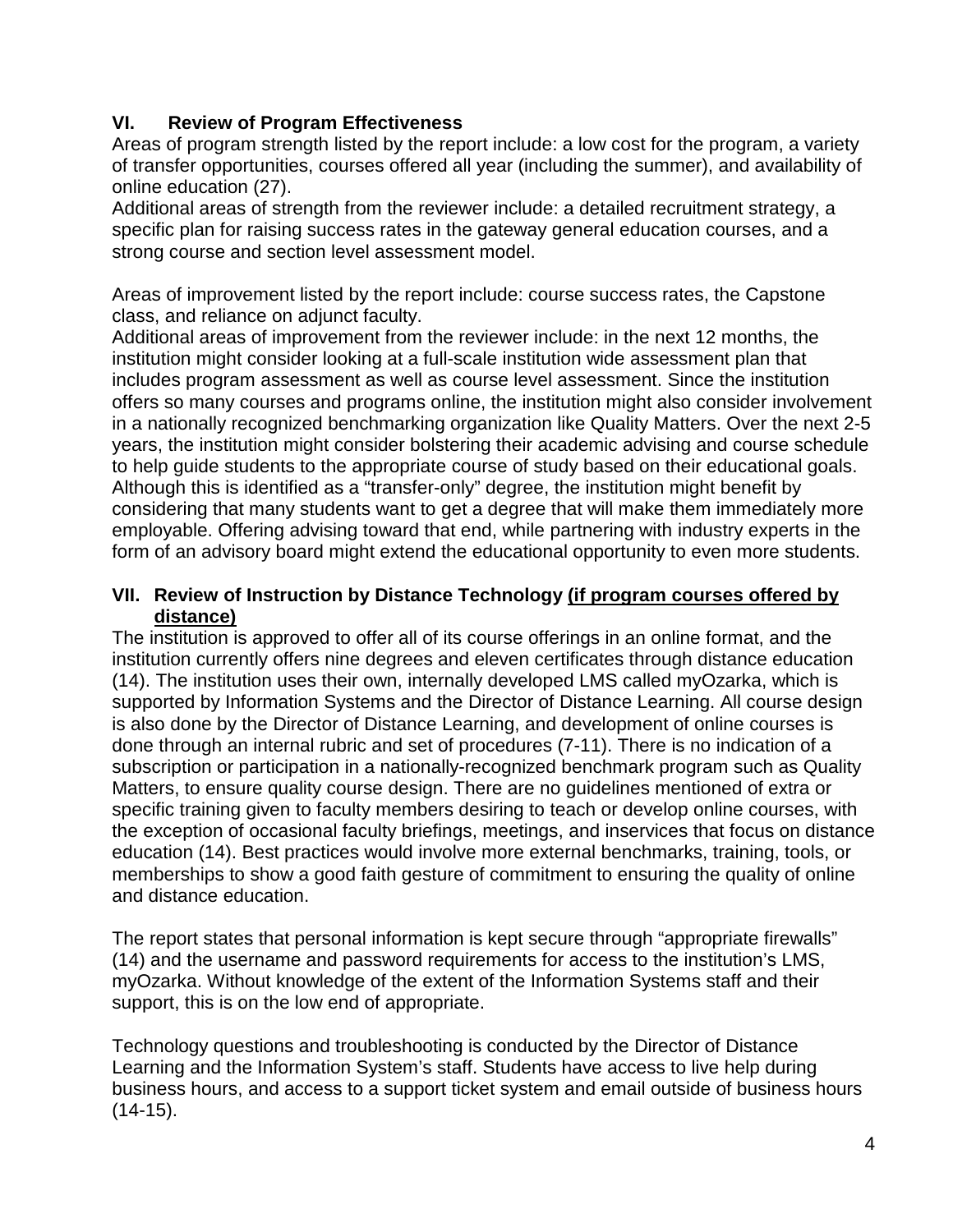There is no information given on class caps or sizes for online courses. The course load for online faculty is the same as that of on campus classes for full time and adjunct faculty (15).

The report simply states that "Ozarka College has full ownership of all intellectual property" (15). Typically, this would be more specific, delineating whether original material or material containing the instructor's face and likeness are the property of the institution or not.

### **VIII. Review of Program Research and Service**

Neither the intended research and creative outcomes for each program nor the intended outreach/service/entrepreneurial outcomes for each program's initiatives are addressed in the report.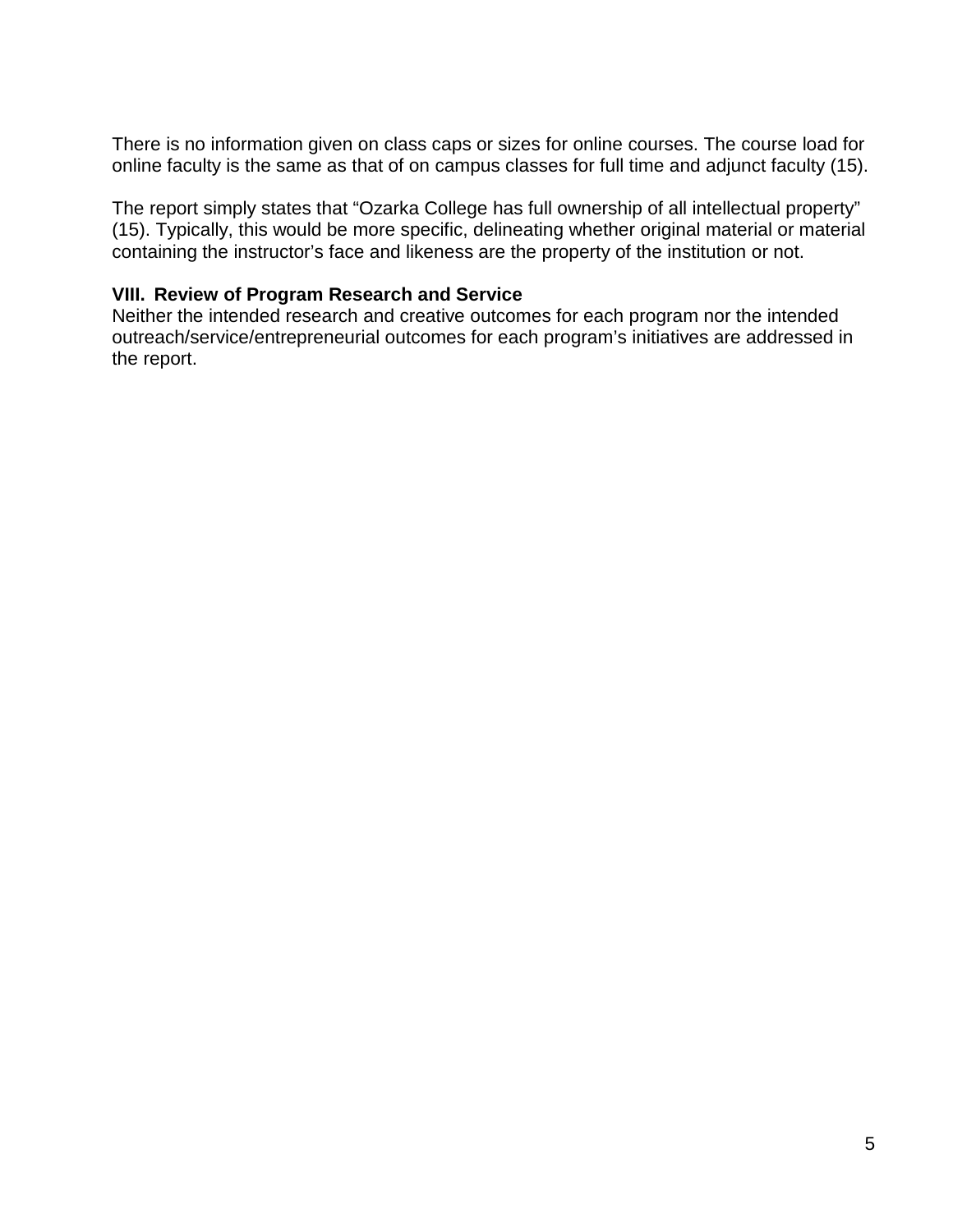## Arkansas Department of Higher Education Existing Program Review Program Self-Study Associate of Arts Ozarka College **2017-2018 Academic Year**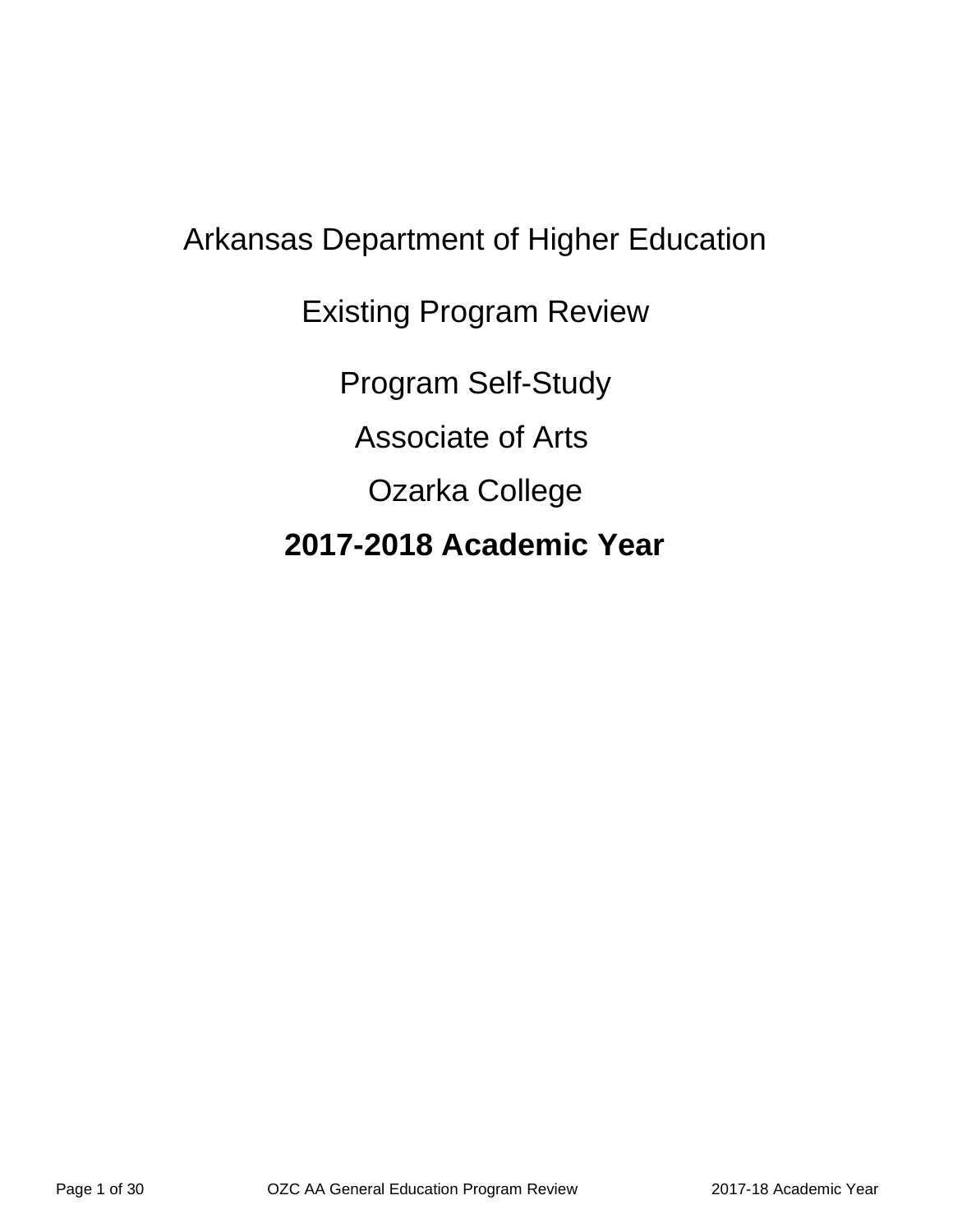#### **SECTION ONE**

#### **Goals, Objectives, and Activities**

#### 1. **Describe specific educational goals, objectives, and activities of the program**.

#### **Philosophy**

The Associate of Arts program provides the first steps into higher education for those students who look forward to completing a baccalaureate degree at a four-year college or university. The program will provide a firm grounding in general education, both through a required group of courses and through general skills and attitudes fostered by the program as a whole.

#### **Outcomes**

Students completing the degree program will be able to:

1. Use the skills and abilities named in the College's philosophy of general education so that they may become lifelong learners.

2. Transfer to a four-year institution and successfully complete a baccalaureate degree.

#### 2. **Explain how the program serves the general education program and other disciplinary programs on the campus, if applicable.**

The Associate of Arts degree is the main general education degree attained by our students. The required courses within this degree are fully transferrable to other in-state institutions through the Arkansas Course Transfer System (ACTS). Additionally, this degree supports other degree plans at the institution, as degrees in Aviation, Business, Criminal Justice, Human Services, Agriculture, and Education all share a similar cycle of general education courses.

#### 3. **Document market demand and/or state/industry need for careers stemming from the program.**

This is a transfer-only degree. Students completing this degree are eligible to pursue a variety of Bachelor's degrees at four-year universities.

#### 4. **Document student demand for the program.**

Student demand for the program has been consistent with enrollment trends over the past five years, and it remains the strongest program within the college:

Fall Enrollment: 2013-14: 288 2014-15: 283 2015-16: 199 2016-17: 189 2017-18: 182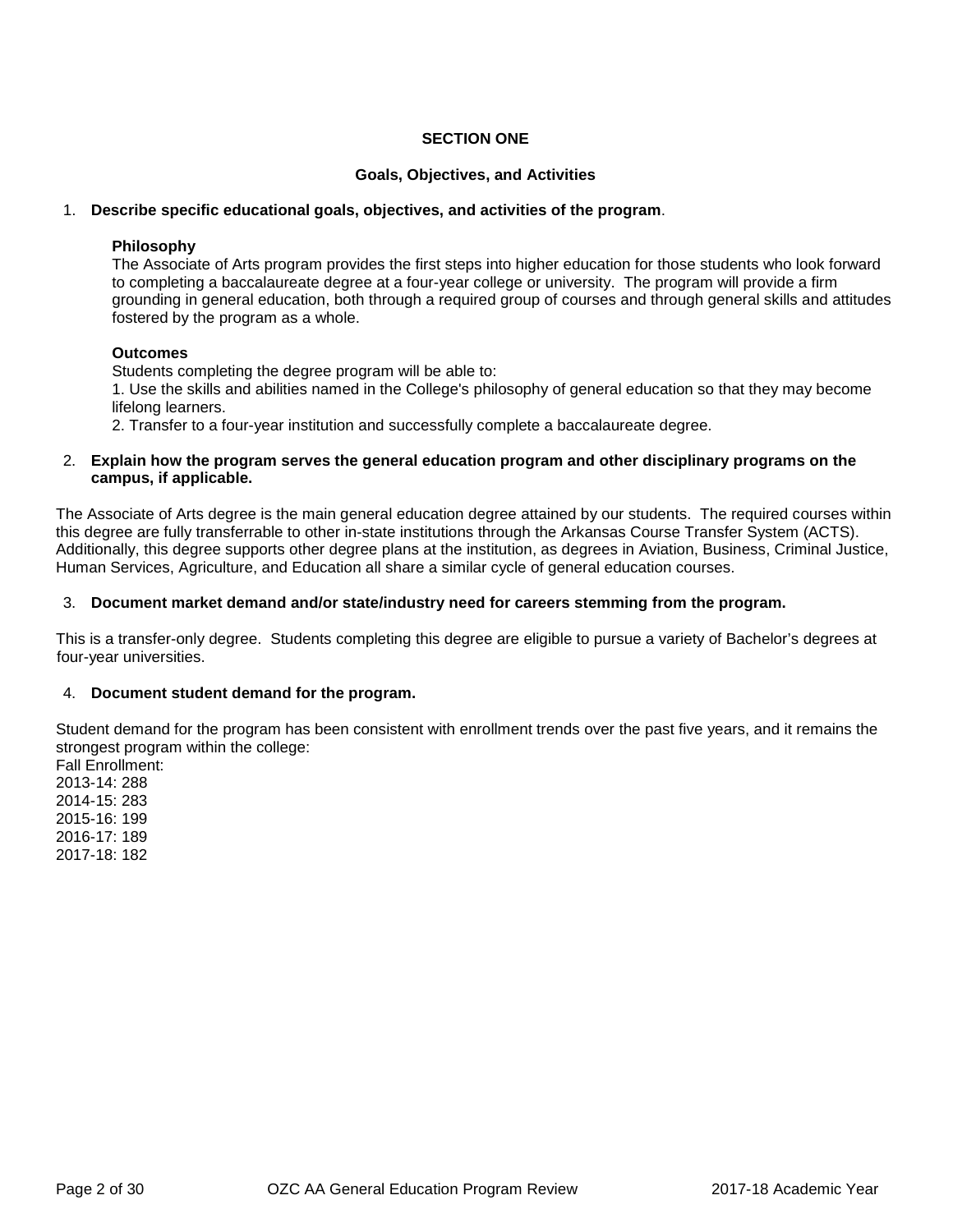#### **SECTION TWO**

#### **Curriculum**

#### **1. Describe how program content parallels current thinking/trends in the field/trade (best practices, advisory committee recommendations, etc.).**

Our General Education core contains courses that are all listed on the Arkansas Course Transfer System (ACTS), meaning they are fully transferrable to all two and four-year institutions within the state. This shows that our General Education offerings are consistent with those at institutions across the state. Additionally, we have many 2+2 agreements with many universities that fully accept our general education core. These include: Arkansas State University, Arkansas Tech University, University of Central Arkansas, University of Arkansas, University of Arkansas Monticello, and the University of Arkansas Fort-Smith.

#### **2. Provide an outline for each program curriculum, including the sequence of courses.**

Suggested Course Sequence

General Elective – 3 credit hours

| Semester 1 (13 credit hours)           | Semester 2 (15 credit hours)                          |
|----------------------------------------|-------------------------------------------------------|
| ENGL1013 Composition I                 | <b>ENGL2023 Composition II</b>                        |
| MATH1203/1213 Mathematics Requirement  | HIST1003/1013 World Civilization I/II                 |
| COLL1001 College Success               | American History/Government Elective - 3 credit hours |
| <b>COMM1313 Communications</b>         | Social Science Elective - 3 credit hours              |
| Fine Arts Elective -3 credit hours     | General Elective – 3 credit hours                     |
| Semester 3 (15 credit hours)           | Semester 4 (17 credit hours)                          |
| BIOL1004 General Biology and Lab       | PHSC1004 Physical Science and Lab                     |
| CPSI1003 Introduction to Computers     | COLL2001 College Capstone                             |
| PHED1002 Concepts of Physical Activity | Social Science Elective - 3 credit hours              |

#### **3. State the degree requirements, including general education requirements, institutional, college or school requirements, and major requirements**.

**Curriculum:**

**General Education Requirements (35 credit hours)** 

**English** (6 credit hours) **ENGL1013** English Composition I **ENGL1023** English Composition II

Fine Arts Elective – 3 credit hours General Electives (3) – 9 credit hours

**Mathematics** (3 credit hours)

**MATH1203** College Algebra **MATH1213** Quantitative Literacy

**Lab Science** (8 credit hours)

**BIOL1004** General Biology with Lab **PHSC1004** Physical Science with Lab

**Fine Arts/Humanities** (6 credit hours) **Select one course: ENGL2213** World Literature I **FATHI003** Fine Arts Theater **ENGL2223** World Literature II **FAVII003** Fine Arts Visual **Select one course: FAMU1003** Fine Arts Music

**Social Sciences** (6 credit hours)

**ANTH2013** Cultural Anthropology **GEOG2013** Introduction to Geography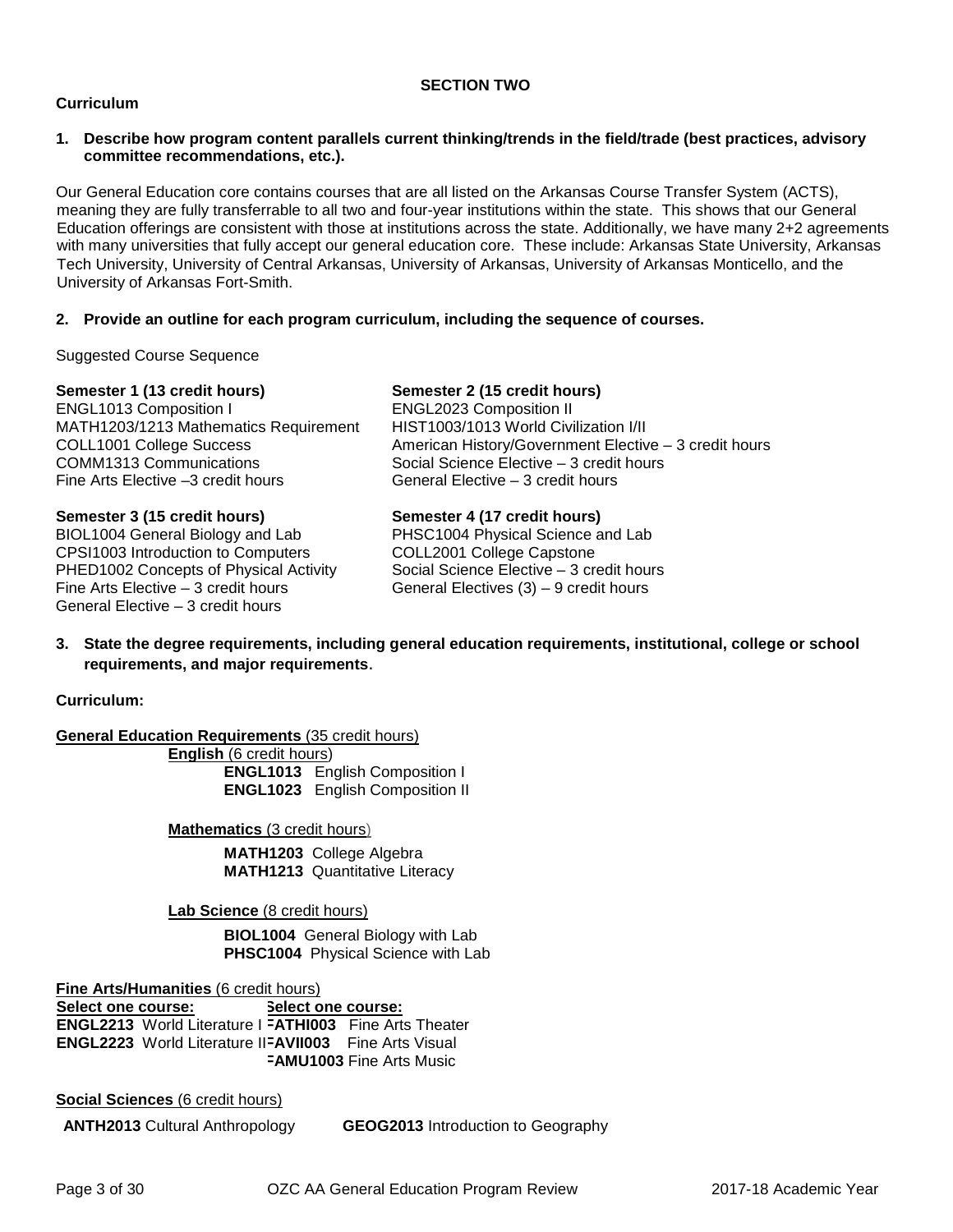**PSYC2003** General Psychology **SOCI2013** Introduction to Sociology

Select one course from the following: **HIST1003** World Civilization I **HIST1013** World Civilization II

### **U.S. History/Government** (3 credit hours)<br> **HIST2003** American History I

**HIST2003** American History I<br>**HIST2013** American Histor **American History II PLSC2003** American National Government

#### **Elective Requirements** (15 credit hours)

|     | <b>ANTH</b> Anthropology  | <b>ENGL</b> English           |
|-----|---------------------------|-------------------------------|
| ART | Art                       | <b>FAMU</b> Fine Arts Music   |
|     | <b>BIOL</b> Biology       | <b>FATH</b> Fine Arts Theater |
|     | <b>CHEM</b> Chemistry     | <b>FAVI</b> Fine Arts Visual  |
|     | <b>COMM</b> Communication | <b>GEOG</b> Geography         |
|     | <b>ECON</b> Economics     | <b>GEOL</b> Geology           |
|     |                           | <b>HIST</b> History           |

**CRIM1023** Introduction to Criminal Justice

#### **Institutional Requirements** (10 credit hours)

**COLL1001** College Success Orientation **COLL2001** College Capstone **CPSI1003** Introduction to Computers

**COMM1313** Communications **PHED1002** Concepts of Physical Education OR 2 (1 credit) PHED Activity Courses

#### **Total Credit Hours Required 60 Hours**

**Estimated cost of Program, excluding web and lab fees, supplies and books: \$7,000 \*Tuition and fees are subject to change per Board of Trustee approval.**

**MATH** Mathematics **MUSI** Music

**PHSC** Physical Science **PLSC** Political Science **PSYC** Psychology **SOCI** Sociology **SPAN** Spanish

NOTE ABOUT TRANSFERRING: According to Arkansas State Legislation and the terms of a partnership agreement between Ozarka College and most state-supported colleges and universities in Arkansas, students who complete the Associate of Arts degree will be able to transfer all course work directly to the four-year institution and enter with junior standing. The following conditions apply:

Students may expect that most general education courses will transfer except for those carrying a grade of "D." It is, however, very important that students know where they expect to finish any baccalaureate degree when they are planning their schedules at Ozarka. Failure to plan ahead for transfer to the senior institution may result in lost credits or needless repetition of courses. Students should obtain a copy of the catalog of the college or university they plan to attend and then work with their advisor, the counselor, or the registrar to plan an effective schedule. It is also wise to consult with the Registrar's office at the senior institution so that any potential problems in transferring can be solved before they cause unnecessary delays in completing the planned baccalaureate degree.

#### **4. Indicate the semester/year the core program courses were last offered. Exclude general education courses.**

Core program courses are offered every semester. All courses are taken with degree completion in mind within the two year timeframe for AA degrees from general education courses, electives, and core. While all courses may not be offered in a traditional setting in the classroom every semester at every campus, they are offered in an online format.

#### **5. Provide syllabi for discipline-specific courses and departmental objectives for each course.**

Syllabi are included in attached file.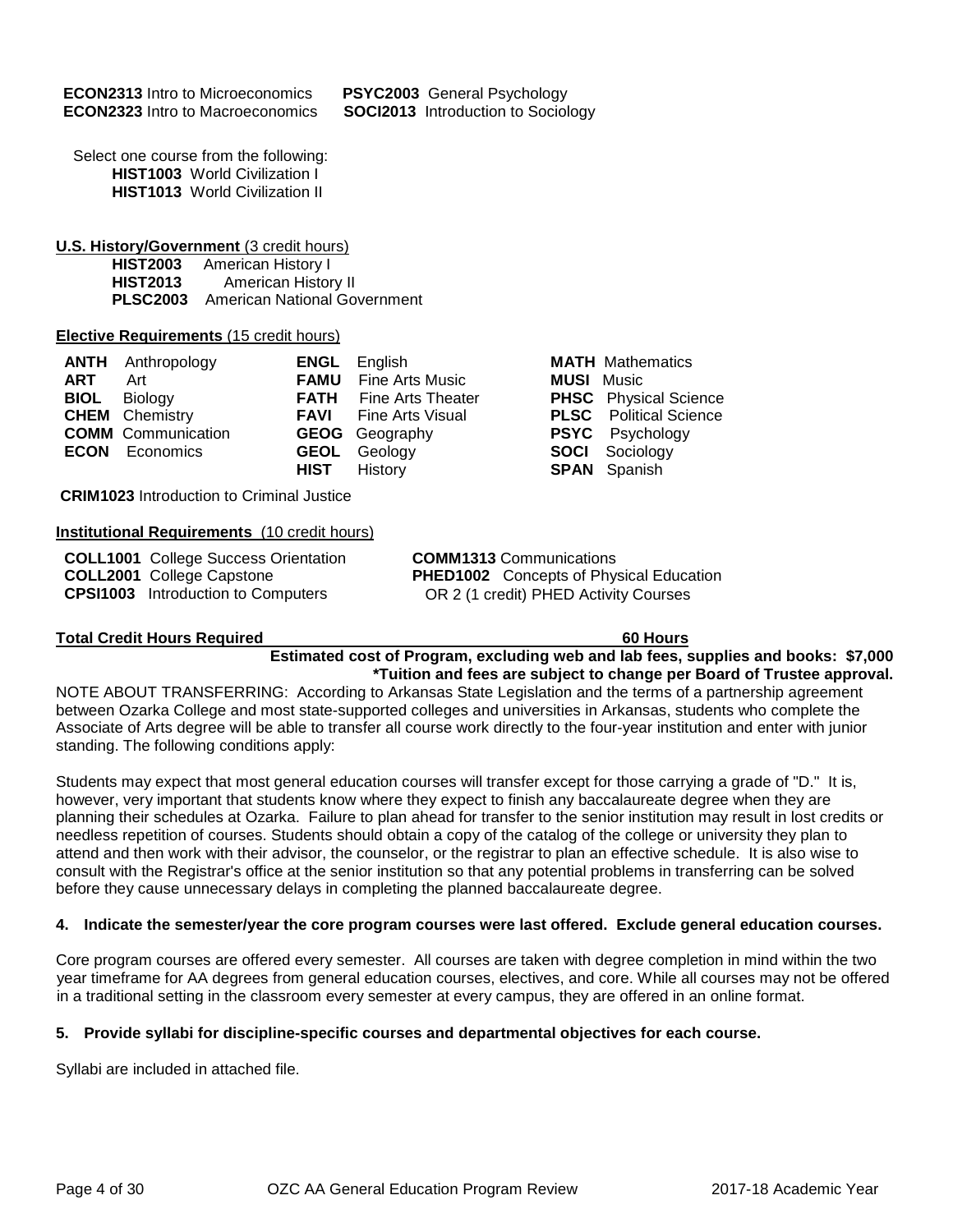#### **6. Outline the process for the introduction of new courses, including all internal curriculum review processes and the findings.**

Curriculum development is a key element in the education process at Ozarka College and requires careful planning and implementation in order to meet student and community needs within the scope of the institution's mission.

To enable the College to be accurate and consistent in curriculum development, the following plan complements existing Board academic policies. These policies can be found in Section Four of the Ozarka College Board Policy and Procedures Manual.

Proposals for new curriculum are generated from many sources. Common sources include faculty initiative, administrative initiative, curriculum committee, advisory committee, needs assessment, and program review.

Minor curriculum changes or developments such as adding or deleting specific courses necessitate the following procedure:

- 1. Faculty and Division Chair Development
- 2. Curriculum Committee Review and Approval
- 3. Faculty Council Review and Approval
- 4. Administrative Council Review and Approval

Additionally, minor curricular changes must also be examined before implementation to determine whether the proposal is compatible with the institution's mission and resources, and whether the proposed change will supplement (not supplant) current curriculum.

Major curriculum changes or developments include new programs that result in a certificate or degree, new majors leading to a certificate or degree, and others as defined by the Arkansas Department of Higher Education. These require more intense research, planning, and documentation that will result in a formal written proposal to the Arkansas Higher Education Coordinating Board.

Generally, major curricular change or development requires a steering committee comprised of professionals in the field or related area, college faculty, and administration. As with all curriculum proposals, major curriculum proposals are subject to approval through the progressive committee structure of the College, the Ozarka Board of Trustees, the Arkansas Department of Higher Education, and the Arkansas Higher Education Coordinating Board.

Any new programs involving Title IV funding that are comprised of 50 percent new courses must also be approved by the Higher Learning Commission. The Ozarka College curriculum development process involves a hierarchy of procedures and opportunities for evaluation, assessment, and revision. At any step in the process, the proposal may be returned to the originator and/or the previous decision-making body for additional information, clarification, or revision. Curriculum changes, additions, and revisions reflect a persistent focus on program and course relevancy.

Instructor-to-student interaction for distance courses are achieved through various means. All courses offer interaction through email, phone conversations, web conferencing, and office appointments. Instruction of course material is offered through instructor videos, PowerPoint presentations, and classroom discussion through discussion board, assignments, and test/quizzes. Some tests may be proctored.

#### 7. **List courses in the proposed degree program currently offered by distance delivery.**

All of the core courses and most of the electives that are included in the AA are offered via distance delivery— through ITV or Internet.

| 1. | <b>ENGL1013</b> | <b>English Composition I</b>  |
|----|-----------------|-------------------------------|
| 2. | <b>ENGL1023</b> | <b>English Composition II</b> |
| 3. | <b>MATH1203</b> | College Algebra               |
| 4. | <b>MATH1213</b> | Quantitative Literacy         |
| 5. | <b>BIOL1004</b> | General Biology and Lab       |
| 6. | <b>PHSC1004</b> | Physical Science and Lab      |
| 7. | <b>ENGL2213</b> | <b>World Literature I</b>     |
| 8. | <b>ENGL2223</b> | <b>World Literature II</b>    |
|    |                 |                               |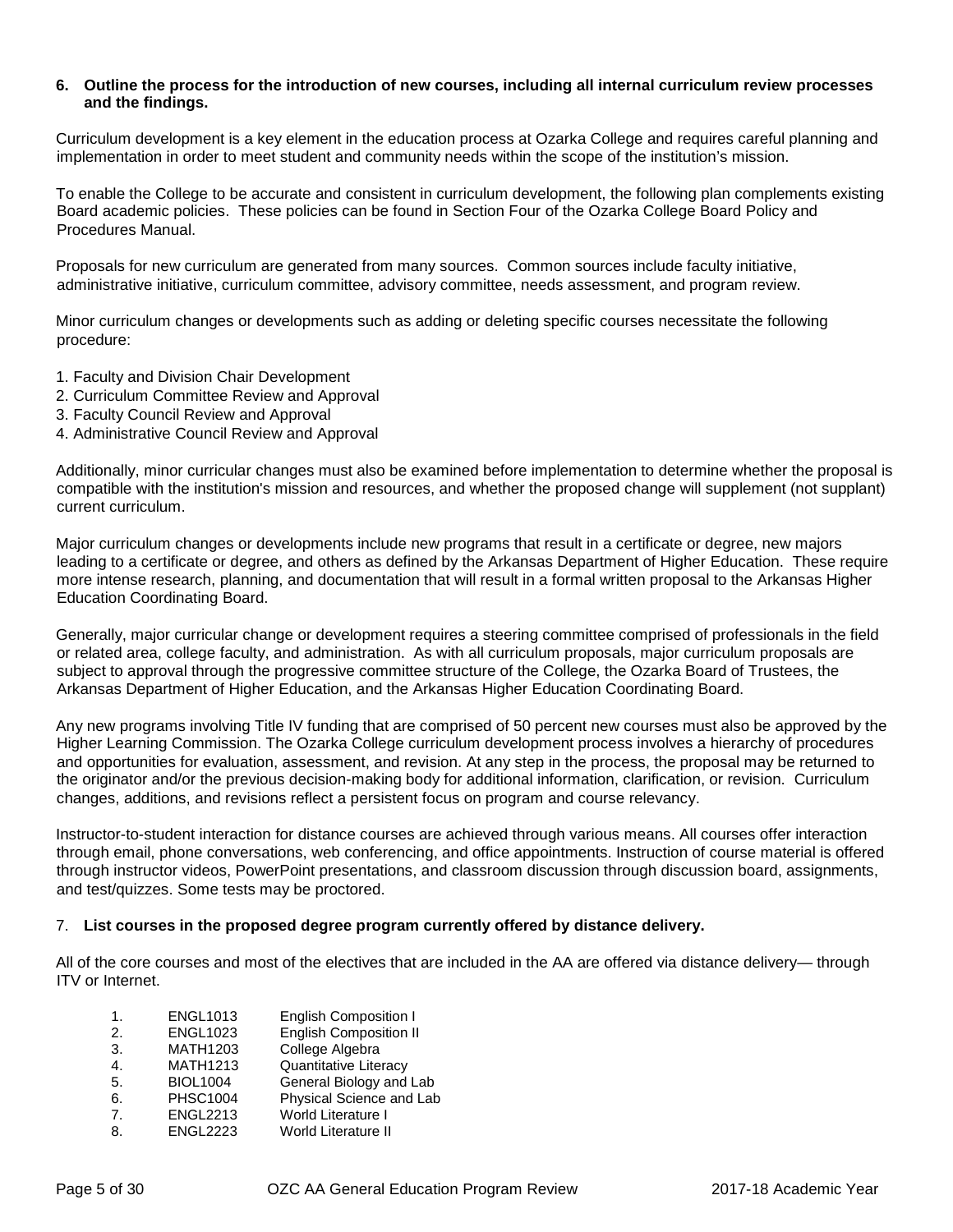| 10.<br><b>FATH1003</b><br>Fine Arts Theater<br>11.<br><b>FAVI1003</b><br>Fine Arts Visual<br>12.<br><b>HIST2003</b><br>American History I<br>13.<br>American History II<br><b>HIST2013</b><br><b>American National Government</b><br>14.<br><b>PLSC2003</b><br><b>World Civilization I</b><br>15.<br><b>HIST1003</b><br><b>World Civilization II</b><br>16.<br><b>HIST1013</b><br>17.<br><b>Cultural Anthropology</b><br><b>ANTH2023</b><br>Intro, to Microeconomics<br>18.<br>ECON2313<br>19.<br><b>ECON2323</b><br>Introduction to Macroeconomics<br>20.<br>GEOG2013<br>Intro to Geography<br>21.<br><b>PSYC2003</b><br>General Psychology<br>Introduction to Sociology<br>22.<br>SOCI2013<br><b>Concepts of Physical Activity</b><br>23.<br>PHED1002<br><b>Cultural Anthropology</b><br>24.<br><b>ANTH2023</b><br>Introduction to Russian Culture<br>25.<br>ANTH2033<br>26.<br>ART1123<br>Art History I<br>27.<br>ART1133<br>Art History II<br>28.<br><b>BIOL2001</b><br>Independent Study in Biology - one<br>Independent Study in Biology - two<br>29.<br><b>BIOL2002</b><br>Independent Study in Biology-three<br>30.<br><b>BIOL2003</b><br>31.<br>General Ecology and Lab<br><b>BIOL2004</b><br>32.<br>Microbiology and Lab<br><b>BIOL2014</b><br>Principles of Zoology and Lab<br>33.<br><b>BIOL2024</b><br>Anatomy and Physiology I and Lab<br>34.<br><b>BIOL2214</b><br>35.<br>Anatomy and Physiology II and Lab<br><b>BIOL2224</b><br>36.<br>Introduction to Chemistry<br>CHEM1003<br>37.<br>General Chemistry and Lab<br><b>CHEM1014</b><br>General Chemistry II and Lab<br>38.<br><b>CHEM1024</b><br>Introduction to Organic Biochemistry and Lab<br>39.<br><b>CHEM1034</b><br>40.<br>COMM1123<br>Interpersonal Communication<br>41.<br>Introduction to Criminal Justice<br>CRIM1023<br>42.<br><b>ENGL2023</b><br>Mythology<br>43.<br><b>Creative Writing</b><br><b>ENGL2103</b><br>44.<br>American Literature I<br><b>ENGL2313</b><br>45.<br><b>ENGL2323</b><br>American Literature II<br>46.<br><b>ENGL2683</b><br>Masters of Western Literature<br>47.<br>Essentials of Earth Science and Lab<br>GEOL1004<br>48.<br><b>HIST1023</b><br>History of World Religions<br>49.<br><b>HIST2023</b><br>Arkansas History<br>50.<br><b>HIST2033</b><br>History of Women in Western Civilization<br>51.<br><b>Trigonometry Lab</b><br>MATH1301<br>52.<br>Trigonometry<br>MATH1303<br>53.<br>Precalculus<br><b>MATH1504</b><br>54.<br><b>Statistical Methods</b><br>MATH2003<br>55.<br><b>MATH2013</b><br><b>Survey of Calculus</b><br>56.<br><b>MATH2033</b><br>Math Concepts I<br>57.<br><b>MATH2043</b><br>Math Concepts II<br>58.<br><b>MATH2143</b><br><b>Business Calculus</b><br>59.<br>Introduction to Environmental Science<br><b>PHSC2004</b><br>60.<br><b>PHYS2014</b><br><b>General Physics I</b><br>61.<br>PSYC2313<br>Developmental Psychology<br>Abnormal Psychology<br>62.<br><b>PSYC2513</b><br>63.<br>SOCI2023<br>Introduction to Social Work<br>64.<br>SOCI2203<br>Social Problems<br>65.<br>Elementary Spanish I<br>SPAN1013<br>66.<br>SPAN1023<br><b>Elementary Spanish II</b><br>67.<br>COLL1001<br><b>College Success Orientation</b><br>College Capstone<br>68.<br>COLL2001<br>69.<br>CPSI1003<br>Intro. to Computer Applications | 9. | <b>FAMU1003</b> | Fine Arts Music |
|---------------------------------------------------------------------------------------------------------------------------------------------------------------------------------------------------------------------------------------------------------------------------------------------------------------------------------------------------------------------------------------------------------------------------------------------------------------------------------------------------------------------------------------------------------------------------------------------------------------------------------------------------------------------------------------------------------------------------------------------------------------------------------------------------------------------------------------------------------------------------------------------------------------------------------------------------------------------------------------------------------------------------------------------------------------------------------------------------------------------------------------------------------------------------------------------------------------------------------------------------------------------------------------------------------------------------------------------------------------------------------------------------------------------------------------------------------------------------------------------------------------------------------------------------------------------------------------------------------------------------------------------------------------------------------------------------------------------------------------------------------------------------------------------------------------------------------------------------------------------------------------------------------------------------------------------------------------------------------------------------------------------------------------------------------------------------------------------------------------------------------------------------------------------------------------------------------------------------------------------------------------------------------------------------------------------------------------------------------------------------------------------------------------------------------------------------------------------------------------------------------------------------------------------------------------------------------------------------------------------------------------------------------------------------------------------------------------------------------------------------------------------------------------------------------------------------------------------------------------------------------------------------------------------------------------------------------------------------------------------------------------------------------------------------------------------------------------------------------------------------------------------------------------------------------------------------------------------------------------------------------------|----|-----------------|-----------------|
|                                                                                                                                                                                                                                                                                                                                                                                                                                                                                                                                                                                                                                                                                                                                                                                                                                                                                                                                                                                                                                                                                                                                                                                                                                                                                                                                                                                                                                                                                                                                                                                                                                                                                                                                                                                                                                                                                                                                                                                                                                                                                                                                                                                                                                                                                                                                                                                                                                                                                                                                                                                                                                                                                                                                                                                                                                                                                                                                                                                                                                                                                                                                                                                                                                                               |    |                 |                 |
|                                                                                                                                                                                                                                                                                                                                                                                                                                                                                                                                                                                                                                                                                                                                                                                                                                                                                                                                                                                                                                                                                                                                                                                                                                                                                                                                                                                                                                                                                                                                                                                                                                                                                                                                                                                                                                                                                                                                                                                                                                                                                                                                                                                                                                                                                                                                                                                                                                                                                                                                                                                                                                                                                                                                                                                                                                                                                                                                                                                                                                                                                                                                                                                                                                                               |    |                 |                 |
|                                                                                                                                                                                                                                                                                                                                                                                                                                                                                                                                                                                                                                                                                                                                                                                                                                                                                                                                                                                                                                                                                                                                                                                                                                                                                                                                                                                                                                                                                                                                                                                                                                                                                                                                                                                                                                                                                                                                                                                                                                                                                                                                                                                                                                                                                                                                                                                                                                                                                                                                                                                                                                                                                                                                                                                                                                                                                                                                                                                                                                                                                                                                                                                                                                                               |    |                 |                 |
|                                                                                                                                                                                                                                                                                                                                                                                                                                                                                                                                                                                                                                                                                                                                                                                                                                                                                                                                                                                                                                                                                                                                                                                                                                                                                                                                                                                                                                                                                                                                                                                                                                                                                                                                                                                                                                                                                                                                                                                                                                                                                                                                                                                                                                                                                                                                                                                                                                                                                                                                                                                                                                                                                                                                                                                                                                                                                                                                                                                                                                                                                                                                                                                                                                                               |    |                 |                 |
|                                                                                                                                                                                                                                                                                                                                                                                                                                                                                                                                                                                                                                                                                                                                                                                                                                                                                                                                                                                                                                                                                                                                                                                                                                                                                                                                                                                                                                                                                                                                                                                                                                                                                                                                                                                                                                                                                                                                                                                                                                                                                                                                                                                                                                                                                                                                                                                                                                                                                                                                                                                                                                                                                                                                                                                                                                                                                                                                                                                                                                                                                                                                                                                                                                                               |    |                 |                 |
|                                                                                                                                                                                                                                                                                                                                                                                                                                                                                                                                                                                                                                                                                                                                                                                                                                                                                                                                                                                                                                                                                                                                                                                                                                                                                                                                                                                                                                                                                                                                                                                                                                                                                                                                                                                                                                                                                                                                                                                                                                                                                                                                                                                                                                                                                                                                                                                                                                                                                                                                                                                                                                                                                                                                                                                                                                                                                                                                                                                                                                                                                                                                                                                                                                                               |    |                 |                 |
|                                                                                                                                                                                                                                                                                                                                                                                                                                                                                                                                                                                                                                                                                                                                                                                                                                                                                                                                                                                                                                                                                                                                                                                                                                                                                                                                                                                                                                                                                                                                                                                                                                                                                                                                                                                                                                                                                                                                                                                                                                                                                                                                                                                                                                                                                                                                                                                                                                                                                                                                                                                                                                                                                                                                                                                                                                                                                                                                                                                                                                                                                                                                                                                                                                                               |    |                 |                 |
|                                                                                                                                                                                                                                                                                                                                                                                                                                                                                                                                                                                                                                                                                                                                                                                                                                                                                                                                                                                                                                                                                                                                                                                                                                                                                                                                                                                                                                                                                                                                                                                                                                                                                                                                                                                                                                                                                                                                                                                                                                                                                                                                                                                                                                                                                                                                                                                                                                                                                                                                                                                                                                                                                                                                                                                                                                                                                                                                                                                                                                                                                                                                                                                                                                                               |    |                 |                 |
|                                                                                                                                                                                                                                                                                                                                                                                                                                                                                                                                                                                                                                                                                                                                                                                                                                                                                                                                                                                                                                                                                                                                                                                                                                                                                                                                                                                                                                                                                                                                                                                                                                                                                                                                                                                                                                                                                                                                                                                                                                                                                                                                                                                                                                                                                                                                                                                                                                                                                                                                                                                                                                                                                                                                                                                                                                                                                                                                                                                                                                                                                                                                                                                                                                                               |    |                 |                 |
|                                                                                                                                                                                                                                                                                                                                                                                                                                                                                                                                                                                                                                                                                                                                                                                                                                                                                                                                                                                                                                                                                                                                                                                                                                                                                                                                                                                                                                                                                                                                                                                                                                                                                                                                                                                                                                                                                                                                                                                                                                                                                                                                                                                                                                                                                                                                                                                                                                                                                                                                                                                                                                                                                                                                                                                                                                                                                                                                                                                                                                                                                                                                                                                                                                                               |    |                 |                 |
|                                                                                                                                                                                                                                                                                                                                                                                                                                                                                                                                                                                                                                                                                                                                                                                                                                                                                                                                                                                                                                                                                                                                                                                                                                                                                                                                                                                                                                                                                                                                                                                                                                                                                                                                                                                                                                                                                                                                                                                                                                                                                                                                                                                                                                                                                                                                                                                                                                                                                                                                                                                                                                                                                                                                                                                                                                                                                                                                                                                                                                                                                                                                                                                                                                                               |    |                 |                 |
|                                                                                                                                                                                                                                                                                                                                                                                                                                                                                                                                                                                                                                                                                                                                                                                                                                                                                                                                                                                                                                                                                                                                                                                                                                                                                                                                                                                                                                                                                                                                                                                                                                                                                                                                                                                                                                                                                                                                                                                                                                                                                                                                                                                                                                                                                                                                                                                                                                                                                                                                                                                                                                                                                                                                                                                                                                                                                                                                                                                                                                                                                                                                                                                                                                                               |    |                 |                 |
|                                                                                                                                                                                                                                                                                                                                                                                                                                                                                                                                                                                                                                                                                                                                                                                                                                                                                                                                                                                                                                                                                                                                                                                                                                                                                                                                                                                                                                                                                                                                                                                                                                                                                                                                                                                                                                                                                                                                                                                                                                                                                                                                                                                                                                                                                                                                                                                                                                                                                                                                                                                                                                                                                                                                                                                                                                                                                                                                                                                                                                                                                                                                                                                                                                                               |    |                 |                 |
|                                                                                                                                                                                                                                                                                                                                                                                                                                                                                                                                                                                                                                                                                                                                                                                                                                                                                                                                                                                                                                                                                                                                                                                                                                                                                                                                                                                                                                                                                                                                                                                                                                                                                                                                                                                                                                                                                                                                                                                                                                                                                                                                                                                                                                                                                                                                                                                                                                                                                                                                                                                                                                                                                                                                                                                                                                                                                                                                                                                                                                                                                                                                                                                                                                                               |    |                 |                 |
|                                                                                                                                                                                                                                                                                                                                                                                                                                                                                                                                                                                                                                                                                                                                                                                                                                                                                                                                                                                                                                                                                                                                                                                                                                                                                                                                                                                                                                                                                                                                                                                                                                                                                                                                                                                                                                                                                                                                                                                                                                                                                                                                                                                                                                                                                                                                                                                                                                                                                                                                                                                                                                                                                                                                                                                                                                                                                                                                                                                                                                                                                                                                                                                                                                                               |    |                 |                 |
|                                                                                                                                                                                                                                                                                                                                                                                                                                                                                                                                                                                                                                                                                                                                                                                                                                                                                                                                                                                                                                                                                                                                                                                                                                                                                                                                                                                                                                                                                                                                                                                                                                                                                                                                                                                                                                                                                                                                                                                                                                                                                                                                                                                                                                                                                                                                                                                                                                                                                                                                                                                                                                                                                                                                                                                                                                                                                                                                                                                                                                                                                                                                                                                                                                                               |    |                 |                 |
|                                                                                                                                                                                                                                                                                                                                                                                                                                                                                                                                                                                                                                                                                                                                                                                                                                                                                                                                                                                                                                                                                                                                                                                                                                                                                                                                                                                                                                                                                                                                                                                                                                                                                                                                                                                                                                                                                                                                                                                                                                                                                                                                                                                                                                                                                                                                                                                                                                                                                                                                                                                                                                                                                                                                                                                                                                                                                                                                                                                                                                                                                                                                                                                                                                                               |    |                 |                 |
|                                                                                                                                                                                                                                                                                                                                                                                                                                                                                                                                                                                                                                                                                                                                                                                                                                                                                                                                                                                                                                                                                                                                                                                                                                                                                                                                                                                                                                                                                                                                                                                                                                                                                                                                                                                                                                                                                                                                                                                                                                                                                                                                                                                                                                                                                                                                                                                                                                                                                                                                                                                                                                                                                                                                                                                                                                                                                                                                                                                                                                                                                                                                                                                                                                                               |    |                 |                 |
|                                                                                                                                                                                                                                                                                                                                                                                                                                                                                                                                                                                                                                                                                                                                                                                                                                                                                                                                                                                                                                                                                                                                                                                                                                                                                                                                                                                                                                                                                                                                                                                                                                                                                                                                                                                                                                                                                                                                                                                                                                                                                                                                                                                                                                                                                                                                                                                                                                                                                                                                                                                                                                                                                                                                                                                                                                                                                                                                                                                                                                                                                                                                                                                                                                                               |    |                 |                 |
|                                                                                                                                                                                                                                                                                                                                                                                                                                                                                                                                                                                                                                                                                                                                                                                                                                                                                                                                                                                                                                                                                                                                                                                                                                                                                                                                                                                                                                                                                                                                                                                                                                                                                                                                                                                                                                                                                                                                                                                                                                                                                                                                                                                                                                                                                                                                                                                                                                                                                                                                                                                                                                                                                                                                                                                                                                                                                                                                                                                                                                                                                                                                                                                                                                                               |    |                 |                 |
|                                                                                                                                                                                                                                                                                                                                                                                                                                                                                                                                                                                                                                                                                                                                                                                                                                                                                                                                                                                                                                                                                                                                                                                                                                                                                                                                                                                                                                                                                                                                                                                                                                                                                                                                                                                                                                                                                                                                                                                                                                                                                                                                                                                                                                                                                                                                                                                                                                                                                                                                                                                                                                                                                                                                                                                                                                                                                                                                                                                                                                                                                                                                                                                                                                                               |    |                 |                 |
|                                                                                                                                                                                                                                                                                                                                                                                                                                                                                                                                                                                                                                                                                                                                                                                                                                                                                                                                                                                                                                                                                                                                                                                                                                                                                                                                                                                                                                                                                                                                                                                                                                                                                                                                                                                                                                                                                                                                                                                                                                                                                                                                                                                                                                                                                                                                                                                                                                                                                                                                                                                                                                                                                                                                                                                                                                                                                                                                                                                                                                                                                                                                                                                                                                                               |    |                 |                 |
|                                                                                                                                                                                                                                                                                                                                                                                                                                                                                                                                                                                                                                                                                                                                                                                                                                                                                                                                                                                                                                                                                                                                                                                                                                                                                                                                                                                                                                                                                                                                                                                                                                                                                                                                                                                                                                                                                                                                                                                                                                                                                                                                                                                                                                                                                                                                                                                                                                                                                                                                                                                                                                                                                                                                                                                                                                                                                                                                                                                                                                                                                                                                                                                                                                                               |    |                 |                 |
|                                                                                                                                                                                                                                                                                                                                                                                                                                                                                                                                                                                                                                                                                                                                                                                                                                                                                                                                                                                                                                                                                                                                                                                                                                                                                                                                                                                                                                                                                                                                                                                                                                                                                                                                                                                                                                                                                                                                                                                                                                                                                                                                                                                                                                                                                                                                                                                                                                                                                                                                                                                                                                                                                                                                                                                                                                                                                                                                                                                                                                                                                                                                                                                                                                                               |    |                 |                 |
|                                                                                                                                                                                                                                                                                                                                                                                                                                                                                                                                                                                                                                                                                                                                                                                                                                                                                                                                                                                                                                                                                                                                                                                                                                                                                                                                                                                                                                                                                                                                                                                                                                                                                                                                                                                                                                                                                                                                                                                                                                                                                                                                                                                                                                                                                                                                                                                                                                                                                                                                                                                                                                                                                                                                                                                                                                                                                                                                                                                                                                                                                                                                                                                                                                                               |    |                 |                 |
|                                                                                                                                                                                                                                                                                                                                                                                                                                                                                                                                                                                                                                                                                                                                                                                                                                                                                                                                                                                                                                                                                                                                                                                                                                                                                                                                                                                                                                                                                                                                                                                                                                                                                                                                                                                                                                                                                                                                                                                                                                                                                                                                                                                                                                                                                                                                                                                                                                                                                                                                                                                                                                                                                                                                                                                                                                                                                                                                                                                                                                                                                                                                                                                                                                                               |    |                 |                 |
|                                                                                                                                                                                                                                                                                                                                                                                                                                                                                                                                                                                                                                                                                                                                                                                                                                                                                                                                                                                                                                                                                                                                                                                                                                                                                                                                                                                                                                                                                                                                                                                                                                                                                                                                                                                                                                                                                                                                                                                                                                                                                                                                                                                                                                                                                                                                                                                                                                                                                                                                                                                                                                                                                                                                                                                                                                                                                                                                                                                                                                                                                                                                                                                                                                                               |    |                 |                 |
|                                                                                                                                                                                                                                                                                                                                                                                                                                                                                                                                                                                                                                                                                                                                                                                                                                                                                                                                                                                                                                                                                                                                                                                                                                                                                                                                                                                                                                                                                                                                                                                                                                                                                                                                                                                                                                                                                                                                                                                                                                                                                                                                                                                                                                                                                                                                                                                                                                                                                                                                                                                                                                                                                                                                                                                                                                                                                                                                                                                                                                                                                                                                                                                                                                                               |    |                 |                 |
|                                                                                                                                                                                                                                                                                                                                                                                                                                                                                                                                                                                                                                                                                                                                                                                                                                                                                                                                                                                                                                                                                                                                                                                                                                                                                                                                                                                                                                                                                                                                                                                                                                                                                                                                                                                                                                                                                                                                                                                                                                                                                                                                                                                                                                                                                                                                                                                                                                                                                                                                                                                                                                                                                                                                                                                                                                                                                                                                                                                                                                                                                                                                                                                                                                                               |    |                 |                 |
|                                                                                                                                                                                                                                                                                                                                                                                                                                                                                                                                                                                                                                                                                                                                                                                                                                                                                                                                                                                                                                                                                                                                                                                                                                                                                                                                                                                                                                                                                                                                                                                                                                                                                                                                                                                                                                                                                                                                                                                                                                                                                                                                                                                                                                                                                                                                                                                                                                                                                                                                                                                                                                                                                                                                                                                                                                                                                                                                                                                                                                                                                                                                                                                                                                                               |    |                 |                 |
|                                                                                                                                                                                                                                                                                                                                                                                                                                                                                                                                                                                                                                                                                                                                                                                                                                                                                                                                                                                                                                                                                                                                                                                                                                                                                                                                                                                                                                                                                                                                                                                                                                                                                                                                                                                                                                                                                                                                                                                                                                                                                                                                                                                                                                                                                                                                                                                                                                                                                                                                                                                                                                                                                                                                                                                                                                                                                                                                                                                                                                                                                                                                                                                                                                                               |    |                 |                 |
|                                                                                                                                                                                                                                                                                                                                                                                                                                                                                                                                                                                                                                                                                                                                                                                                                                                                                                                                                                                                                                                                                                                                                                                                                                                                                                                                                                                                                                                                                                                                                                                                                                                                                                                                                                                                                                                                                                                                                                                                                                                                                                                                                                                                                                                                                                                                                                                                                                                                                                                                                                                                                                                                                                                                                                                                                                                                                                                                                                                                                                                                                                                                                                                                                                                               |    |                 |                 |
|                                                                                                                                                                                                                                                                                                                                                                                                                                                                                                                                                                                                                                                                                                                                                                                                                                                                                                                                                                                                                                                                                                                                                                                                                                                                                                                                                                                                                                                                                                                                                                                                                                                                                                                                                                                                                                                                                                                                                                                                                                                                                                                                                                                                                                                                                                                                                                                                                                                                                                                                                                                                                                                                                                                                                                                                                                                                                                                                                                                                                                                                                                                                                                                                                                                               |    |                 |                 |
|                                                                                                                                                                                                                                                                                                                                                                                                                                                                                                                                                                                                                                                                                                                                                                                                                                                                                                                                                                                                                                                                                                                                                                                                                                                                                                                                                                                                                                                                                                                                                                                                                                                                                                                                                                                                                                                                                                                                                                                                                                                                                                                                                                                                                                                                                                                                                                                                                                                                                                                                                                                                                                                                                                                                                                                                                                                                                                                                                                                                                                                                                                                                                                                                                                                               |    |                 |                 |
|                                                                                                                                                                                                                                                                                                                                                                                                                                                                                                                                                                                                                                                                                                                                                                                                                                                                                                                                                                                                                                                                                                                                                                                                                                                                                                                                                                                                                                                                                                                                                                                                                                                                                                                                                                                                                                                                                                                                                                                                                                                                                                                                                                                                                                                                                                                                                                                                                                                                                                                                                                                                                                                                                                                                                                                                                                                                                                                                                                                                                                                                                                                                                                                                                                                               |    |                 |                 |
|                                                                                                                                                                                                                                                                                                                                                                                                                                                                                                                                                                                                                                                                                                                                                                                                                                                                                                                                                                                                                                                                                                                                                                                                                                                                                                                                                                                                                                                                                                                                                                                                                                                                                                                                                                                                                                                                                                                                                                                                                                                                                                                                                                                                                                                                                                                                                                                                                                                                                                                                                                                                                                                                                                                                                                                                                                                                                                                                                                                                                                                                                                                                                                                                                                                               |    |                 |                 |
|                                                                                                                                                                                                                                                                                                                                                                                                                                                                                                                                                                                                                                                                                                                                                                                                                                                                                                                                                                                                                                                                                                                                                                                                                                                                                                                                                                                                                                                                                                                                                                                                                                                                                                                                                                                                                                                                                                                                                                                                                                                                                                                                                                                                                                                                                                                                                                                                                                                                                                                                                                                                                                                                                                                                                                                                                                                                                                                                                                                                                                                                                                                                                                                                                                                               |    |                 |                 |
|                                                                                                                                                                                                                                                                                                                                                                                                                                                                                                                                                                                                                                                                                                                                                                                                                                                                                                                                                                                                                                                                                                                                                                                                                                                                                                                                                                                                                                                                                                                                                                                                                                                                                                                                                                                                                                                                                                                                                                                                                                                                                                                                                                                                                                                                                                                                                                                                                                                                                                                                                                                                                                                                                                                                                                                                                                                                                                                                                                                                                                                                                                                                                                                                                                                               |    |                 |                 |
|                                                                                                                                                                                                                                                                                                                                                                                                                                                                                                                                                                                                                                                                                                                                                                                                                                                                                                                                                                                                                                                                                                                                                                                                                                                                                                                                                                                                                                                                                                                                                                                                                                                                                                                                                                                                                                                                                                                                                                                                                                                                                                                                                                                                                                                                                                                                                                                                                                                                                                                                                                                                                                                                                                                                                                                                                                                                                                                                                                                                                                                                                                                                                                                                                                                               |    |                 |                 |
|                                                                                                                                                                                                                                                                                                                                                                                                                                                                                                                                                                                                                                                                                                                                                                                                                                                                                                                                                                                                                                                                                                                                                                                                                                                                                                                                                                                                                                                                                                                                                                                                                                                                                                                                                                                                                                                                                                                                                                                                                                                                                                                                                                                                                                                                                                                                                                                                                                                                                                                                                                                                                                                                                                                                                                                                                                                                                                                                                                                                                                                                                                                                                                                                                                                               |    |                 |                 |
|                                                                                                                                                                                                                                                                                                                                                                                                                                                                                                                                                                                                                                                                                                                                                                                                                                                                                                                                                                                                                                                                                                                                                                                                                                                                                                                                                                                                                                                                                                                                                                                                                                                                                                                                                                                                                                                                                                                                                                                                                                                                                                                                                                                                                                                                                                                                                                                                                                                                                                                                                                                                                                                                                                                                                                                                                                                                                                                                                                                                                                                                                                                                                                                                                                                               |    |                 |                 |
|                                                                                                                                                                                                                                                                                                                                                                                                                                                                                                                                                                                                                                                                                                                                                                                                                                                                                                                                                                                                                                                                                                                                                                                                                                                                                                                                                                                                                                                                                                                                                                                                                                                                                                                                                                                                                                                                                                                                                                                                                                                                                                                                                                                                                                                                                                                                                                                                                                                                                                                                                                                                                                                                                                                                                                                                                                                                                                                                                                                                                                                                                                                                                                                                                                                               |    |                 |                 |
|                                                                                                                                                                                                                                                                                                                                                                                                                                                                                                                                                                                                                                                                                                                                                                                                                                                                                                                                                                                                                                                                                                                                                                                                                                                                                                                                                                                                                                                                                                                                                                                                                                                                                                                                                                                                                                                                                                                                                                                                                                                                                                                                                                                                                                                                                                                                                                                                                                                                                                                                                                                                                                                                                                                                                                                                                                                                                                                                                                                                                                                                                                                                                                                                                                                               |    |                 |                 |
|                                                                                                                                                                                                                                                                                                                                                                                                                                                                                                                                                                                                                                                                                                                                                                                                                                                                                                                                                                                                                                                                                                                                                                                                                                                                                                                                                                                                                                                                                                                                                                                                                                                                                                                                                                                                                                                                                                                                                                                                                                                                                                                                                                                                                                                                                                                                                                                                                                                                                                                                                                                                                                                                                                                                                                                                                                                                                                                                                                                                                                                                                                                                                                                                                                                               |    |                 |                 |
|                                                                                                                                                                                                                                                                                                                                                                                                                                                                                                                                                                                                                                                                                                                                                                                                                                                                                                                                                                                                                                                                                                                                                                                                                                                                                                                                                                                                                                                                                                                                                                                                                                                                                                                                                                                                                                                                                                                                                                                                                                                                                                                                                                                                                                                                                                                                                                                                                                                                                                                                                                                                                                                                                                                                                                                                                                                                                                                                                                                                                                                                                                                                                                                                                                                               |    |                 |                 |
|                                                                                                                                                                                                                                                                                                                                                                                                                                                                                                                                                                                                                                                                                                                                                                                                                                                                                                                                                                                                                                                                                                                                                                                                                                                                                                                                                                                                                                                                                                                                                                                                                                                                                                                                                                                                                                                                                                                                                                                                                                                                                                                                                                                                                                                                                                                                                                                                                                                                                                                                                                                                                                                                                                                                                                                                                                                                                                                                                                                                                                                                                                                                                                                                                                                               |    |                 |                 |
|                                                                                                                                                                                                                                                                                                                                                                                                                                                                                                                                                                                                                                                                                                                                                                                                                                                                                                                                                                                                                                                                                                                                                                                                                                                                                                                                                                                                                                                                                                                                                                                                                                                                                                                                                                                                                                                                                                                                                                                                                                                                                                                                                                                                                                                                                                                                                                                                                                                                                                                                                                                                                                                                                                                                                                                                                                                                                                                                                                                                                                                                                                                                                                                                                                                               |    |                 |                 |
|                                                                                                                                                                                                                                                                                                                                                                                                                                                                                                                                                                                                                                                                                                                                                                                                                                                                                                                                                                                                                                                                                                                                                                                                                                                                                                                                                                                                                                                                                                                                                                                                                                                                                                                                                                                                                                                                                                                                                                                                                                                                                                                                                                                                                                                                                                                                                                                                                                                                                                                                                                                                                                                                                                                                                                                                                                                                                                                                                                                                                                                                                                                                                                                                                                                               |    |                 |                 |
|                                                                                                                                                                                                                                                                                                                                                                                                                                                                                                                                                                                                                                                                                                                                                                                                                                                                                                                                                                                                                                                                                                                                                                                                                                                                                                                                                                                                                                                                                                                                                                                                                                                                                                                                                                                                                                                                                                                                                                                                                                                                                                                                                                                                                                                                                                                                                                                                                                                                                                                                                                                                                                                                                                                                                                                                                                                                                                                                                                                                                                                                                                                                                                                                                                                               |    |                 |                 |
|                                                                                                                                                                                                                                                                                                                                                                                                                                                                                                                                                                                                                                                                                                                                                                                                                                                                                                                                                                                                                                                                                                                                                                                                                                                                                                                                                                                                                                                                                                                                                                                                                                                                                                                                                                                                                                                                                                                                                                                                                                                                                                                                                                                                                                                                                                                                                                                                                                                                                                                                                                                                                                                                                                                                                                                                                                                                                                                                                                                                                                                                                                                                                                                                                                                               |    |                 |                 |
|                                                                                                                                                                                                                                                                                                                                                                                                                                                                                                                                                                                                                                                                                                                                                                                                                                                                                                                                                                                                                                                                                                                                                                                                                                                                                                                                                                                                                                                                                                                                                                                                                                                                                                                                                                                                                                                                                                                                                                                                                                                                                                                                                                                                                                                                                                                                                                                                                                                                                                                                                                                                                                                                                                                                                                                                                                                                                                                                                                                                                                                                                                                                                                                                                                                               |    |                 |                 |
|                                                                                                                                                                                                                                                                                                                                                                                                                                                                                                                                                                                                                                                                                                                                                                                                                                                                                                                                                                                                                                                                                                                                                                                                                                                                                                                                                                                                                                                                                                                                                                                                                                                                                                                                                                                                                                                                                                                                                                                                                                                                                                                                                                                                                                                                                                                                                                                                                                                                                                                                                                                                                                                                                                                                                                                                                                                                                                                                                                                                                                                                                                                                                                                                                                                               |    |                 |                 |
|                                                                                                                                                                                                                                                                                                                                                                                                                                                                                                                                                                                                                                                                                                                                                                                                                                                                                                                                                                                                                                                                                                                                                                                                                                                                                                                                                                                                                                                                                                                                                                                                                                                                                                                                                                                                                                                                                                                                                                                                                                                                                                                                                                                                                                                                                                                                                                                                                                                                                                                                                                                                                                                                                                                                                                                                                                                                                                                                                                                                                                                                                                                                                                                                                                                               |    |                 |                 |
|                                                                                                                                                                                                                                                                                                                                                                                                                                                                                                                                                                                                                                                                                                                                                                                                                                                                                                                                                                                                                                                                                                                                                                                                                                                                                                                                                                                                                                                                                                                                                                                                                                                                                                                                                                                                                                                                                                                                                                                                                                                                                                                                                                                                                                                                                                                                                                                                                                                                                                                                                                                                                                                                                                                                                                                                                                                                                                                                                                                                                                                                                                                                                                                                                                                               |    |                 |                 |
|                                                                                                                                                                                                                                                                                                                                                                                                                                                                                                                                                                                                                                                                                                                                                                                                                                                                                                                                                                                                                                                                                                                                                                                                                                                                                                                                                                                                                                                                                                                                                                                                                                                                                                                                                                                                                                                                                                                                                                                                                                                                                                                                                                                                                                                                                                                                                                                                                                                                                                                                                                                                                                                                                                                                                                                                                                                                                                                                                                                                                                                                                                                                                                                                                                                               |    |                 |                 |
|                                                                                                                                                                                                                                                                                                                                                                                                                                                                                                                                                                                                                                                                                                                                                                                                                                                                                                                                                                                                                                                                                                                                                                                                                                                                                                                                                                                                                                                                                                                                                                                                                                                                                                                                                                                                                                                                                                                                                                                                                                                                                                                                                                                                                                                                                                                                                                                                                                                                                                                                                                                                                                                                                                                                                                                                                                                                                                                                                                                                                                                                                                                                                                                                                                                               |    |                 |                 |
|                                                                                                                                                                                                                                                                                                                                                                                                                                                                                                                                                                                                                                                                                                                                                                                                                                                                                                                                                                                                                                                                                                                                                                                                                                                                                                                                                                                                                                                                                                                                                                                                                                                                                                                                                                                                                                                                                                                                                                                                                                                                                                                                                                                                                                                                                                                                                                                                                                                                                                                                                                                                                                                                                                                                                                                                                                                                                                                                                                                                                                                                                                                                                                                                                                                               |    |                 |                 |
|                                                                                                                                                                                                                                                                                                                                                                                                                                                                                                                                                                                                                                                                                                                                                                                                                                                                                                                                                                                                                                                                                                                                                                                                                                                                                                                                                                                                                                                                                                                                                                                                                                                                                                                                                                                                                                                                                                                                                                                                                                                                                                                                                                                                                                                                                                                                                                                                                                                                                                                                                                                                                                                                                                                                                                                                                                                                                                                                                                                                                                                                                                                                                                                                                                                               |    |                 |                 |
|                                                                                                                                                                                                                                                                                                                                                                                                                                                                                                                                                                                                                                                                                                                                                                                                                                                                                                                                                                                                                                                                                                                                                                                                                                                                                                                                                                                                                                                                                                                                                                                                                                                                                                                                                                                                                                                                                                                                                                                                                                                                                                                                                                                                                                                                                                                                                                                                                                                                                                                                                                                                                                                                                                                                                                                                                                                                                                                                                                                                                                                                                                                                                                                                                                                               |    |                 |                 |
|                                                                                                                                                                                                                                                                                                                                                                                                                                                                                                                                                                                                                                                                                                                                                                                                                                                                                                                                                                                                                                                                                                                                                                                                                                                                                                                                                                                                                                                                                                                                                                                                                                                                                                                                                                                                                                                                                                                                                                                                                                                                                                                                                                                                                                                                                                                                                                                                                                                                                                                                                                                                                                                                                                                                                                                                                                                                                                                                                                                                                                                                                                                                                                                                                                                               |    |                 |                 |
|                                                                                                                                                                                                                                                                                                                                                                                                                                                                                                                                                                                                                                                                                                                                                                                                                                                                                                                                                                                                                                                                                                                                                                                                                                                                                                                                                                                                                                                                                                                                                                                                                                                                                                                                                                                                                                                                                                                                                                                                                                                                                                                                                                                                                                                                                                                                                                                                                                                                                                                                                                                                                                                                                                                                                                                                                                                                                                                                                                                                                                                                                                                                                                                                                                                               |    |                 |                 |
|                                                                                                                                                                                                                                                                                                                                                                                                                                                                                                                                                                                                                                                                                                                                                                                                                                                                                                                                                                                                                                                                                                                                                                                                                                                                                                                                                                                                                                                                                                                                                                                                                                                                                                                                                                                                                                                                                                                                                                                                                                                                                                                                                                                                                                                                                                                                                                                                                                                                                                                                                                                                                                                                                                                                                                                                                                                                                                                                                                                                                                                                                                                                                                                                                                                               |    |                 |                 |
|                                                                                                                                                                                                                                                                                                                                                                                                                                                                                                                                                                                                                                                                                                                                                                                                                                                                                                                                                                                                                                                                                                                                                                                                                                                                                                                                                                                                                                                                                                                                                                                                                                                                                                                                                                                                                                                                                                                                                                                                                                                                                                                                                                                                                                                                                                                                                                                                                                                                                                                                                                                                                                                                                                                                                                                                                                                                                                                                                                                                                                                                                                                                                                                                                                                               |    |                 |                 |
|                                                                                                                                                                                                                                                                                                                                                                                                                                                                                                                                                                                                                                                                                                                                                                                                                                                                                                                                                                                                                                                                                                                                                                                                                                                                                                                                                                                                                                                                                                                                                                                                                                                                                                                                                                                                                                                                                                                                                                                                                                                                                                                                                                                                                                                                                                                                                                                                                                                                                                                                                                                                                                                                                                                                                                                                                                                                                                                                                                                                                                                                                                                                                                                                                                                               |    |                 |                 |
|                                                                                                                                                                                                                                                                                                                                                                                                                                                                                                                                                                                                                                                                                                                                                                                                                                                                                                                                                                                                                                                                                                                                                                                                                                                                                                                                                                                                                                                                                                                                                                                                                                                                                                                                                                                                                                                                                                                                                                                                                                                                                                                                                                                                                                                                                                                                                                                                                                                                                                                                                                                                                                                                                                                                                                                                                                                                                                                                                                                                                                                                                                                                                                                                                                                               |    |                 |                 |

Syllabi for core discipline-specific courses are attached.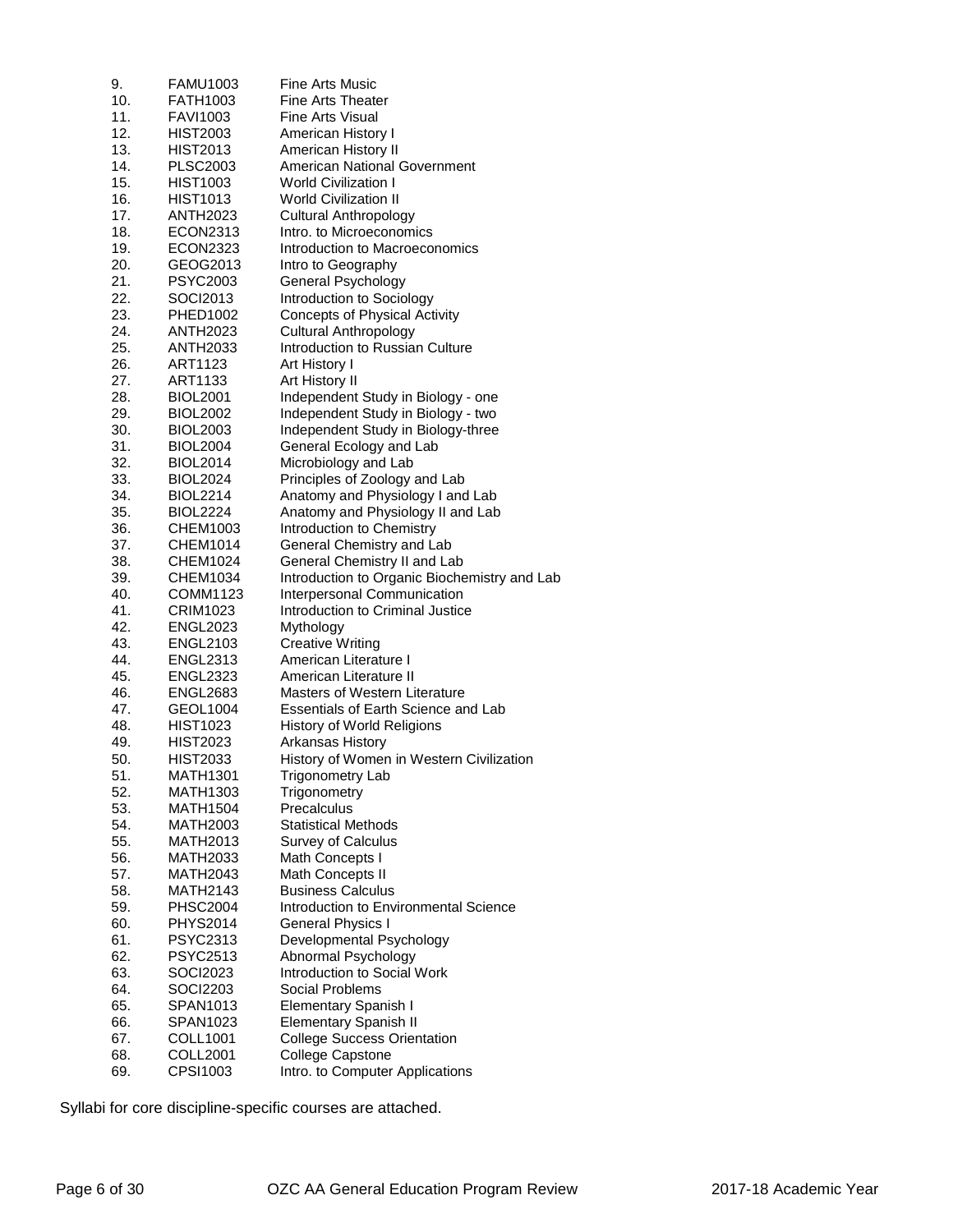#### 8. **Describe the instructor-to-student and student-to-student interaction for distance courses (prerequisite courses, lab requirements, examination procedures-online/proctored, instructor response to student assignments).**

All faculty teaching online, fulltime or adjunct must complete the MyOzarka training course provided by the Director of Distance Education.

All of the general education course requirements are offered via distance delivery with the exception of English Comp I with Supplemental Lab, which must be taken in the classroom. These courses are offered in class only; however, students have the option of fulfilling the math requirement with College Algebra, which is offered via distance delivery; however, they would have to achieve the appropriate score on placement tests or successfully complete the developmental education course sequence.

### **Procedures for consistency in developing online courses:**

| COURSE<br><b>CONTENT</b>                            | All instructors who teach a course must coordinate with other instructors teaching the same course to assure<br>consistency throughout the curriculum and quality of content of courses.                                                                                                                                                                                                                                                                                                                                                                                  |
|-----------------------------------------------------|---------------------------------------------------------------------------------------------------------------------------------------------------------------------------------------------------------------------------------------------------------------------------------------------------------------------------------------------------------------------------------------------------------------------------------------------------------------------------------------------------------------------------------------------------------------------------|
|                                                     | All courses should contain the same rigor and grading standards.                                                                                                                                                                                                                                                                                                                                                                                                                                                                                                          |
| <b>FIRST WEEK</b><br><b>ACTIVITIES</b>              | Please include an "Introduce Yourself" Discussion in your first week of activities.<br>Also, please include a getting started assignment—does not have to be graded—that gives the student information<br>about your expectations in the course and how to proceed.                                                                                                                                                                                                                                                                                                       |
|                                                     | Please be sure your student has enrolled in the Online Orientation Course for Students in online courses. You can<br>see if they have completed the course by checking your roster. Completion of this orientation will be indicated with a<br>"Y" or "N" or a red ~ mark. If the student shows a "Y", then they have completed the course. If it is an "N", then they<br>are currently enrolled, but have not completed it. If is shows a red ~, then you can click on the red symbol and it will<br>automatically enroll them in the course.                            |
|                                                     | Please explain to the student that you are requiring them to complete this orientation course—it will only take 1-2<br>hours to complete. You may set this use as an assignment and award points for completion. Be sure to give the<br>students that have already completed the course points. You will need to check with the Distance Education<br>Director to get information of when the ones that have not previously completed the course do complete it. Have the<br>students let you know they completed it and then check with the Distance Education Director. |
|                                                     | If you have a student that has not completed the activities in week one, please CONTACT them immediately by mail<br>or phone and be sure they intend to continue in the course and that they need to get started.                                                                                                                                                                                                                                                                                                                                                         |
| <b>ACTIVITIES</b><br><b>SECTION OF</b><br>MY OZARKA | Weekly Activities must be entered in MyOzarka Activities Section. There should be activities or instructions on how<br>to proceed in the course each week.                                                                                                                                                                                                                                                                                                                                                                                                                |
|                                                     | Enter all your assignments to be graded in the activities section of MyOzarka. By doing this, you can enter a grade<br>in the grade book for everything that is to be graded and students always have a current grade showing how they are<br>doing in the class.                                                                                                                                                                                                                                                                                                         |
|                                                     | Enter required discussions as an individual assignment in activities section of My Ozarka in the week that it is due,<br>and indicate in the assignment the topic to be discussed in the discussion. Also instruct student to go to the<br>Discussion Board to Discuss the topic. Be sure to enter a Discussion Thread for each of the Discussion<br>Assignments given. This way, when you copy forward your course to another semester, you will have your<br>discussion topics available.                                                                               |
|                                                     | Enter start and stop dates for assignments to require students to stay at the same pace as in-class coursework.<br>Please do not open all assignments at the beginning of the semester or leave them open for the entire semester.<br>When you put your assignments in the week that they are due, the program will set the due dates for that week.                                                                                                                                                                                                                      |
|                                                     | Be sure to coordinate coursework for web classes to cover the same information and require the same assignment<br>load as the in-class course. Instructors must work together to maintain course consistency and quality from web to<br>in-class.                                                                                                                                                                                                                                                                                                                         |
|                                                     |                                                                                                                                                                                                                                                                                                                                                                                                                                                                                                                                                                           |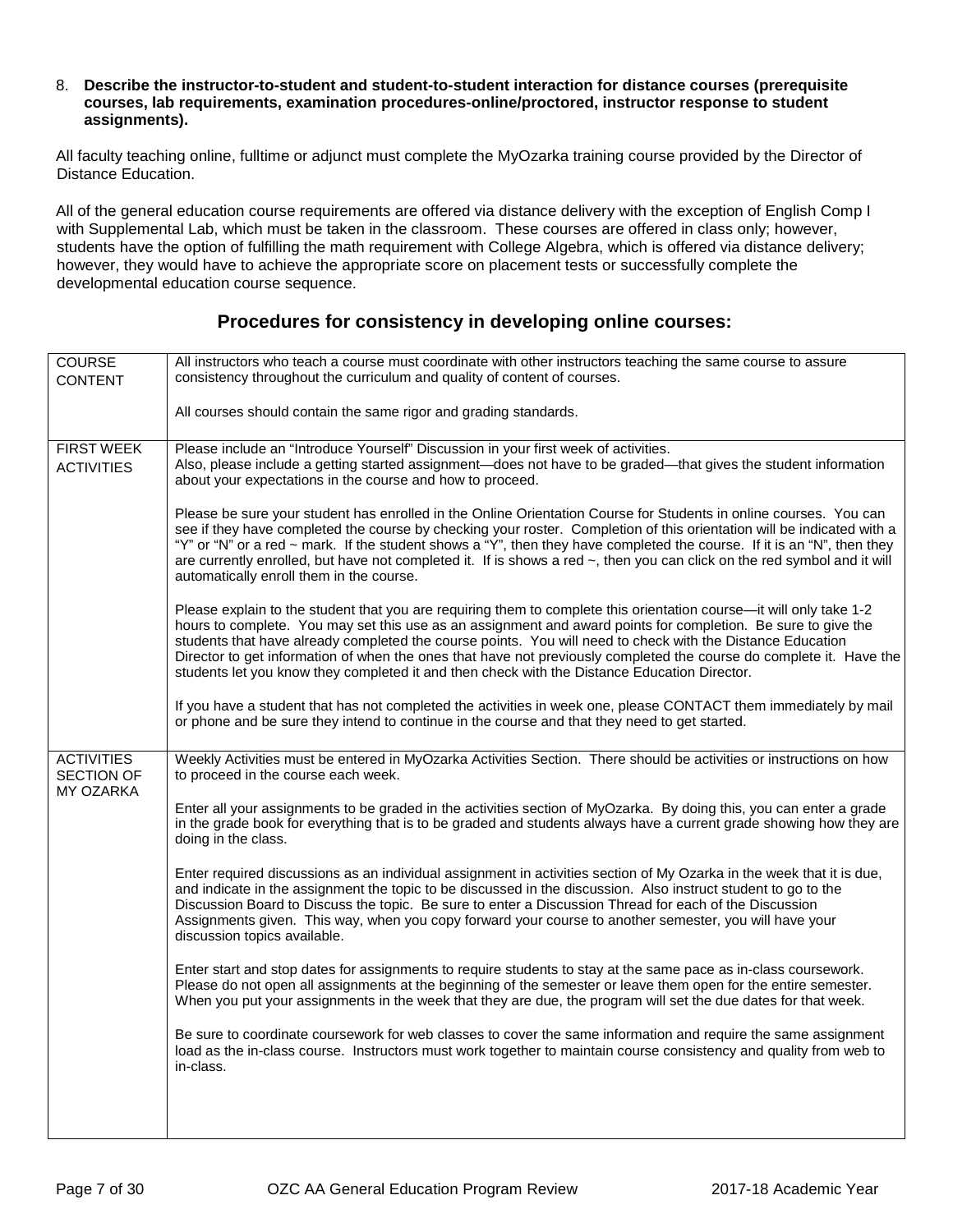|                                                      | Instruct students to save their submissions in .rtf format, so that the file may be opened by any software program.                                                                                                                                                                                                                                                                                                                                                                                                                                                                                                                                                                                                                                                                                                                                                                                                                                                                                                                                   |
|------------------------------------------------------|-------------------------------------------------------------------------------------------------------------------------------------------------------------------------------------------------------------------------------------------------------------------------------------------------------------------------------------------------------------------------------------------------------------------------------------------------------------------------------------------------------------------------------------------------------------------------------------------------------------------------------------------------------------------------------------------------------------------------------------------------------------------------------------------------------------------------------------------------------------------------------------------------------------------------------------------------------------------------------------------------------------------------------------------------------|
|                                                      | Include homework type assignments, as well as problem type exams in the activities section.                                                                                                                                                                                                                                                                                                                                                                                                                                                                                                                                                                                                                                                                                                                                                                                                                                                                                                                                                           |
|                                                      |                                                                                                                                                                                                                                                                                                                                                                                                                                                                                                                                                                                                                                                                                                                                                                                                                                                                                                                                                                                                                                                       |
| <b>CREATING</b><br><b>DISCUSSIONS</b>                | Regular discussion assignments are required of all web courses. This allows for student to student and student to<br>instructor interaction. The discussions may be entered in the Activities Section of MyOzarka in the week they are<br>due; however, they may have an open date earlier.                                                                                                                                                                                                                                                                                                                                                                                                                                                                                                                                                                                                                                                                                                                                                           |
|                                                      | It is critically important to have an "Introduce Yourself" discussion in the first week activity section. This will let you<br>know who is participating in the course from the first week.                                                                                                                                                                                                                                                                                                                                                                                                                                                                                                                                                                                                                                                                                                                                                                                                                                                           |
| LINKING AND<br><b>CREATING</b><br><b>CONTENT FOR</b> | Add helpful links, textbook website link, youtube.com video links, help sheets, etc. to supplement your assignments<br>in the Activities Section as a new items.                                                                                                                                                                                                                                                                                                                                                                                                                                                                                                                                                                                                                                                                                                                                                                                                                                                                                      |
| <b>ASSIGNMENTS</b>                                   | You can add all your content in any Week; however, the content must be linked to an assignment for the student to<br>see it.                                                                                                                                                                                                                                                                                                                                                                                                                                                                                                                                                                                                                                                                                                                                                                                                                                                                                                                          |
|                                                      | When you create Assignments in any week, you can then link any of your Content items directly to any assignment<br>in any week.                                                                                                                                                                                                                                                                                                                                                                                                                                                                                                                                                                                                                                                                                                                                                                                                                                                                                                                       |
|                                                      | If you have taught your class as an interactive video class, you will have archived lectures of all class section from<br>all semesters that may be linked to your current course assignments for students to view in-class presentations of<br>the content.                                                                                                                                                                                                                                                                                                                                                                                                                                                                                                                                                                                                                                                                                                                                                                                          |
|                                                      | You may also create your own videos of presentations of theory and content.                                                                                                                                                                                                                                                                                                                                                                                                                                                                                                                                                                                                                                                                                                                                                                                                                                                                                                                                                                           |
|                                                      | Also, tools like http://www.screencast-o-matic.com/ Screencast-o-Matic are excellent ways to capture items on your<br>screen, while you talk and explain content. It is free for 15 minute videos.                                                                                                                                                                                                                                                                                                                                                                                                                                                                                                                                                                                                                                                                                                                                                                                                                                                    |
| <b>EXAMS AND</b><br>QUIZZES                          | Exams and Quizzes in MyOzarka may be created in the Activities section of any week.                                                                                                                                                                                                                                                                                                                                                                                                                                                                                                                                                                                                                                                                                                                                                                                                                                                                                                                                                                   |
|                                                      | Give frequent exams, quizzes, or other various types of assessment of student comprehension--maybe every<br>chapter or two.                                                                                                                                                                                                                                                                                                                                                                                                                                                                                                                                                                                                                                                                                                                                                                                                                                                                                                                           |
|                                                      | Give a proctored comprehensive final exam which is weighted heavy enough to assure that student must know the<br>information in order to make above a C in the course, i.e. 200-300 points. These will be proctored final exams for<br>Online Courses on each of the Ozarka Campuses during finals week.                                                                                                                                                                                                                                                                                                                                                                                                                                                                                                                                                                                                                                                                                                                                              |
|                                                      | Other problem exams as assignments in the activities section of My Ozarka:                                                                                                                                                                                                                                                                                                                                                                                                                                                                                                                                                                                                                                                                                                                                                                                                                                                                                                                                                                            |
|                                                      | You may set up any of your other problem type exams as assignments to be at a certain time on one day, at one<br>time. All students should be required to take the exam at the same time or date. You might set up the exam at a<br>time when all students can access it, and limit the time it is open to 90-120 minutes to complete and submit.                                                                                                                                                                                                                                                                                                                                                                                                                                                                                                                                                                                                                                                                                                     |
|                                                      | This is also possible to do with the Exams or Quizzes In My Ozarka, if you want more security.                                                                                                                                                                                                                                                                                                                                                                                                                                                                                                                                                                                                                                                                                                                                                                                                                                                                                                                                                        |
|                                                      | Textbook test banks may be uploaded to the test bank section of Exams in My Ozarka for each course. You may<br>create tests or create one test with all the questions for a chapter as a test bank for that chapter in one of the<br>programs that comes with your textbook instructor CD. These may be done in "Exam View" for example. Once you<br>have created it in one of these programs, you can export it to go in "blackboard format". The entire zipped file you<br>create may then be uploaded to MyOzarka test banks in the Exams section. Then when you create exams for that<br>chapter, you will have to option to choose which questions or have the program randomly choose from the entire<br>test bank questions for the exams. Students would then receive different questions in a random format. My Ozarka<br>Exams also creates a different or of questions and multiple choice answer sequence for each person; therefore, if<br>they are sitting next to each other, they would not get the same questions in the same order. |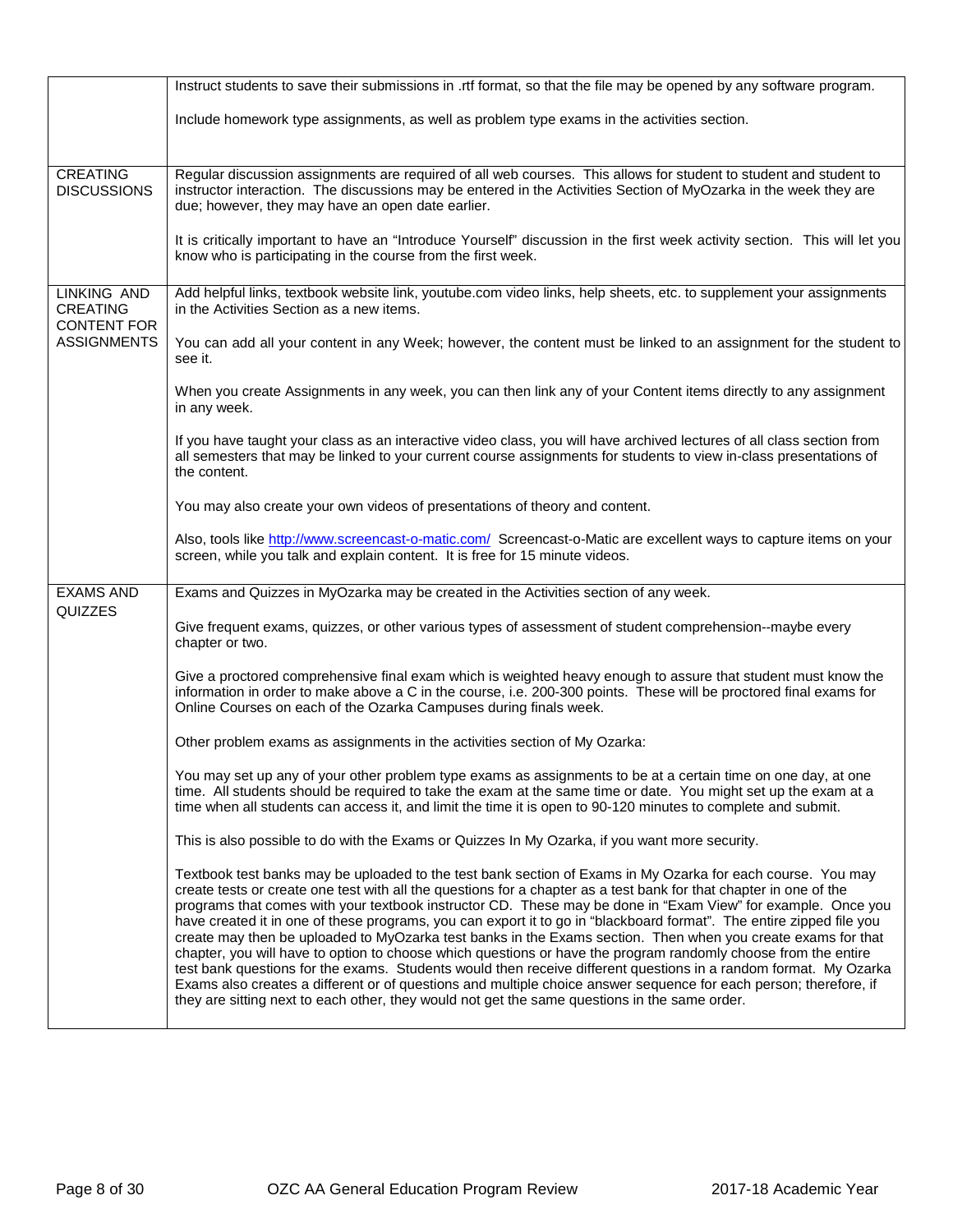| <b>SYLLABUS</b> | EXAMPLE OF POSSIBLE WORDING ON SYLLABI                                                                                                                                                                                                                                                                                                                                                                                                            |
|-----------------|---------------------------------------------------------------------------------------------------------------------------------------------------------------------------------------------------------------------------------------------------------------------------------------------------------------------------------------------------------------------------------------------------------------------------------------------------|
|                 | Methods of Instruction:                                                                                                                                                                                                                                                                                                                                                                                                                           |
|                 | DUE DATES FOR ALL ASSIGNMENTS AND EXAMS AND QUIZZES ARE FOUND IN THE ACTIVITIES OF MY<br>OZARKA.                                                                                                                                                                                                                                                                                                                                                  |
|                 | This course will be comprised of:                                                                                                                                                                                                                                                                                                                                                                                                                 |
|                 | Videos, power points, links to textbook sites, exercises, problems and solutions for each chapter are linked to the<br>resources assignment for each chapter.                                                                                                                                                                                                                                                                                     |
|                 | Discussions for chapters and required topics will be included in the activities section of MyOzarka.                                                                                                                                                                                                                                                                                                                                              |
|                 | Problem exams located in the activities section of MyOzarka. Students must open, download, complete and submit<br>these exams in the assignment on or before the due date and time.                                                                                                                                                                                                                                                               |
|                 | Exams and quizzes must be taken in MyOzarka Exams section on or before the due date. These show up in the<br>activities section of each week.                                                                                                                                                                                                                                                                                                     |
|                 | This is a web-based course. Students must be self-motivated. Students must access the course website and<br>MyOzarka and participate in the activities for each week on or before the due dates shown on the assignment.                                                                                                                                                                                                                          |
|                 | Students must log in to this course regularly and participate weekly. Online courses require as much time as a<br>regular course and student activity is tracked.                                                                                                                                                                                                                                                                                 |
|                 | Make-Up Policy:<br>You MUST plan ahead and complete assignments, exams and quizzes on or before the due dates. Computers<br>down, internet down, computer broken are NOT EXCUSES to allow late work. If computer shuts down during an<br>exam online, student should call or e-mail instructor at the time of the failure. Tracking will be checked and if excuse<br>is legitimate, work may be opened--at discretion of instructor.              |
|                 | If you are working on an exam or quiz BEFORE THE DUE DATE and something happens online to shut you out of<br>the quiz or exam, you may notify the instructor, who will at her discretion after investigating the situation, reopen the<br>quiz or exam for you to finish it.                                                                                                                                                                      |
|                 | Please be aware that we have tracking on MyOzarka that shows exactly when you logged onto exams, etc. If your<br>computer went off or the site went down, we will have documentation as to how long you were at a certain place on<br>MyOzarka.                                                                                                                                                                                                   |
|                 | No late work accepted. Extenuating circumstances may be considered by instructor.                                                                                                                                                                                                                                                                                                                                                                 |
|                 | Attendance Policy:<br>You should expect to spend as much time in this class as you would in an in-class class, plus time to do your<br>homework. Classes on the web make the class more flexible NOT easier!                                                                                                                                                                                                                                      |
|                 | Students must participate in this course via the web. Assignments are to be submitted, quizzes taken, exams taken,<br>discussion comments entered in the discussion section, and e-mail used for communication. Student time on the site<br>will be monitored. Students who do not log regularly, participate in discussions and turn in assignments on or before<br>the due date may receive a grade of "F" at the discretion of the instructor. |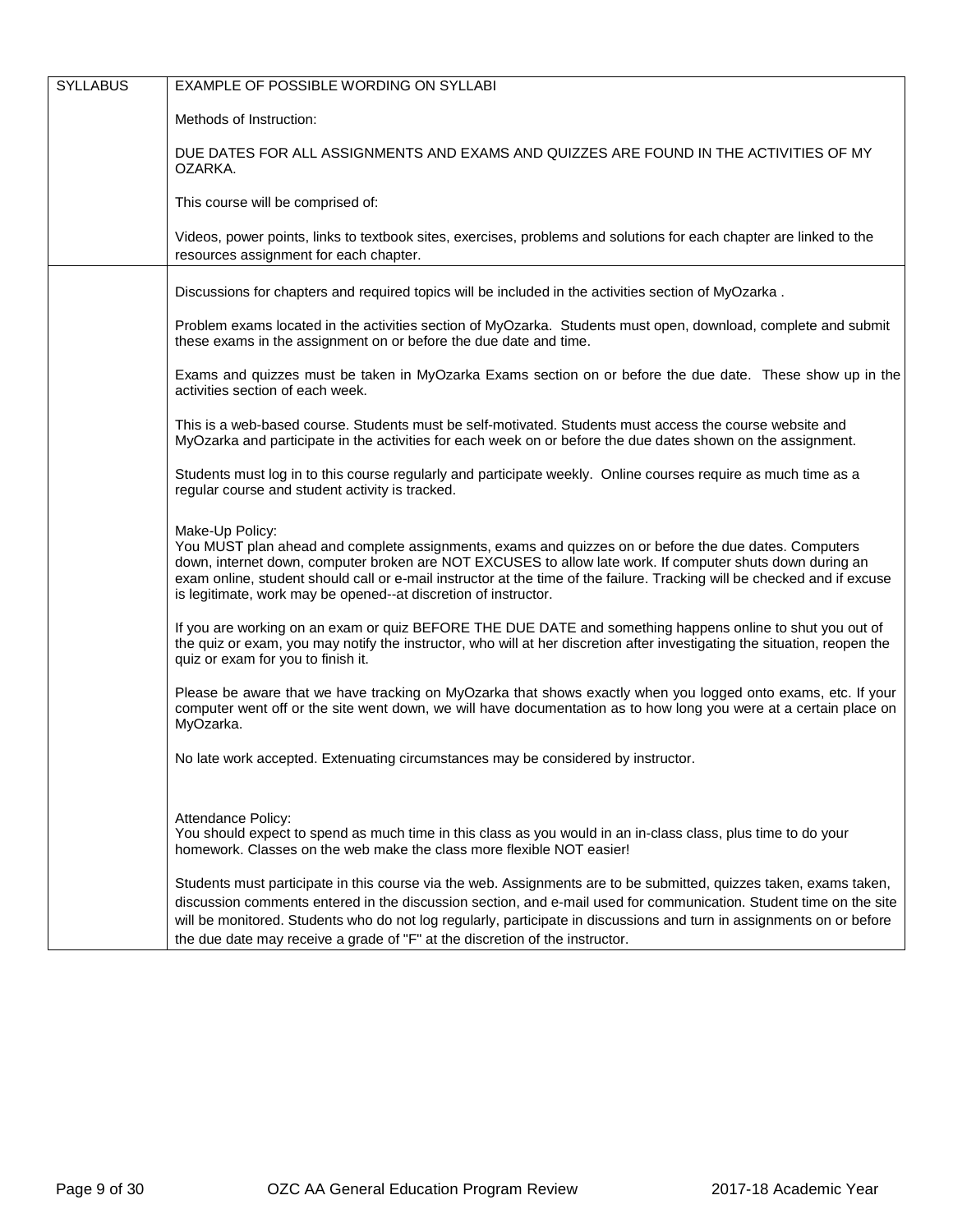### **RUBRIC FOR ASSESSIING ONLINE INSTRUCTION**

| <b>Rubric for Online</b>                           | Instructor:                                                                                                                                                                                                                      | Course:                                                                                                                                                                                                                               | Date:                                                                                                                                                                                                                                          |  |
|----------------------------------------------------|----------------------------------------------------------------------------------------------------------------------------------------------------------------------------------------------------------------------------------|---------------------------------------------------------------------------------------------------------------------------------------------------------------------------------------------------------------------------------------|------------------------------------------------------------------------------------------------------------------------------------------------------------------------------------------------------------------------------------------------|--|
| Instruction                                        |                                                                                                                                                                                                                                  |                                                                                                                                                                                                                                       |                                                                                                                                                                                                                                                |  |
|                                                    | <b>Baseline</b>                                                                                                                                                                                                                  | Effective                                                                                                                                                                                                                             | Exemplary                                                                                                                                                                                                                                      |  |
| Category 1<br>Learner Support &<br>Resources       | □ Course contains limited<br>Information for online learner<br>support and links to campus<br>resources.<br>□Course provides limited<br>course-specific resources,<br>limited contact info for<br>instructor, department, and/or | □ Course contains adequate<br>information for online learner<br>support and links to campus<br>resources.<br>□Course provides adequate<br>course-specific<br>resources,<br>some contact information for<br>instructor, department and | □ Course contains extensive<br>information about being an online<br>learner and links to campus resources.<br>□ Course provides a variety of course-<br>specific resources, contact information<br>for instructor, department, and<br>program. |  |
|                                                    | program<br>□Course offers limited<br>resources supporting course                                                                                                                                                                 | program.<br>□ Course offers access to<br>adequate resources                                                                                                                                                                           | □ Course offers access to a wide range<br>of resources supporting course content                                                                                                                                                               |  |
|                                                    | content and different learning<br>abilities.                                                                                                                                                                                     | supporting course content and<br>different learning abilities.                                                                                                                                                                        | and different learning abilities.                                                                                                                                                                                                              |  |
| Category 2<br>Online Organization &<br>Design      | $\Box$ Much of the course is under<br>construction, with some key<br>components identified such as<br>the syllabus.                                                                                                              | <b>OCourse</b> is organized and<br>navigable.<br><b>Students</b><br>can<br>understand<br>the<br>key<br>components and structure of<br>the course.                                                                                     | □ Course is well organized and easy to<br>navigate. Students can clearly<br>understand all components and<br>structure of the course.                                                                                                          |  |
|                                                    | □ Course syllabus is unclear<br>about what is expected of<br>students.                                                                                                                                                           | □Course syllabus identifies<br>and delineates the role the<br>online environment will play in<br>the course.                                                                                                                          | □ Course syllabus identifies and clearly<br>delineates the role the online<br>environment will play in the total<br>course.                                                                                                                    |  |
|                                                    | □Aesthetic design does not<br>and<br>communicate<br>present<br>information<br>clearly.<br>course<br>□Web pages are inconsistent<br>both visually and functionally.                                                               | □Aesthetic design presents<br>and communicates course<br>information clearly.<br>□Most web pages are visually<br>and functionally consistent.                                                                                         | □Aesthetic design presents and<br>communicates course information<br>clearly throughout the course. □All<br>web pages are visually and<br>functionally consistent throughout the<br>course.                                                    |  |
|                                                    | □ Accessibility issues are not<br>address. (Including: sight,<br>mobility, hearing, cognition,<br>and technical.)                                                                                                                | □Accessibility<br>issues<br>are<br>briefly addressed.                                                                                                                                                                                 | □ Accessibility issues are addressed<br>throughout the course.                                                                                                                                                                                 |  |
| Category 3<br>Instructional Design and<br>Delivery | □Course offers limited<br>opportunity for interaction and<br>communication student to<br>student, student to instructor<br>and student to content.                                                                               | □Course offers adequate<br>opportunities for interaction<br>and communication student to<br>student, student to instructor<br>and student to content.                                                                                 | □ Course offers ample opportunities<br>for interaction and communication<br>student to student, student to instructor<br>and student to content.                                                                                               |  |
|                                                    | □ Course goals are not clearly<br>defined and do not align to<br>learning objectives. <b>OLearning</b>                                                                                                                           | □ Course goals are adequately<br>defined but may<br>not align to learning objectives.                                                                                                                                                 | □ Course goals are clearly defined and<br>aligned to learning objectives.                                                                                                                                                                      |  |
|                                                    | objectives are vague or<br>incomplete and learning<br>activities are absent or<br>unclear.                                                                                                                                       | □Learning objectives are<br>identified and learning<br>activities are implied.                                                                                                                                                        | □Learning objectives are identified and<br>learning activities are clearly<br>integrated.                                                                                                                                                      |  |
|                                                    | □Course provides limited<br>visual, textual, kinesthetic<br>and/or auditory activities to<br>enhance student learning and<br>accessibility.<br>□Course provides limited                                                          | □ Course provides adequate<br>visual, textual, kinesthetic<br>and/or auditory activities to<br>enhance student learning and<br>accessibility.<br>□Course provides adequate                                                            | □ Course provides multiple visual,<br>textual, kinesthetic and/or auditory<br>activities to enhance student learning<br>and accessibility.                                                                                                     |  |
|                                                    | activities to help students<br>develop critical thinking and/or<br>problem-solving skills.                                                                                                                                       | activities to help<br>students<br>develop critical thinking and/or<br>problem-solving skills.                                                                                                                                         | □ Course provides multiply activities<br>that help students develop critical<br>thinking and problem-solving skills.                                                                                                                           |  |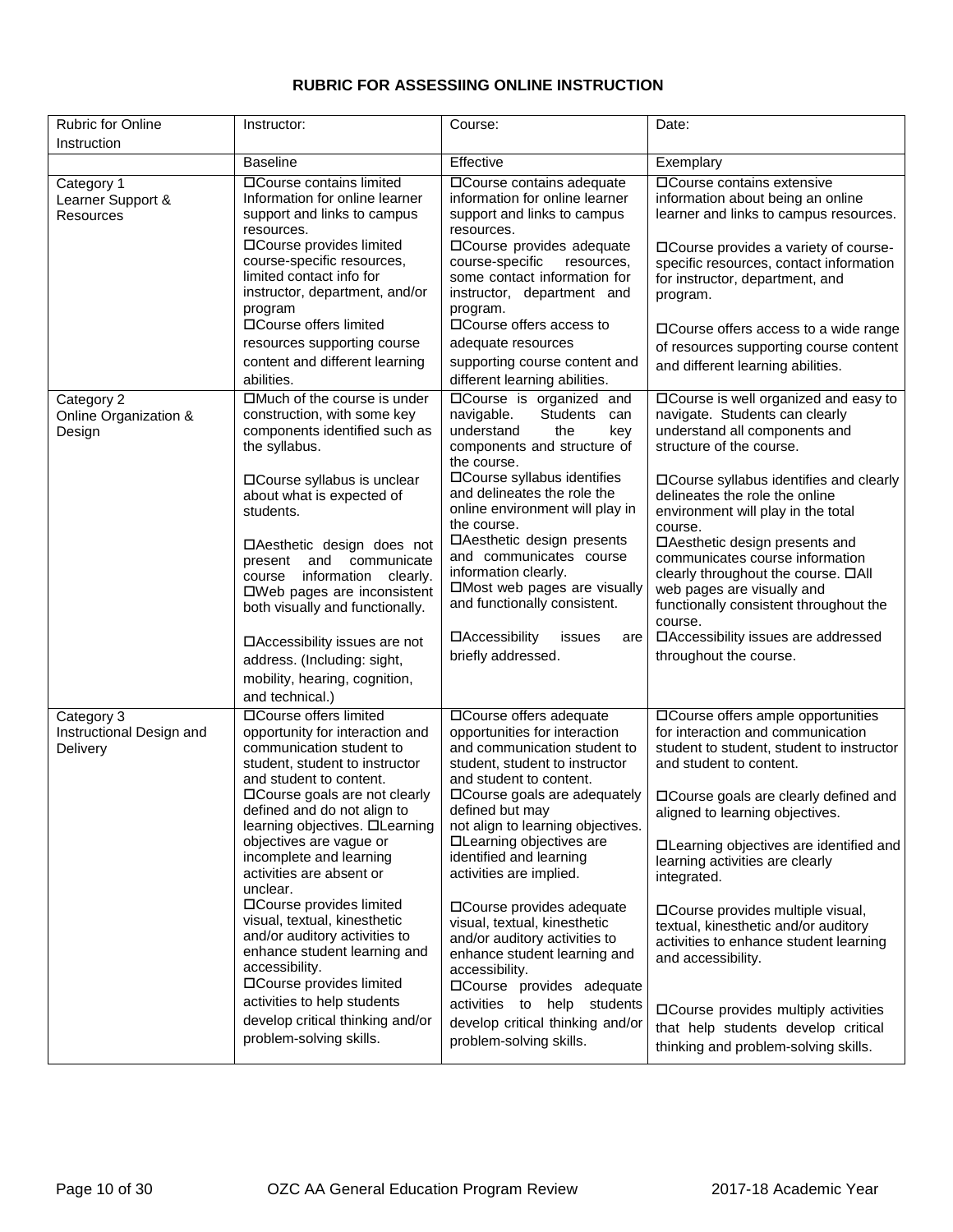| Category 4<br>Assessment & Evaluation of<br><b>Student Learning</b> | □ Course has limited activities<br>to access student readiness<br>for course content and mode<br>of delivery.<br><b>OLearning</b><br>objectives,<br>instructional and assessment<br>activities are not aligned.<br>□ Assessment strategies are<br>limited in use to measure<br>content knowledge, attitudes,<br>and skills.<br>□Opportunities for students to<br>receive feedback about their<br>own performance are<br>infrequent and sporadic.<br>□Students ' self-assessments<br>and/or peer feedback<br>opportunities are limited. | □ Course has adequate<br>activities to assess student<br>readiness for course content<br>and mode of delivery.<br>□Learning objectives,<br>instructional and assessment<br>activities are adequately<br>aligned.<br>□Ongoing strategies are used<br>to measure content<br>knowledge, attitudes and<br>skills.<br>□Opportunities for students to<br>receive feedback about their<br>own performance are<br>provided.<br>□Students' self-assessments<br>and/or peer feedback<br>opportunities exist. | □Course has multiple timely and<br>appropriate activities to assess student<br>readiness for course content and<br>mode of delivery.<br>□Learning objectives, instructional and<br>assessment activities are closely<br>aligned<br>□Ongoing multiple assessment<br>strategies are used to measure content<br>knowledge, attitudes, and skills.<br>□Regular feedback about student<br>performance is provided in a timely<br>manner throughout the course.<br>□Students' self-assessments and peer<br>feedback opportunities exist<br>throughout the course. |
|---------------------------------------------------------------------|----------------------------------------------------------------------------------------------------------------------------------------------------------------------------------------------------------------------------------------------------------------------------------------------------------------------------------------------------------------------------------------------------------------------------------------------------------------------------------------------------------------------------------------|----------------------------------------------------------------------------------------------------------------------------------------------------------------------------------------------------------------------------------------------------------------------------------------------------------------------------------------------------------------------------------------------------------------------------------------------------------------------------------------------------|-------------------------------------------------------------------------------------------------------------------------------------------------------------------------------------------------------------------------------------------------------------------------------------------------------------------------------------------------------------------------------------------------------------------------------------------------------------------------------------------------------------------------------------------------------------|
| Rubric for Online<br>Instruction                                    | Instructor:                                                                                                                                                                                                                                                                                                                                                                                                                                                                                                                            | Course:                                                                                                                                                                                                                                                                                                                                                                                                                                                                                            | Date:                                                                                                                                                                                                                                                                                                                                                                                                                                                                                                                                                       |
|                                                                     | <b>Baseline</b>                                                                                                                                                                                                                                                                                                                                                                                                                                                                                                                        | Effective                                                                                                                                                                                                                                                                                                                                                                                                                                                                                          | Exemplary                                                                                                                                                                                                                                                                                                                                                                                                                                                                                                                                                   |
| Category 5<br>Innovative Teaching with<br>Technology                | □Course uses limited<br>technology tools to facilitate<br>communication and learning.<br>□New teaching methods<br>applied to enhance student<br>learning are limited.<br>□There are limited multimedia<br>elements and/or learning<br>objects for accommodating<br>different learning styles.<br>□Course uses Internet access<br>and engages students in the<br>learning process in a very<br>limited way.                                                                                                                             | □Course uses adequate<br>technology tools to facilitate<br>communication and learning.<br>□New teaching methods are<br>adequately applied to<br>innovatively enhance student<br>learning.<br>□Multimedia elements and/or<br>learning objects are used and<br>are relevant to accommodate<br>different learning styles.<br>□Course optimizes Internet<br>effectively<br>access<br>and<br>engages students in the<br>learning process.                                                               | □ Course uses a variety of technology<br>tools to appropriately facilitate<br>communication and learning. □New<br>teaching methods are applied and<br>innovatively enhance student learning,<br>and interactively engage students.<br>□A variety of multimedia elements<br>and/or learning objects are used and<br>are relevant to accommodate different<br>learning styles throughout the course.<br>□ Course optimizes Internet access<br>and effectively engages students in<br>the learning process in a variety of<br>ways throughout the course.      |
| Category 6<br>Faculty Use of Student<br>Feedback                    | □Instructor offers limited<br>opportunity for students to<br>give feedback to faculty on<br>course content.<br>□Instructor offers limited<br>opportunity for students to<br>give feedback on ease of<br>online technology and<br>accessibility of course.<br>□Instructor uses student<br>feedback to help plan<br>instruction and assessment of<br>student learning for the next<br>semester in a limited way.                                                                                                                         | □Instructor offers adequate<br>opportunities for students to<br>give feedback on course<br>content.<br>□Instructor offers adequate<br>opportunities for students to<br>give feedback on ease of<br>online technology and<br>accessibility of course.<br>□Instructor requests and uses<br>student feedback a couple of<br>times during the semester to<br>help plan instruction and<br>assessment of student<br>learning for the rest of the<br>semester.                                           | offers<br>multiply<br>□Instructor<br>opportunities for students to give<br>feedback on course content.<br>□Instructor offers multiple<br>opportunities for students to give<br>feedback on ease of online technology<br>and accessibility of course.<br>□Instructor uses formal and informal<br>student feedback in an ongoing basis<br>to help plan instruction and<br>assessment of student learning<br>throughout the semester.                                                                                                                          |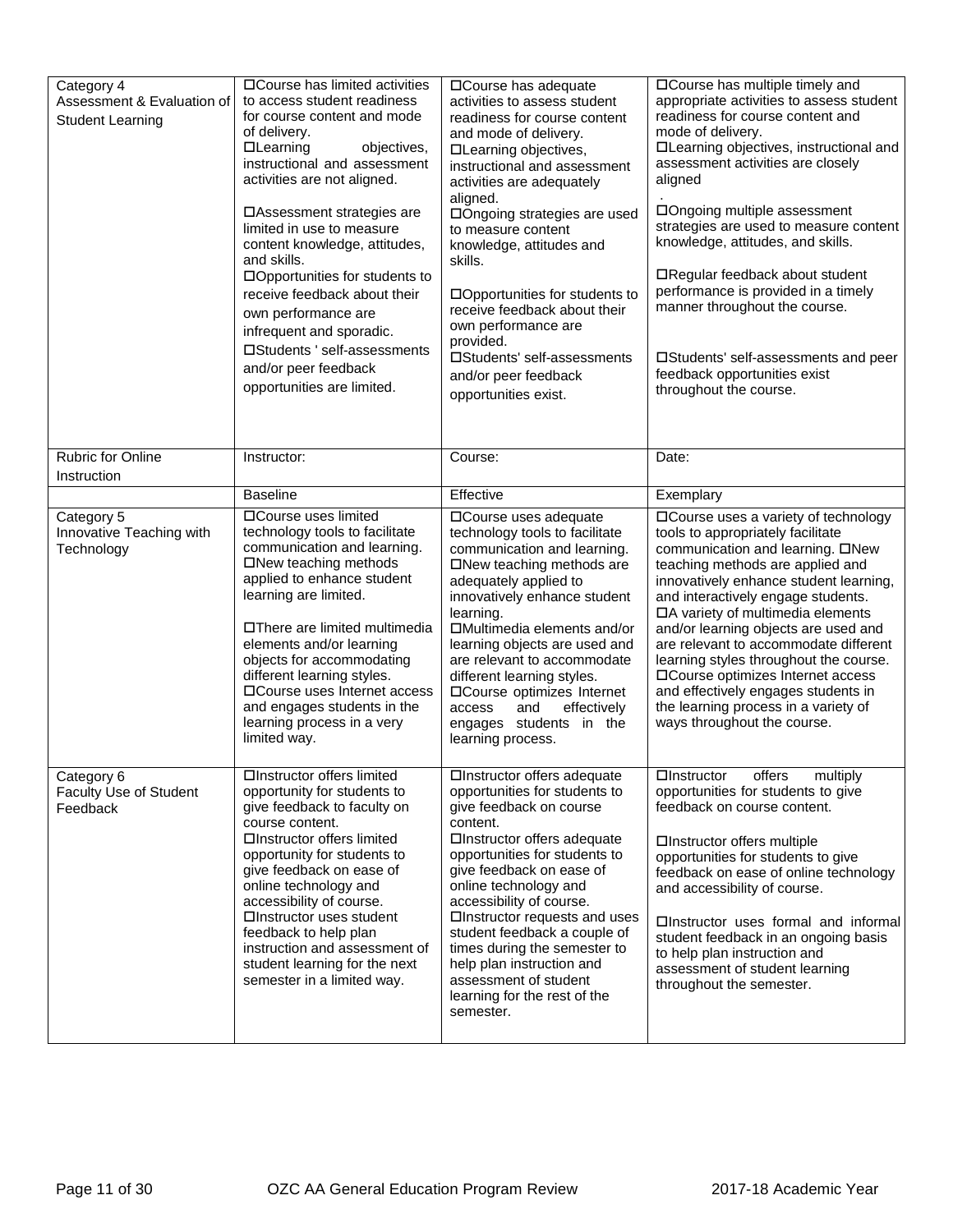#### **SECTION THREE**

#### **Program Faculty (full-time/adjunct/part-time)**

**1. Provide curriculum vitae or program faculty information form for all full-time program faculty. The vita or form should include the following: all degrees and institutions granting the degrees; field or specialty of degrees; number of years employed as program faculty at the institution; current academic rank, if applicable; professional certifications/licenses; evidence of quality and quantity of creative and scholarly/research activity; evidence of quality and quantity of service activities; evidence of professional activities and nonteaching work experiences related to courses taught; list of course numbers/course titles of credit courses taught over the past two academic years; and other evidence of quality teaching.** 

See attachment for Faculty Qualification forms.

#### **2. Indicate the academic credentials required for adjunct/part-time faculty teaching major/program courses.**

Academic credentials required for full-time faculty, as determined by the *Higher Learning Commission's Guide on Qualified Faculty*, in undergraduate programs require the instructor hold a degree at least one level above that of the program in which they are teaching. In addition, all faculty are required to have a Master's degree in the subject area taught, or a Master's degree with 18 hours in the subject area taught.

The guide also states "Faculty teaching in higher education organizations should have completed a significant program of study in the discipline they teach and /or for which they will develop curricula, with substantial coursework at least one level above that of the courses being taught or developed. Further, it is assumed that completion of a degree better prepares a person than an unstructured collection of credit courses."

Faculty appointments are made by the President, with recommendation of the Provost, to individuals who can give substantial contributions of time, expertise, and participation in College programs.

Adjunct faculty appointments are not eligible for employee benefits and are offered on a semester by semester basis or other period for special purposes. All recommendations for appointment to the Ozarka College faculty must be supported by a file containing an application, appropriate material establishing expertise and qualifications, and valid transcript(s). These credentials are reviewed by the Provost prior to recommendation for employment.

#### **3. Describe the orientation and evaluation processes for faculty, including adjunct and part-time faculty.**

Orientation and evaluation processes for faculty are available on pages 19-21 in the Ozarka College Faculty Handbook, located on the Ozarka College website Human Resources link at [http://www.ozarka.edu/hr/index.cfm.](http://www.ozarka.edu/hr/index.cfm)

Student evaluation of instruction is conducted on each faculty member, both full-time and adjunct, each semester of the academic year using an online evaluation provided through the learning management system, MyOzarka. This evaluation process provides a way of assessing the effectiveness of instruction and other areas of faculty performance at Ozarka College. The information gathered assists each instructor in the identification of areas of strength as well as opportunities for improvement.

Each faculty member, whether full-time or adjunct can be observed in the classroom, via interactive video recorded class sessions, or online courses by the Provost, Division Chair or designee at least once annually. The visit is unannounced and observed for at least thirty minutes.

#### **4. Provide average number of courses and number of credit hours taught for full-time program faculty for current academic year.**

Faculty loading for full-time instructors is a minimum of 15 credit hours per regular semester. Part time faculty loading is available at a maximum of 9 credit hours per regular semester, with the exception of high-need and competency based coursework requiring comprehensive instruction by and industry specialist.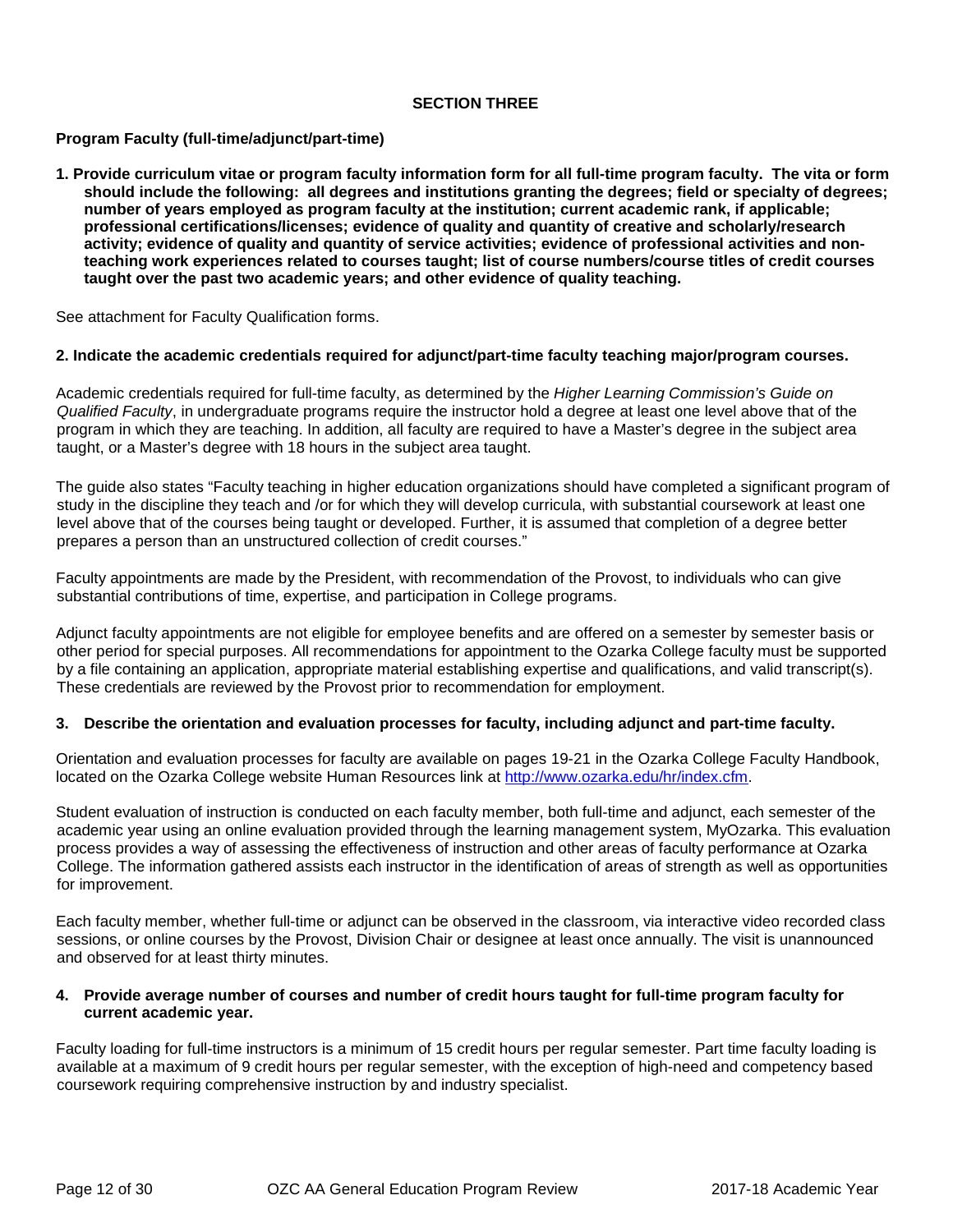### **SECTION FOUR**

#### **Program Resources**

#### **1. Describe the institutional support available for faculty development in teaching, research, and service.**

The academic organizational structure is divided into four divisions: Allied Health; Math and Science; Arts, Humanities, and Education; and Applied Science Technology. Each division has a Division Chair for faculty oversight and support. In addition, the Associate Vice President for academics oversees scheduling, instruction, and assessment to provide additional support for faculty.

Faculty also have full access to library holdings, databases and research, student services, academic support services, tutoring, advising, placement preparation, basic education assistance, information technology resources, helpdesk, and information training and assistance. Additionally, our satellite campuses employ campus directors to further assist faculty in facilities needs.

#### **2. Describe the professional development of full-time program faculty over the past two years including the institutional financial support provided to faculty for the activities**.

Instructional support available for faculty development is multifaceted and provided in a variety of options including the following:

Bi-Annual Faculty In-service

Bi-Annual Adjunct Faculty In-service

Professional Development Webinars-viewable in MyOzarka and directed by the Faculty

Professional Development Committee

Professional Development Seminars-offered by the Institutional Professional Development Committee

Additional local, state-wide, regional and national conferences and symposiums as requested will be approved via the Division Chair and Provost as requested and approved, based on financial resource availability.

Most in-service meetings provided on the Ozarka College campus are recorded and viewable via the YouTube.

In addition, Ozarka College maintains membership in Magna Publications online Professional Development, with various resources for faculty development.

#### **3. Provide the annual library budget for the program or describe how library resources are provided for the program.**

Because of the diversity of this program, there is no budget specifically for it alone.

Because of the nature of this degree, the entire Library Budget and all the books and resources for all of these programs are not available.

#### **4. Describe the availability, adequacy, and accessibility of campus resources (research, library, instructional support, instructional technology, etc.).**

Library resources, program equipment, and program specific expenditures are budgeted through the Provost or the appropriate institutional sector (library, allied health, etc.). All instructional technology is requested and purchased through Information Systems. Comprehensive teaching technology is provided in all Ozarka College classrooms, with each room outfitted with a teacher station with a computer, projector, and sound for video playback. Instructors have full access to the MyOzarka learning management system, which also provides access to detailed information on students and advisees.

#### **5. Provide a list of program equipment purchases for the past three years.**

No equipment was purchased specifically for this program. This program uses the equipment purchased for all the AA programs at Ozarka College.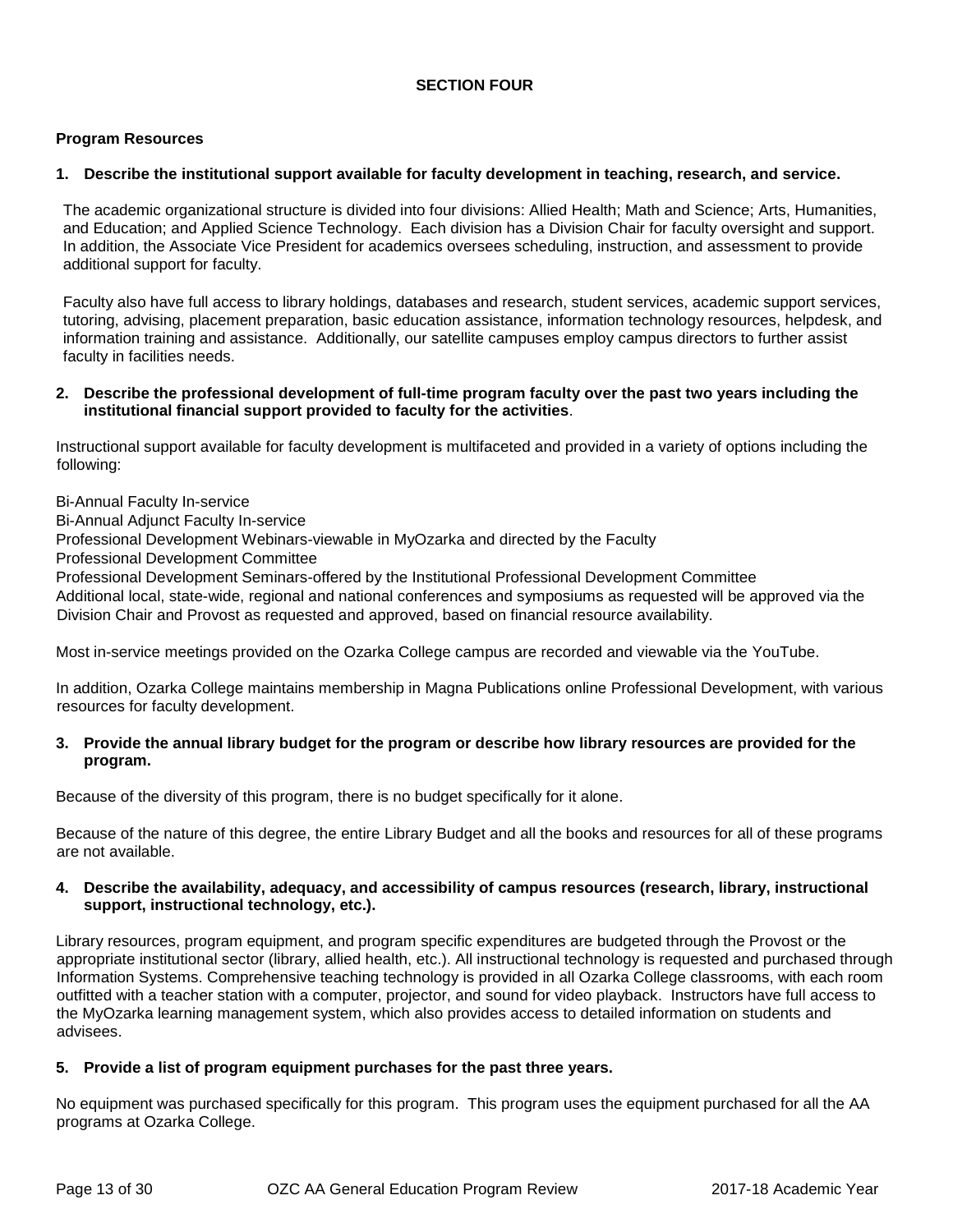#### **SECTION FIVE**

#### **Instruction via Distance Technology**

This section should be completed if at least 50% of any program/major course is delivered electronically.

#### **1. Summarize institutional policies on the establishment, organization, funding, and management of distance courses/degrees.**

Ozarka College has been approved by the Higher Learning Commission to offer up to 100% of its total degree programs through distance education. The ADHE currently approves Ozarka College to provide nine degrees and eleven certificates through distance delivery; therefore, Ozarka College has demonstrated a track record of success in distance education.

#### **2. Summarize the policies and procedures to keep the technology infrastructure current.**

The college has invested in developing its own Learning Management System (LMS) platform (MyOzarka) which provides distance delivery capability to all online and hybrid coursework at Ozarka College.

The Information Systems department at Ozarka College provides all programming and information technology support for the LMS so that the college can respond to any learner or educator need. In addition, Ozarka College employs a full-time Director of Distance Learning to provide training for all faculty and students to properly use the LMS as well as to be successful in the distance education experience. The Director also serves as an in-house expert regarding the packaging (e.g. course shell, compressed video exchange, etc.) of distance delivered education. Because of the internal wealth of distance education expertise, Ozarka College does not out-source any of its LMS capabilities as well as technical support.

#### **3. Summarize the procedures that assure the security of personal information.**

Regarding protection of information and training, student and faculty learning exchanges are protected through the use of appropriate firewalls to the online infrastructure as well as through the use of mandatory username and password requirements for logging into the MyOzarka LMS. Staff and faculty are kept apprised of advancements in distance delivery education through specialized trainings to include:

(a) bi-annual in-service training, (b) special speaker seminars (i.e. presenters who are experts in the field distance education), and (c) professional publications and webinars regarding best practices and advancements in distance education, which are paid for by the college through annual subscriptions.

#### **4. Describe the support services that will be provided to students enrolled in distance technology courses/programs by the institution and/or other entities:**

The college provides effective student and academic services to support students enrolled in distance education offerings. Examples of evidence of these services provided to students are:

Admissions program for distance education provides good web-based information to students about the nature of the online environment, and assists them in determining if they possess the skills important to success in distance learning

Students in distance education programs have adequate access to student services, including financial aid, course registration, and career and placement counseling.

Students using distance learning have adequate access to learning resources, including library, information resources, laboratories, and equipment and tracking systems.

Students using distance education demonstrate proficiency in the use of electronic forms of learning resources.

Student complaint processes are clearly defined and can be used electronically.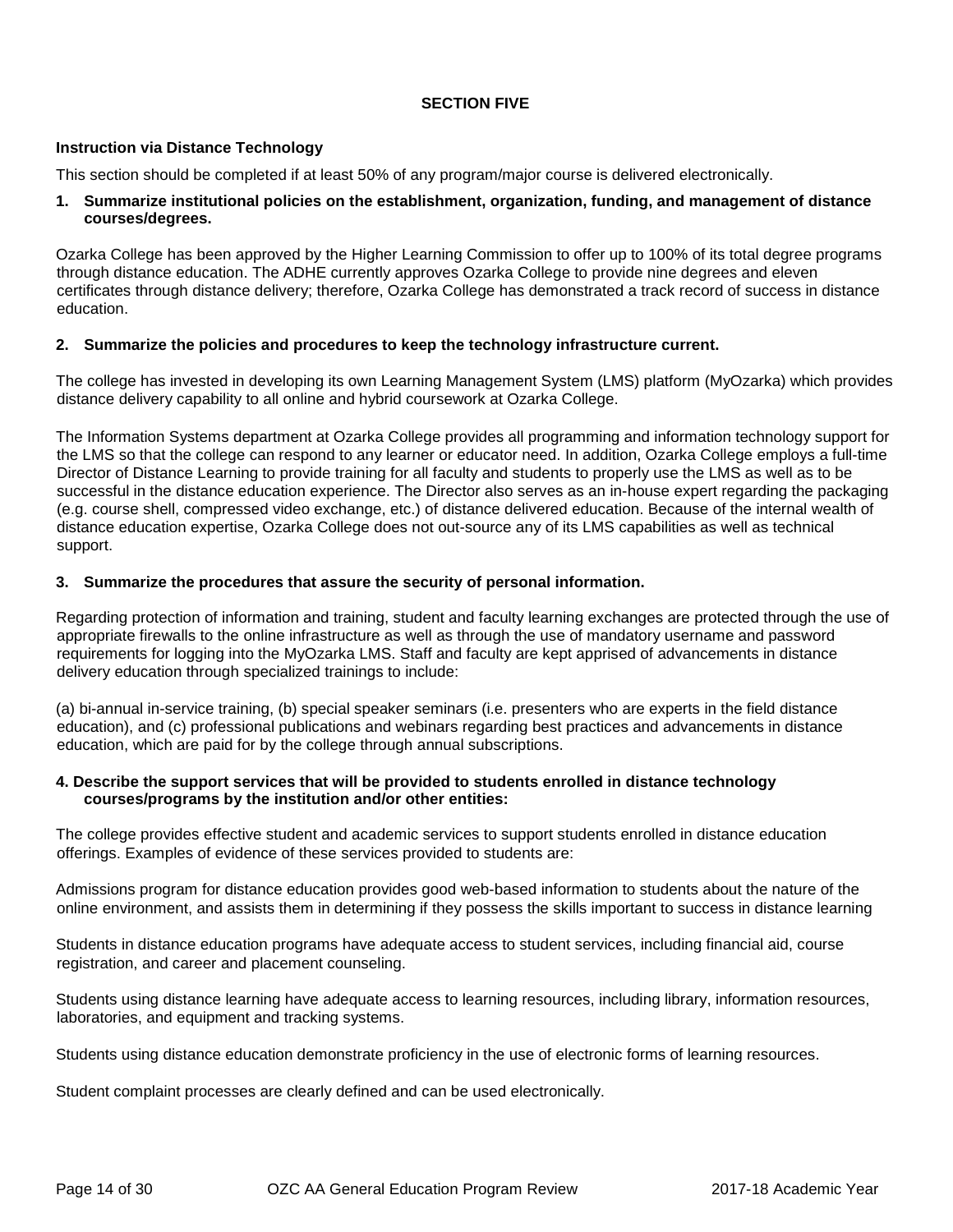Students can withdraw from courses electronically. Once the student submits their withdrawal request, the request will be routed electronically to the registrar, instructor, advisor, etc., for their approvals.

#### **5. Describe technology support services that will be provided to students enrolled in distance technology courses/programs by the institution and/or other entities.**

Students in distance education programs have ready access to tech support via a variety of methods. The staff is available Monday through Friday, 8am to 4:30pm to answer questions in person or via telephone in the administrative offices. In addition, students can ask us a question via email for free, any time. Their email address is helpdesk@ozarka.edu, or students can use their web-based "Contact Us" form.

#### **6. Describe the orientation for students enrolled in distance technology courses/programs.**

An on-line distance education orientation program is provided to all students. This walks students through the various aspects of the LMS, such as participating in discussions, meeting deadlines, and uploading assignments. It also informs them of the various means to get assistance if needed. The orientation is self-paced and usually takes no more than a few hours.

Support services are provided to students in formats appropriate to the delivery of the on-line learning program

#### **7. Summarize the institutional policy for faculty course load and number of credit hours taught, compensation, and ownership of intellectual property.**

Faculty loading for full-time distance education instructors is a minimum of 15 credit hours per regular semester. Part time faculty loading for distance education is available at a maximum of 9 credit hours per regular semester. Payment for adjunct instructors is \$525 per credit hour. Overload for full-time faculty is available at Division Chair discretion for additional compensation at the adjunct compensation rate. Ozarka College has full ownership of all intellectual property.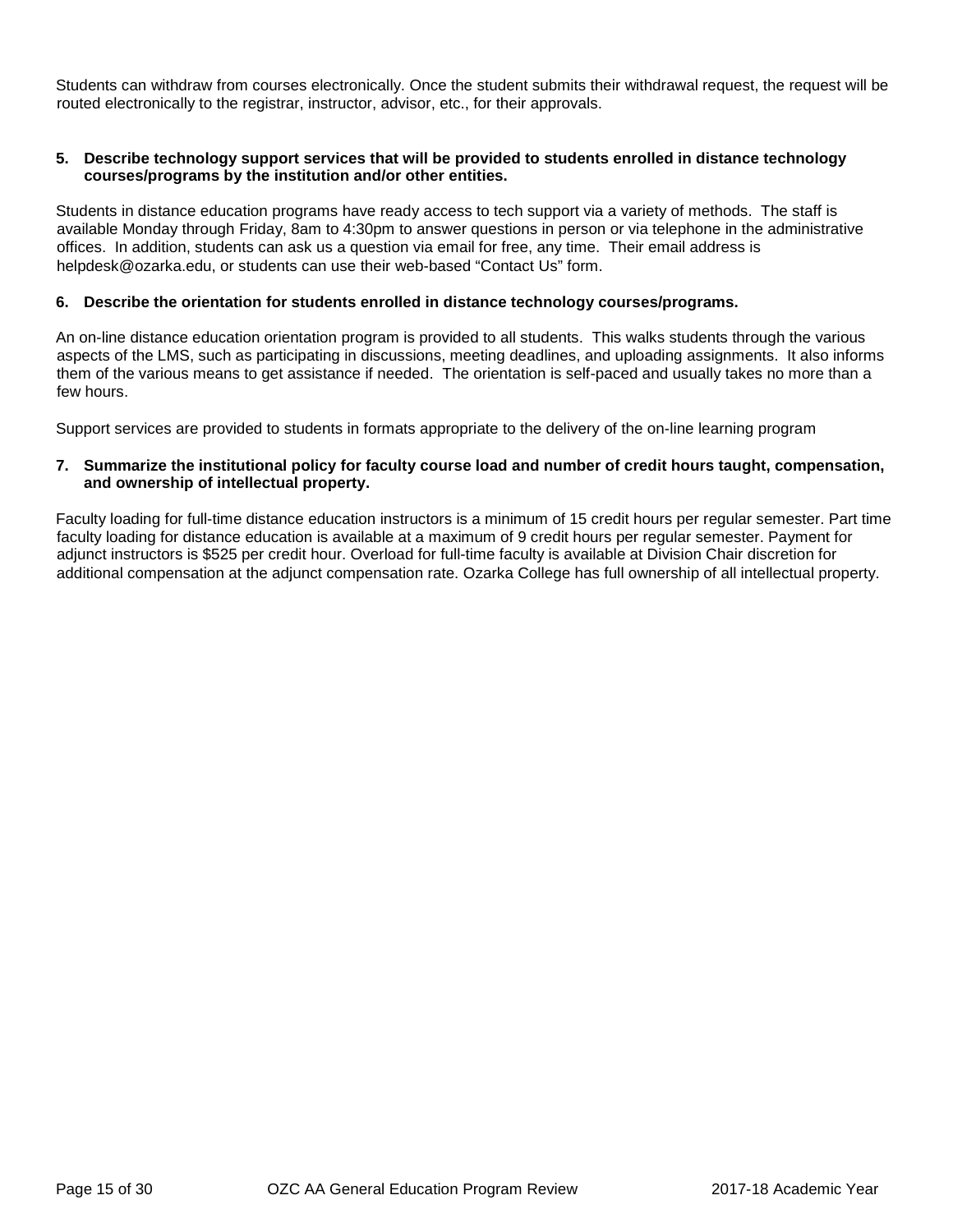#### **SECTION SIX**

#### **Majors/Declared Students**

1. State the number of undergraduate/graduate majors/declared students in each degree program under review for the past three years.

Enrollment: 2013-14: 288 2014-15: 283 2015-16: 199 2016-17: 189 2017-18: 182

2. Describe strategies to recruit, retain, and graduate students.

#### Recruitment Strategies 2015-2020

#### High Schools-

**Approach-** The local area high schools are approached through the use of a program called "Project College Now". This program is an agreement between Ozarka College and the high schools giving us ability to visit multiple times throughout the semester and maintain more contact with these students. We offer the schools placement testing (Accuplacer) free of charge, early registration, help through the application process, and even some light advising is done during the many visits.

**Positives-** This program gives us contact that is necessary to influence students and their decisions. We are also able to make great connections with the counselors and administration. These important figures are then able to give us information on their students we wouldn't have known without the constant contact. This program gives the students more time to trust the recruiter and the college.

**Challenges-** Changing our image in the students mind is improving, but has always been seen as a last resort for most students. Students are beginning to see the advantages but this can be altered by starting with the students early and often.

**Potential**- Our high schools give us a constant flow of potential students and the close proximity we have to each school gives us a strong advantage in most cases.

#### Concurrent Enrollment-

**Approach**- Ozarka has developed a good establishment in most of our local schools for concurrent enrollment. We continuously approach our high school counselors to seek new ways to serve their students through new course offerings and delivery modalities. We present this opportunity to students as a way to get ahead and better their college experience as well as their high school.

**Positives-** Price is a key to this program and the ease of access we bring to the students. They are able to get ahead at a reasonable price. This also gives us one more connection to the students giving us more contact and more comfort between students and the college.

**Challenges**- Because it is such a good deal and it helps these students so much, we negatively impact Fall enrollment with us after they graduate. They are already so far ahead it makes more sense for them to continue at the 4-year institution. It also presents problems when instructors retire and new ones hired aren't being required to have Masters so we aren't able to offer as much

**Potential-** The potential possibly lies in the way we record these students. We are getting the top students in our concurrent enrollment and then may catch a few after graduations, but most go to the four year institution. However, with more parents being cost-conscious of the rise of the financial burden of higher education, we are beginning to make more headway in convincing students to begin their college careers with us.

#### College Fairs-

**Approach**- We use the college fairs as ways to reach those students we do not have contact with in the high schools. It does give us more contact with our local students, but is intended to catch the others. **Positives**- It allows us to showcase what we offer to students who may not know about us otherwise. **Challenges-** There are restrictions on material to bring and you must stay at your table, no mingling. The students at some are pushed through like an assembly line and thee is not time to develop that rapport. This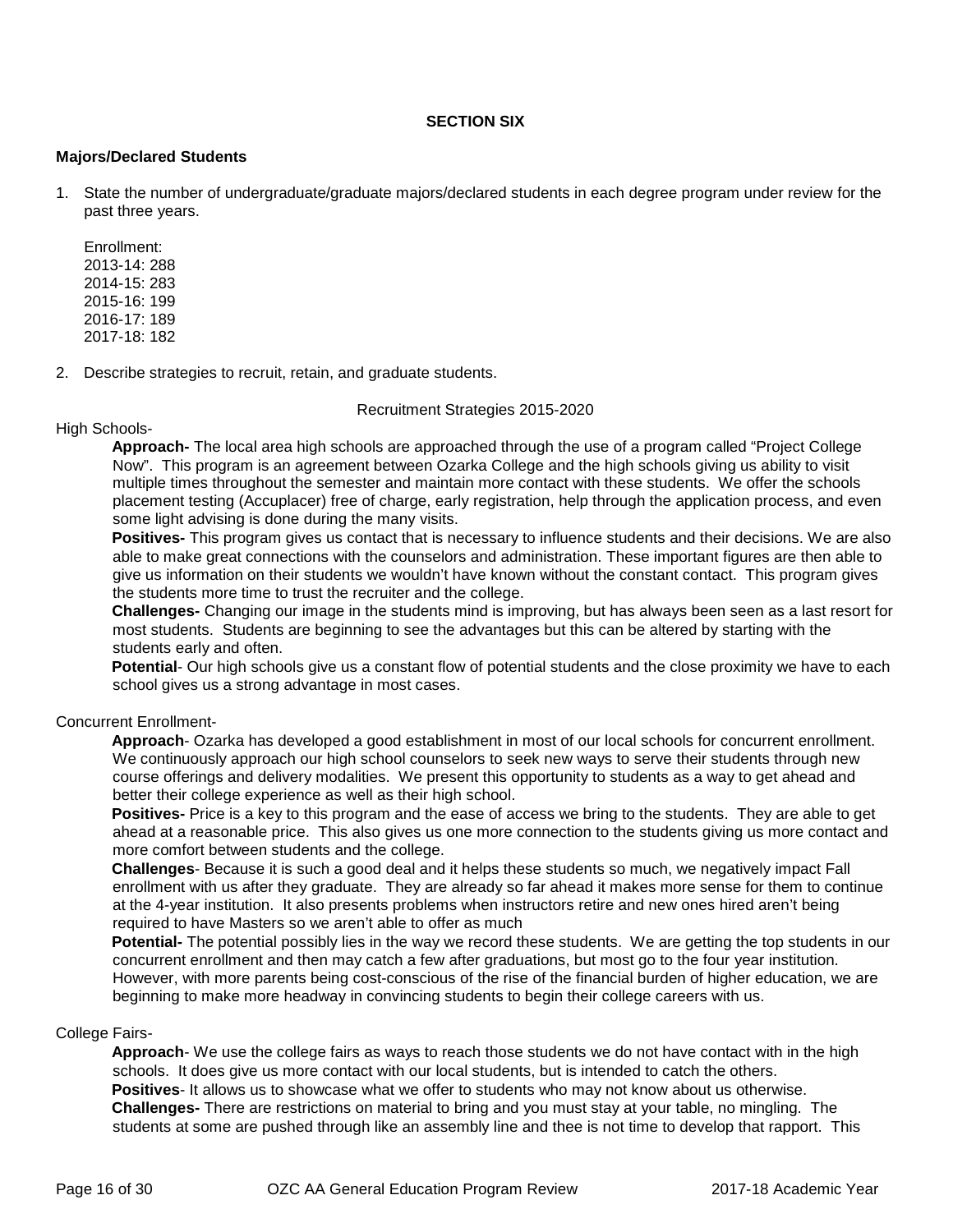creates a very strong need for good print material to send student after the fair to entice them even more. Some students are just there to kill time.

**Potential**- There are a lot of students at these fairs at one time, which allows for ultimate visibility among the schools we are not able to visit. Having a proper set up, good print material and some eye catchers are what's going to better us at these fairs.

#### Community-

**Approach** - We aim to reach the community in as many ways as possible. We are attending community events such as Fairs, parades, shows, etc… we always have team member s on hand ready to answer questions and material for them to have for future

**Positives**- Seeing how prominent we are in our communities, it is easy to be known and seen. We are able to participate in many events allowing more people to see our involvement and helping our community. **Challenges**- The need for participation in many events puts stress on the recruiting department because these are recruiting type events and responsibility will come back to the recruitment. Not all people are able to communicate the proper recruitment message at these events and prospects can slip through the cracks. **Potential**- With all the events, a good general way of approaching them would be an effective way to ensure that all prospective students are getting the same information. Each person's approach may differ slightly but the verbal and nonverbal messages should be the same.

#### Admissions Process Current and Future-

#### **Current:**

The admissions process currently is an effective yet opportune process that has room for improvement. The process begins with prospects. These students have filled out a contact card or have gone on our website and requested more information therefore entering themselves as prospects. These students are then pulled and sent general information because it does not give their interest unless we manually enter it from a contact card. They remain at the prospect level until an application is filed; they are then moved to applicant status. At this point they have decided to possibly take a course or at least begin the process just in case. We contact them with an email and a letter telling them their status and their next steps to take. They are then instructed to submit the admissions documents that follow: Transcripts from High School and previous college work (Official), Acceptable Photo ID (Copy of Driver's License), Records of Immunizations, Test Scores (Accuplacer, ACT). Students then can also schedule to meet with financial aid if they haven't already. After required documentation is submitted, students are able to register with their assigned advisor. These new students are then ready to begin classes with New Student Orientation and a College Success course remaining on their checklist.

#### **Future:**

The prospective student will begin when a student inquires information from Ozarka College. The Admissions department will log students into the prospective database that enter into the office asking about school, call with interest in attending, and prospect cards sent to us. After the information gathered is documented and entered into the system, the prospects will also be put in a separate database to separate them from inactive prospects. The list will be checked weekly to promote prospects to applicant status and remove the inactive. We will also be sending these prospective students a letter as well as an interest form so that we can learn more about these students and relate to them more. This will allow us to make Ozarka College a better fit for them. Prospects can slip between the cracks if they aren't kept informed and managed properly. Once we receive the forms back, they will be given a "college pathway" for their interests that will help assure that Ozarka is a good fit for them. Applicants that skip the prospect phase will also be sent an interest form. Once the student is at the Applicant phase, they will assigned and Advisor and be placed on registration hold until the necessary documents are submitted: Driver's License, Shot Records, Transcripts (High School, GED and College), and Placement Scores. Student can register as soon as transcripts and test scores have been received. After the student has submitted documents, they will be promoted to Student Status. This allows them to register for classes with their assigned advisor. After Registration if student is missing any documents such as a picture or a shot record, they will be placed back on hold until documents are submitted.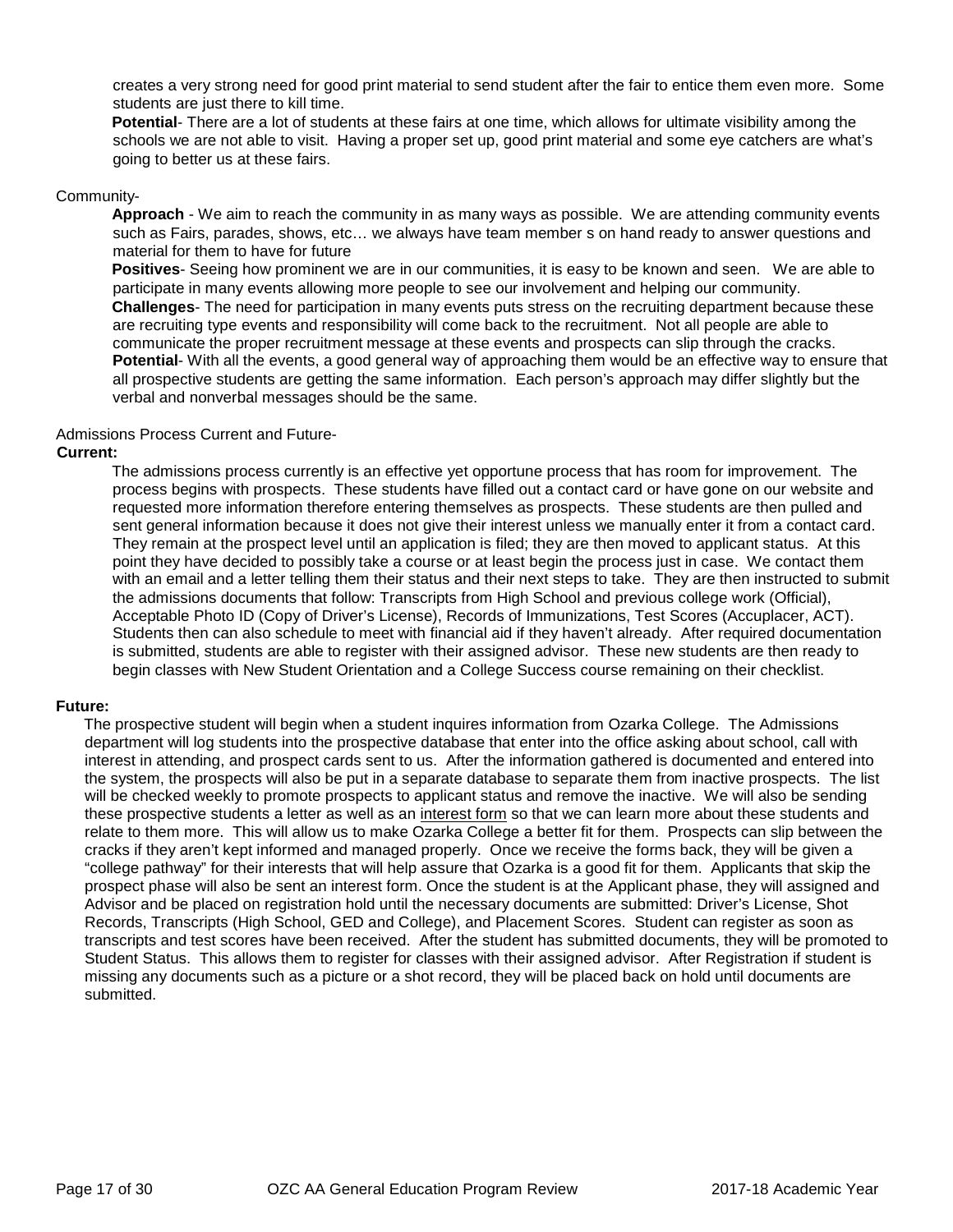3. Provide the number of program graduates over the past three years.

| 2012-13 | 67 |
|---------|----|
| 2013-14 | 54 |
| 2015-16 | 39 |
| 2016-17 | 42 |
| 2017-18 | 29 |
|         |    |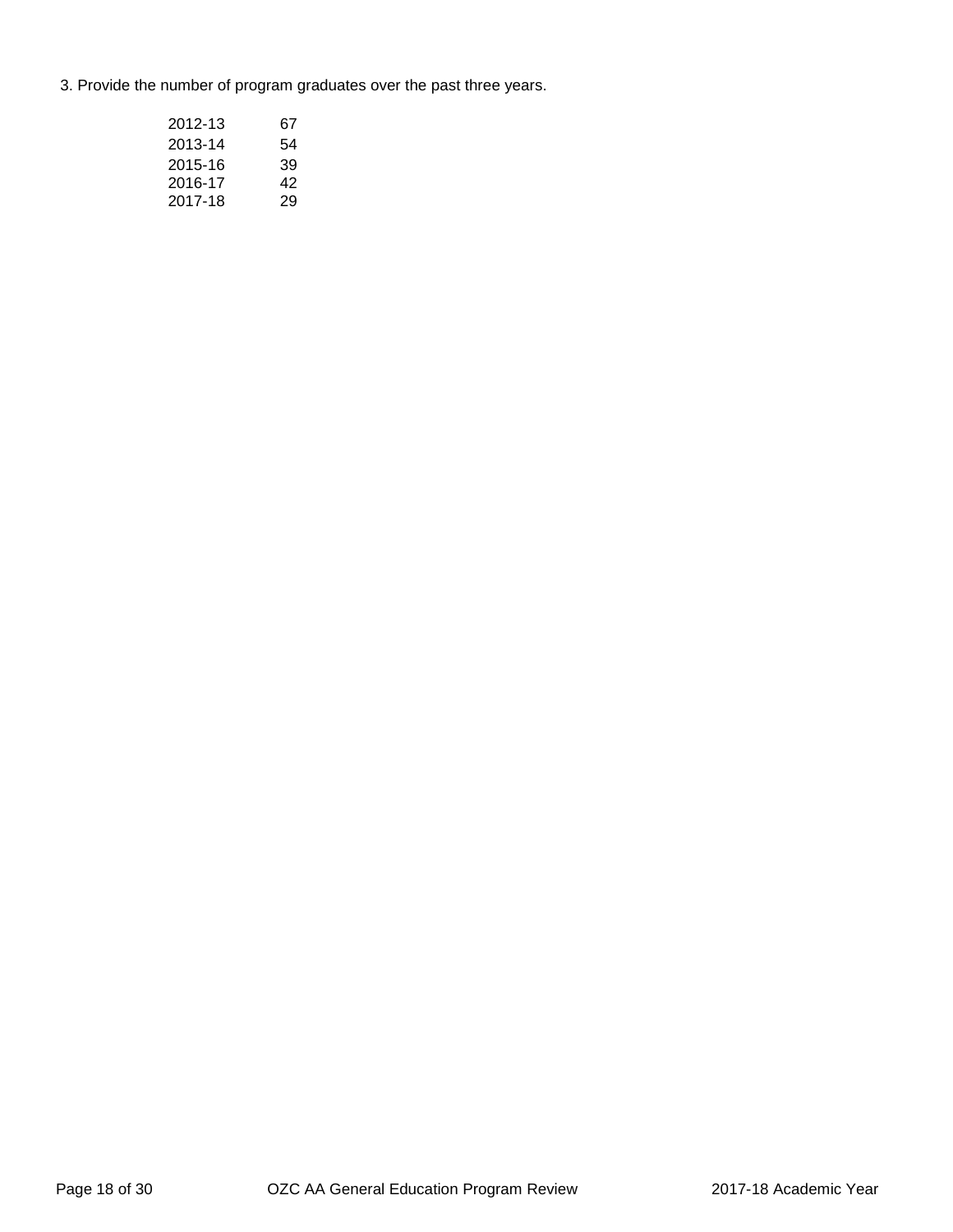#### **SECTION SEVEN**

#### **Program Assessment**

#### **1. Describe the program assessment process and provide outcomes data (standardized entrance/placement test results, exit test results, etc.).**

Standardized placement tests required by state law include the ACT or COMPASS which must be taken before enrollment in the proper level of math, English, and reading, as determined by test scores. The SAT placement test commonly taken in other states will be accepted.

For the Fall 2017 semester, average Accuplacer entrance scores were as follows: Arithmetic: 62.8 College Math: 33.3 Elementary Algebra: 54.2 Reading: 73.5 Sentence Skills: 78.1

Faculty members use formative and summative assessment to determine whether learning is taking place in both program specific and general education coursework. Formative assessment, in the form of quizzes, tests and assignments, is utilized to immediately determine whether students have learned the material presented. Results of formative assessment assist the instructor in determining whether curriculum or learning activities need to be modified during a class session or before the next class meets. Results vary from semester to semester. Summative assessment is cumulative in nature and is utilized to determine whether students have met the course goals, competencies or student learning outcomes at the end of a course or program.

In the final course requirement, College Capstone, the 3 year student success rate average is 87.3%.

In addition, faculty complete detailed assessment using the following procedure:

#### **Course-Level Assessment:**

As a department,

- The instructors responsible for developing and teaching the course, in collaboration with the division chair, will set the outcomes for the course before the beginning of the semester. The division chair over the course will then assign those outcomes to all sections in MyOzarka.
- In accordance with the institutional schedule of course assessment (see attachment), all instructors will review the overall success of the course at the end of the semester. This will include an analysis of success and retention rates, delivery modalities, fulltime/adjunct instruction, and narrative commentary on successes/concerns on each outcome. This will be submitted and reviewed by the appropriate division chair.
- Instructors will then document all significant findings, as well as any modifications to be implemented in the following semester. In addition, departments will notate any budget expenditures that need to be requested to aid in meeting the outcomes.
- Instructors and division chairs will monitor and document the success of the modifications in the subsequent semester. Instructors will have previous commentary accessible to them on the Assessment page in MyOzarka. **Section-Level Assessment:**

As an instructor,

- Before the semester begins, all instructors will link the appropriate assigned outcomes for each course to all individual assignments within the course. The instructor should link as many outcomes to each assignment as warranted by the learning intended.
- Instructors will assess assignments and document issues and successes as semester progresses.
- At the end of the semester, all instructors will assess each outcome of the course through both rating system and narrative commentary. He/she will then document proposed modifications to be implemented in the following semester.
- In the following semester, instructors will track/document success of the modifications in the subsequent semester.

Division chairs will oversee completion and implementation.

The results of the 2018 assessment were as follows:

The following were the most common themes that arose from the assessment of coursework: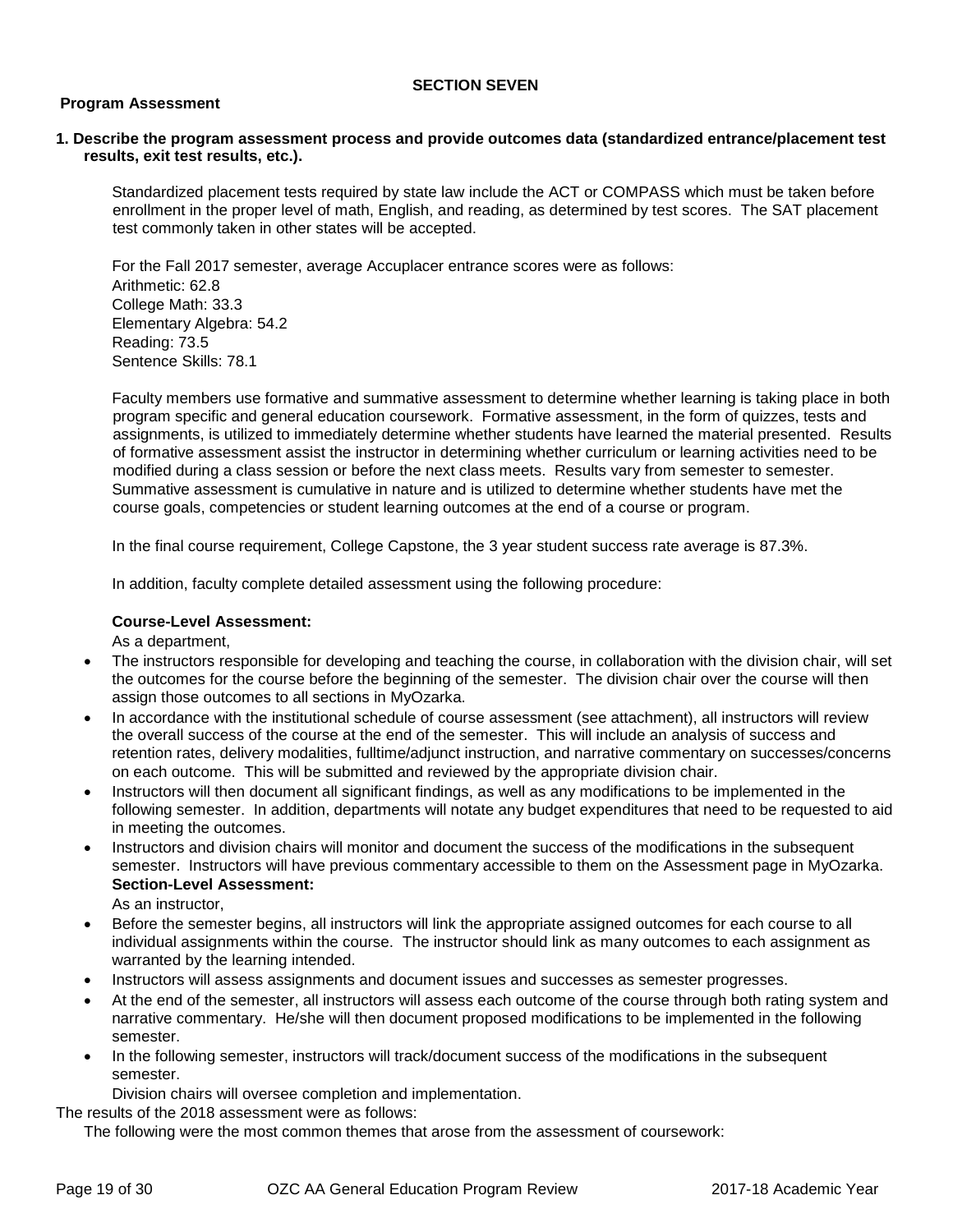- Faculty made increased efforts in communication with students to assist in managing non-academic barriers to success in their coursework.
- Faculty incorporated or plan to incorporate more supplementary materials, such as YouTube videos and/or instructor created videos to enhance/supplement instruction.
- Faculty noted the need for textbook changes to better provide students with applicable information.
- Faculty also noted the need in some cases for course outcome revisions to better meet the standards of the course.
- Faculty documented an increase in diversified strategies to help students meet the standards of rigor.
- The review team also noted a more thorough analysis of assignments that contribute to outcome achievement.
- The review team also noted increase in the documentation of assessing effectiveness of assignments midsemester and making modifications.

As a result, student evaluation of coursework reflected high student satisfaction in key areas:

- 81% were either satisfied or very satisfied that the instructor was concerned about their progress in the course.
- 85% were either satisfied or very satisfied that the instructor was prepared for each class.
- 87% were either satisfied or very satisfied that the course actively engaged them in what they were learning.
- 74% either agreed or strongly agreed that as a result of this course, their interest in the subject matter increased.
- 86% gave the instructor a rating of either effective or very effective.

After evaluating both instructor assessment and student evaluations, the academic leadership team plans to implement the following strategies to improve the assessment process in subsequent semesters:

- Conduct department-specific workshops to assist Faculty with best practices for assessment.
- More peer-review processes for assessment.
- Ensure modifications and documentation of modifications to course outcomes are completed before the beginning of the next semester.
- Provide faculty with a heightened level of feedback on their assessment.
- Provide faculty with more time to collaborate with peers on assessment.

#### 2. **Describe program/major exit or capstone requirements**.

Exiting the program consists of completion of the 60 credit hours with an overall GPA of 2.5 or higher. Students are advised that while earning a D in a course will meet graduation requirements, it may not transfer to the four-year institution of their choice. In addition, students are required to take a Capstone course focusing on transfer in order to complete the degree. When the student enrolls in their final semester, they complete an intent to graduate online.

#### 3. **Provide information on how teaching is evaluated, the use of student evaluations, and how the results have affected the curriculum.**

Student course evaluations offer insight into teaching methodology and knowledge acquisition. Input is gathered from the evaluations and taken into consideration to constructively make the courses better for student learning and rigor maintained.

Students are surveyed about their opinions at several points in their college careers. Entering students, non-returning students, and alumni will all be contacted, as well as currently enrolled students. Areas which will be measured are satisfaction with procedures, policies, facilities, and instruction.

In addition, the college has a robust assessment procedure that thoroughly analyzes all coursework within each course. Instructors are required to link every assignment to the corresponding course outcome(s), then assess the effectiveness of that assignment in meeting the course outcome. At the end of each semester, instructors are to assess student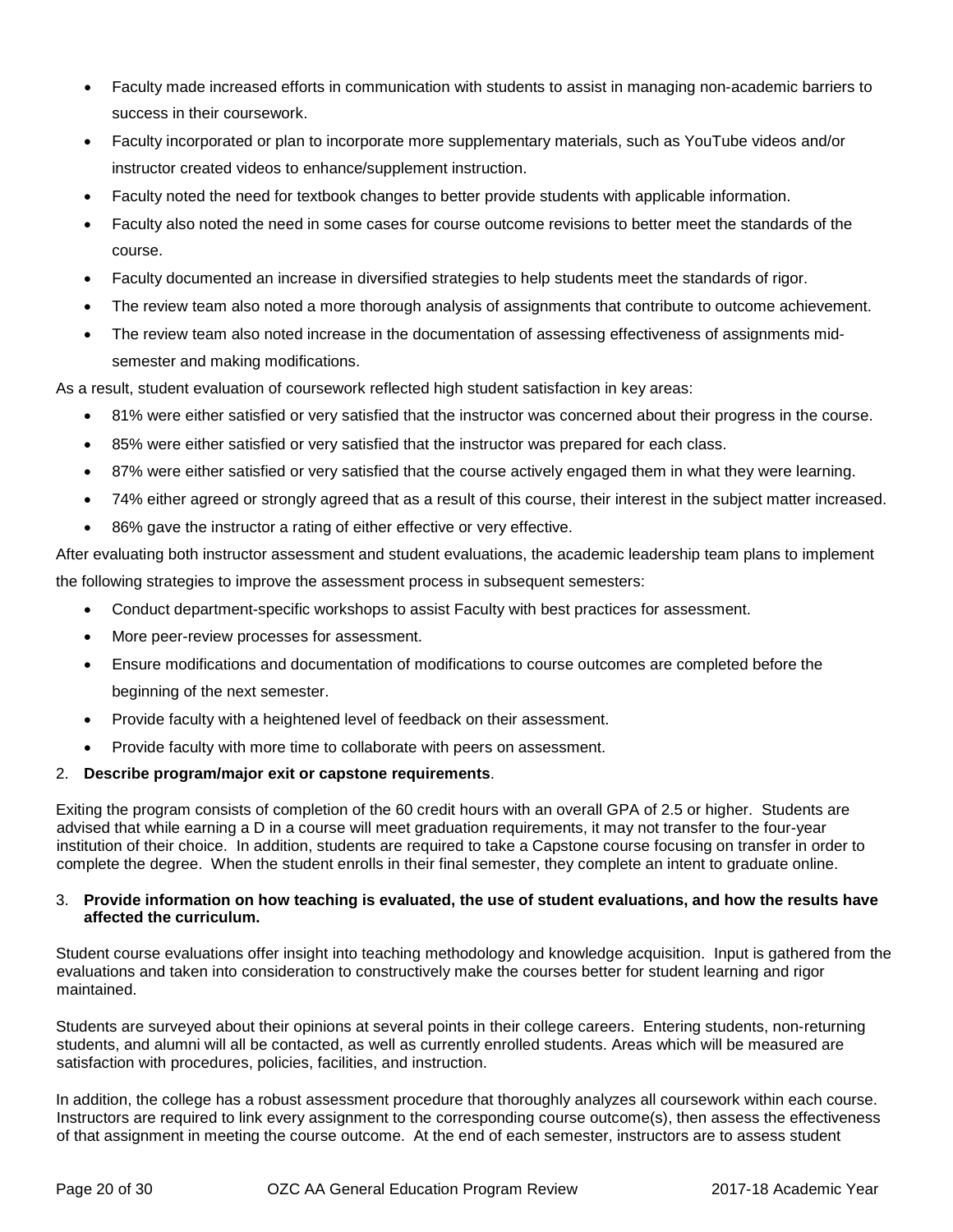performance on all course outcomes and make modifications based on the assessment, student success rates, and student evaluations, to improve student learning.

#### 4. **Provide transfer information for major/declared students including the receiving institutions for transfer and programs of study.**

Coursework within the degree is transferrable to other institutions through the Arkansas College Transfer System (ACTS), as well as various 2+2 agreements with four-year institutions. These include: Arkansas State University, Arkansas Tech University, University of Central Arkansas, University of Arkansas, University of Arkansas Monticello, and the University of Arkansas Fort-Smith.

5. **Provide information for program graduates continuing their education by entering graduate school or by performing volunteer service.** 

N/A

6. **Provide aggregate results of student/alumni/employer satisfaction surveys.** 

#### **Spring 2017 Commencement Survey**

The 2017 Spring Graduate Survey was distributed to 125 individuals who filed an intent to graduate or were enrolled in enough hours to be eligible for graduation during the 2016-17 academic year. The survey returned 70 individual responses, yielding a 56% response rate. Highlights are as follows:

#### **Perception of the College**

**Beginning Enrollment Perception** - The majority of the students indicated that their initial perception of the college was convenient (83.6%), affordable (71.6%), and student focused (48.5%).

**Current Perception** – Convenience (90%), affordability (81.4%), and student focused (71.4%) represented the majority of the responses in this area. However, other comparisons are listed in the table below:

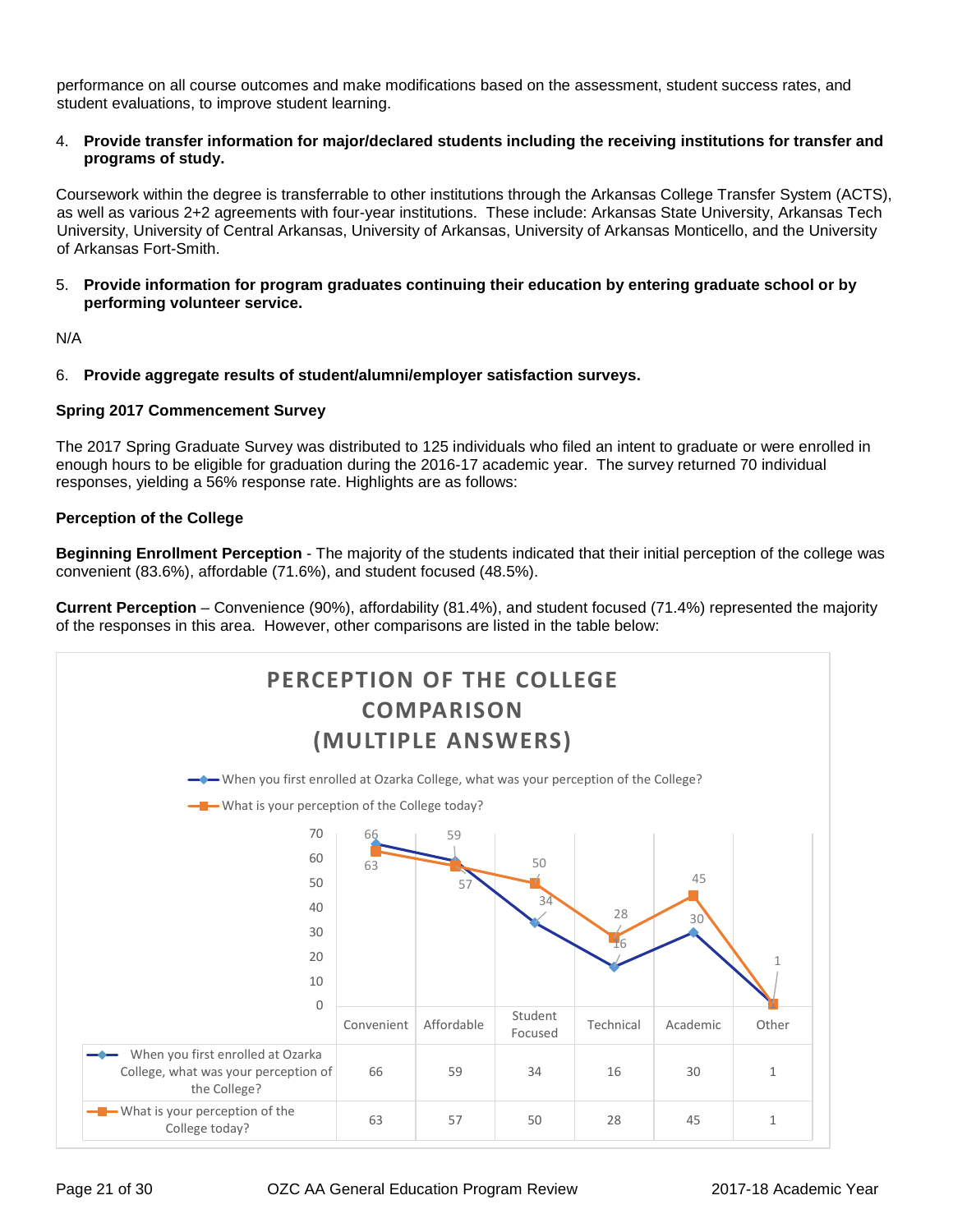### **Preferred Method of Information Delivery**

When asked their preferred way to receive campus information while attending Ozarka College, 71% answered my.Ozarka, down from 92% in 2016. Survey results indicated slight decreases in other methods of information delivery. The chart below demonstrates the comparison of responses from 2016 and 2017.



#### **Student Perception of Preparation for the Next Step**

When asked if the College had adequately prepared them for the next step, 87% affirmed and 13% indicated *Somewhat.*

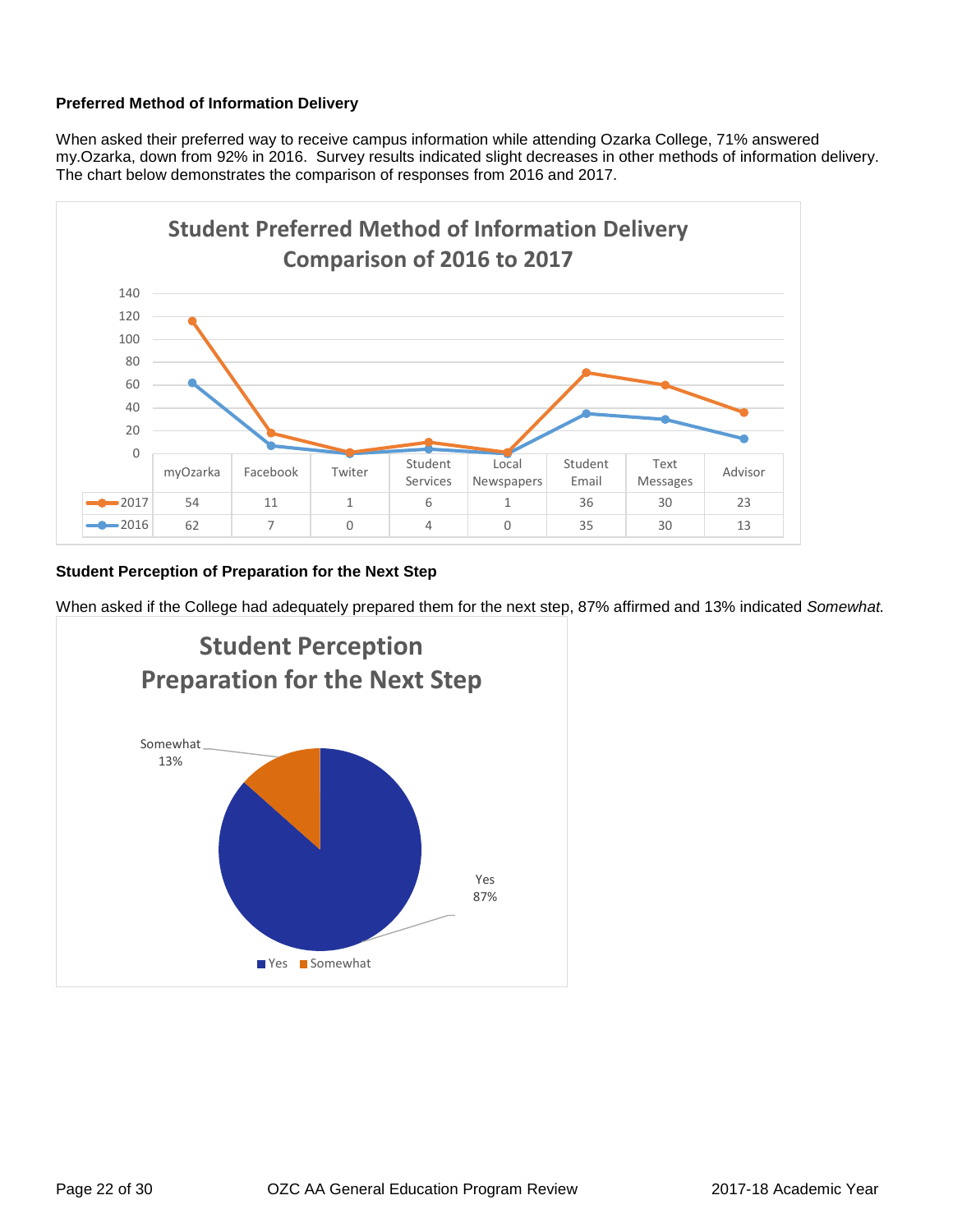### **Tutoring**

Results indicated that 41% of respondents had taken advantage of tutoring services (down from 55% in 2016). Of the 29 students who indicated utilizing services, 13 indicated use of *TRiO* only, 6 indicated use of the *Student Success Center* only, 10 indicated the use of both *TRiO* and Student Success Center.



#### **Student Indication of Future Plans**

The Future Plans question resulted in 53% percent of respondents indicating pursuit of a *Job in my field of study* and 21% indicating they *Have a job related to my field of study,* slight decreases over the 61% and 26% reported in 2016. In addition, *continuing education* decreased from 73% to 70% between 2016 and 2017, respectively.

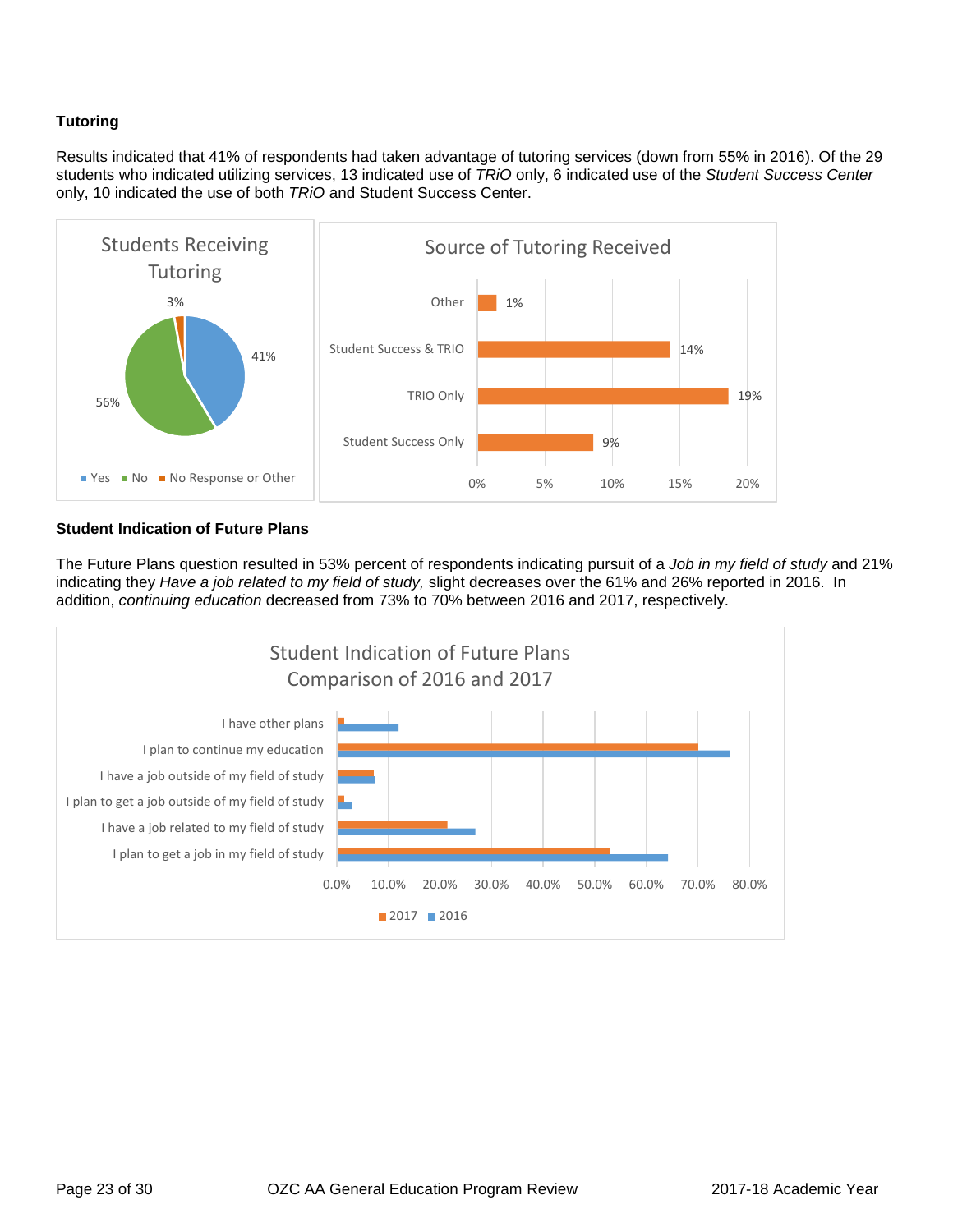#### **Alumni Interest**

Of the 70 respondents, 21% indicated they would be interested in joining an alumni association, 30% agreed to volunteer to help students, and 35% were interested in receiving the campus E-newsletter.



#### **Results of Individual Questions**

| What is your best advice for students just starting at Ozarka College?                                                                                                                                                                                                                                                                                                                                                                                                                                                                                                                                                                                                                                                                                                                                                                                                                                                                                                                                                                                                         |
|--------------------------------------------------------------------------------------------------------------------------------------------------------------------------------------------------------------------------------------------------------------------------------------------------------------------------------------------------------------------------------------------------------------------------------------------------------------------------------------------------------------------------------------------------------------------------------------------------------------------------------------------------------------------------------------------------------------------------------------------------------------------------------------------------------------------------------------------------------------------------------------------------------------------------------------------------------------------------------------------------------------------------------------------------------------------------------|
| Stay calm and breath. This college is another home for you. The teachers are great and the rest of the<br>staff is helpful in every way possible. Just relax.                                                                                                                                                                                                                                                                                                                                                                                                                                                                                                                                                                                                                                                                                                                                                                                                                                                                                                                  |
| Patience. Listen. And don't be afraid to ask questions. It's ok to change your mind. Never feel like you<br>are alone or stupidothers feel the same way and you are not. Lean on your peers                                                                                                                                                                                                                                                                                                                                                                                                                                                                                                                                                                                                                                                                                                                                                                                                                                                                                    |
| Dream big, don't stop dreaming, and never stop pushing yourself until you achieve your goals!!                                                                                                                                                                                                                                                                                                                                                                                                                                                                                                                                                                                                                                                                                                                                                                                                                                                                                                                                                                                 |
| Don't take classes that are not on your degree plan.                                                                                                                                                                                                                                                                                                                                                                                                                                                                                                                                                                                                                                                                                                                                                                                                                                                                                                                                                                                                                           |
| Stick with it                                                                                                                                                                                                                                                                                                                                                                                                                                                                                                                                                                                                                                                                                                                                                                                                                                                                                                                                                                                                                                                                  |
| I would tell them not to procrastinate. Online classes are very structured, therefore working on them at<br>the top end ensures a better study pattern for the exams.                                                                                                                                                                                                                                                                                                                                                                                                                                                                                                                                                                                                                                                                                                                                                                                                                                                                                                          |
| Make the most of your time while you're there. If you are struggling speak with your advisor and utilize<br>the student success center. Everyone at Ozarka wants to see you succeed and they will help any way<br>they can to make sure you do.                                                                                                                                                                                                                                                                                                                                                                                                                                                                                                                                                                                                                                                                                                                                                                                                                                |
| I would want students new and the old ones that are already attending Ozarka. When I first started my<br>biggest mistake was not thinking that I could get help. I would want them to know that there is help out<br>there never be afraid to ask for help. Trio is one of the best programs that there is. They have tutoring<br>and they are there to be your moral support. When people come to your class and talk about Trio take<br>advantage of this program. If it was not for God and for Trio I probably would not be graduating this<br>semester. If you don't qualify for trio don't be afraid to go ask your teachers for help. They are wanting to<br>help you succeed. There are always someone at Ozarka that will be helpful. I should know this because<br>they were that way for me. Never Give Up! I know it is hard but when you're at the end of your rope with<br>stress of it all don't give up and reach out to a friend, teacher or your adviser these people are there to<br>help you make it to your graduation and to see you fulfill your goals. |
| Do not be afraid to talk to the faculty or your advisor. College can be stressful and confusing, these                                                                                                                                                                                                                                                                                                                                                                                                                                                                                                                                                                                                                                                                                                                                                                                                                                                                                                                                                                         |

people are here to help you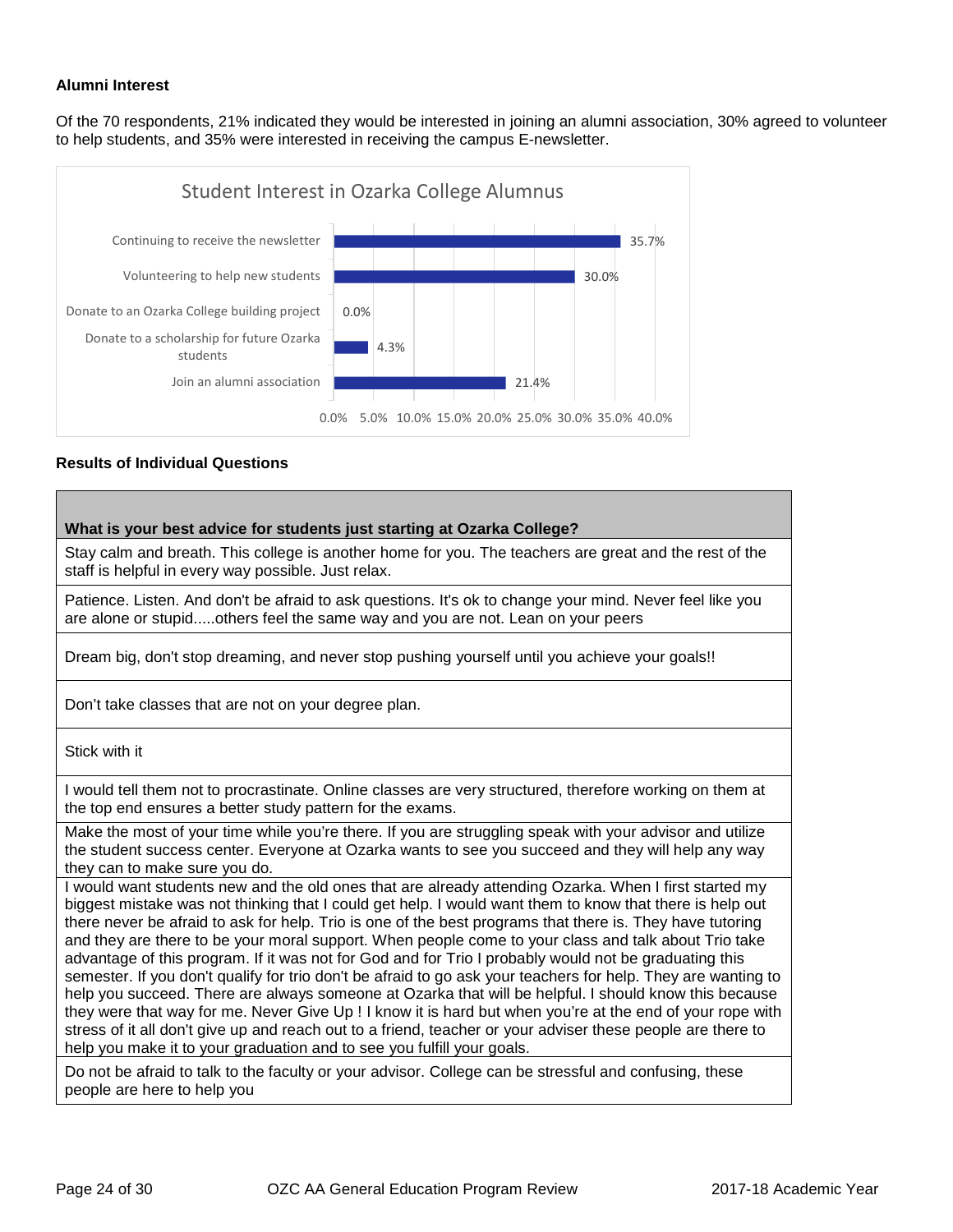Do not go to the Ash Flat campus

Just make sure to show up to class on time, and obey your teachers. The teachers have no time for students who disturb class. All teachers will treat you fairly, and all the teachers I had were great. You have a college that treats students fairly. My nursing instructors always went out of their way to make sure we succeeded.

Use the tutors and communicate with the teachers.

Study and time.

Study hard.

Don't Give Up!!!

It is all worth the blood, sweat, and tears!

Never quit, never give up, if what your doing isn't working change it

Get your homework done in a timely manner, do not procrastinate and wait till last minute.

Stay focused, do your work, don't be afraid to ask for help.

Put out your best effort & expect nothing. It will show & you'll get a lot further than if you do expect favors.

Work hard and be patient.

Always stay focused.

Don't give up.

You can do it!

Take campus classes, follow what you love.

Just do your best and everything will work out.

Stay focused on your goals.

#### **How has your education at Ozarka College helped you grow personally?**

I've realized that no matter what is thrown my way, I'm strong enough to handle it.

It has shaped me in many ways. Although it has taken me 8 years since graduating high school, I have finally accomplished something that I am proud of.

am more focused and have better leadership skills.

To stay focused and try and try again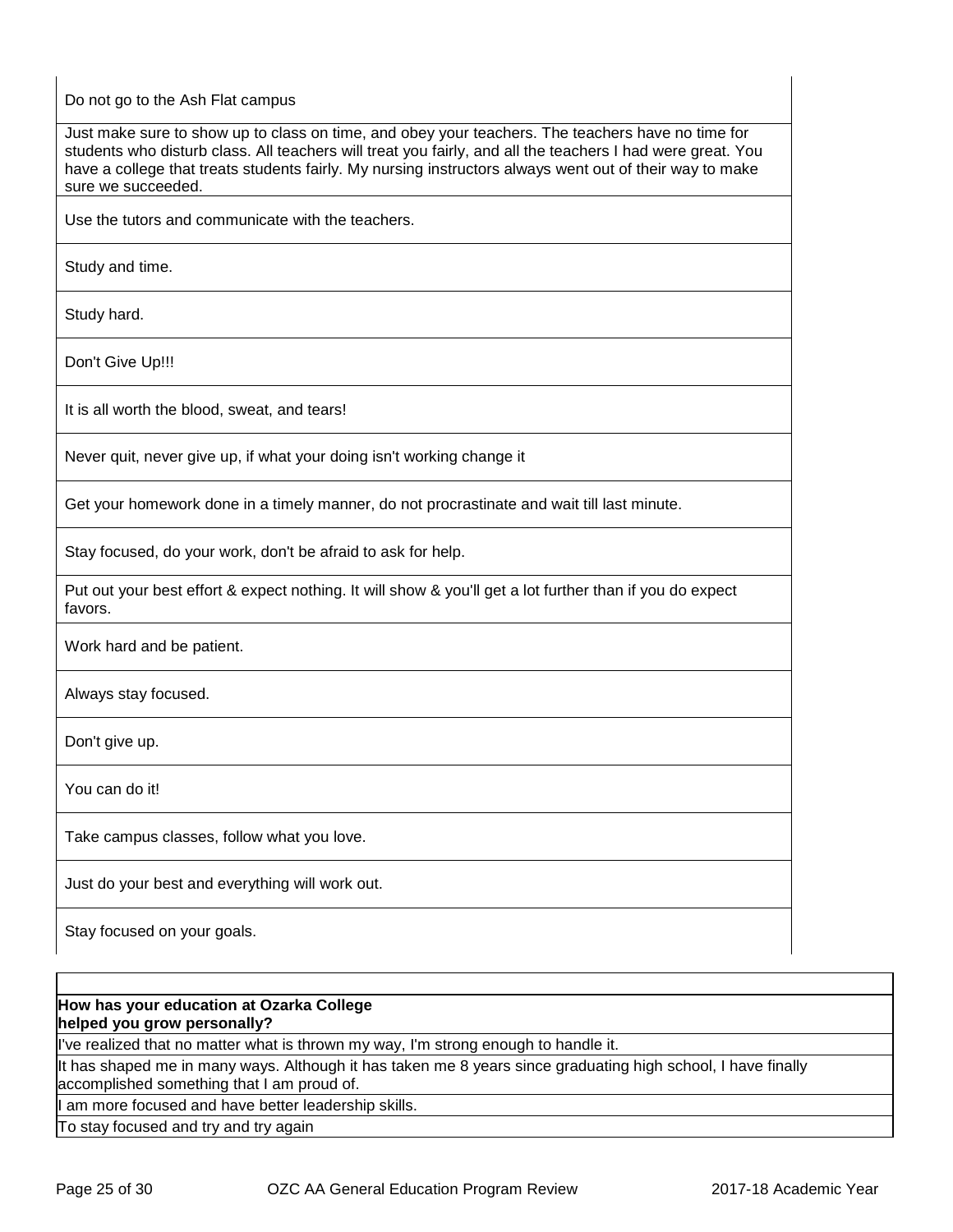Shown me how much hard work and dedication pays off.

Helped me realize that hard work pays off and that sometimes, even if you don't want to, you have to buckle down and do your work. It also taught me that sometimes you have to back out of others, you don't have to do everything alone.

have to push myself further for a good education and have developed better organization skills and have learned how to prioritize classes, homework, etc.

It has given me more patience as well as allowing me to push my limits of what I think I am capable of. Ozarka has shown me that I am capable of a lot more than what I thought.

More self-confident. I am not so tunnel visioned in terms of employment possibilities.....

Feel I am better prepared to pursue my BA and I am glad I started my college education at a community college.

have become responsible.

It gave me a feeling of accomplishment and it was right at home so I could be with my family while accomplishing dreams.

Opened my mind to new possibilities.

don't feel stuck anymore. I think Mammoth Spring Campus should be invested in more. There is a lot of interest I believe.

Ozarka helped me learn how to build a parachute on the way down a 15 foot base jump (figurative).

Got to meet some of the best people in my life while attending here.

Ozarka was willing to take my credits when other places would not. This saved my credits because I could not have afford to start over.

YES!

Absolutely. It has made me more confident

It has helped me become what I wanted to be and push myself even when I don't think I can go any further

My education at Ozarka can and has allowed me to prepare for an important career in the teaching field.

My education at Ozarka has helped me grow by at times taking me out of my comfort zone and pushing me to do the very best I can. The staff at Ozarka has had faith in me even when I did not.

Yes, by going to Ozarka I have grown personally from this shy person to this person who is more outgoing and my confidence has grown so much over the years. A lot if it comes from going here and meeting the people who wanted to help me. God has done a work in me and I thank God everyday for that. I met my best friend here at Ozarka, and she has been one of my biggest supporters throughout everything that I had done.

My education is who I am. I chose a field of study in which I can use the information in every day situations.

Set me back

learned not to procrastinate on my studies. I became more outgoing and more disciplined in my life.

It has opened me up to new cultures.

Yes.

can get a better job.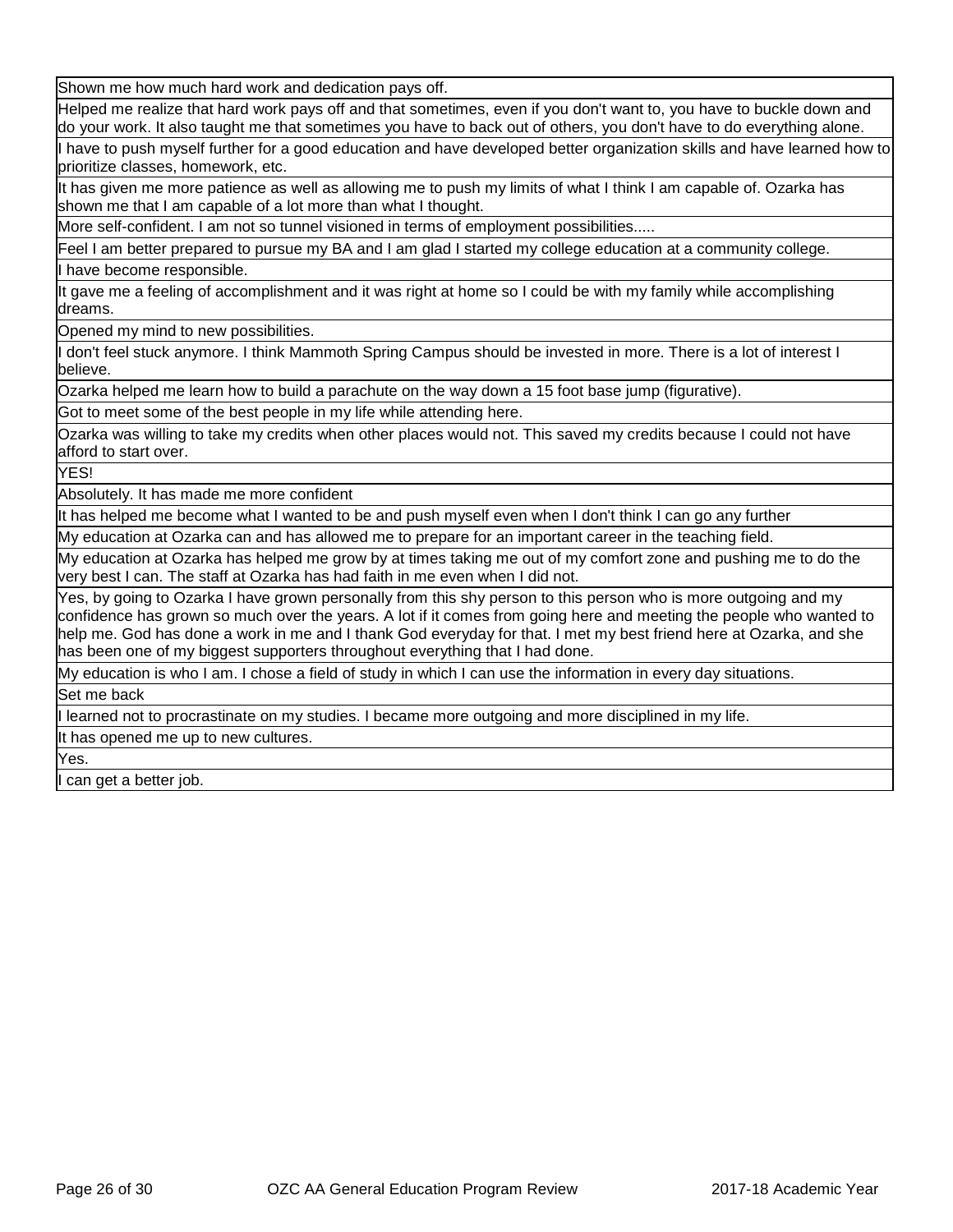#### **SECTION EIGHT**

#### **Program Effectiveness (strengths, opportunities)**

1. List the strengths of the program.

Program Strengths: The AA is offered at a nominal cost to students at \$7,000 excluding supplies and books. Books and supplies are chosen to maximize resource accessibility while minimizing cost to student.

Transfer opportunities are abundant throughout the state and beyond. Our General Education core fits well with most four-year degrees, thereby providing our students with many options.

An Advising Protocol has been developed to provide needed information in detail for every student pursuing these programs of study. Instructors are readily available to students which provides for active learning opportunities.

The program is offered all year, as well as some courses offered each summer session.

Because this program is offered through distance learning, it is available to those who are currently working full-time jobs. This affords them to continue working while at the same time earn a degree or certificate.

#### **List the areas of the program most in need of improvement.**

Through our assessment procedures, we continue to work on our course success rates. The Arkansas Department of Higher Education's productivity model, along with the College's Enrollment Management Plan, has initiated a focus on gateway course success, namely Composition I/II, College Algebra, General Psychology, American History, World Civilization, and American National Government. We will look to improve those scores in the coming semesters.

Also, our Capstone course has received negative feedback from students, as they feel much of the information presented would have served them better in their earlier semesters. We will collaborate with faculty to identify ways to improve this course for students.

Additionally, due to our size and budget constraints, we rely heavily on adjunct faculty. However, our rural location is not always conducive to finding qualified individuals willing to come to our campus to teach, so much of our adjunct work is online. As enrollment improves, we are actively looking to hire more full-time faculty, especially in the areas of Science and Psychology.

#### 2. **List program improvements accomplished over the past two years.**

Audits of degrees have been included for advisor and student access so that students know what course areas are complete and what is yet to be completed. This also helps the advisor to guide students into taking courses that are required on the degree plan and not take courses in sections that are already complete.

Advising notes allow other advisors to see what has been done with the student to ensure completion in a timely fashion and guidance should the students regular advisor be out.

#### 3. **Describe planned program improvements, including a timetable and the estimated costs. Identify program improvement priorities.**

In conjunction with the College's Enrollment Management Plan, we are looking to improve success rates in gateway courses in the General education degree, as well as overall success rates to improve retention and persistence. An overview of this plan is provided below.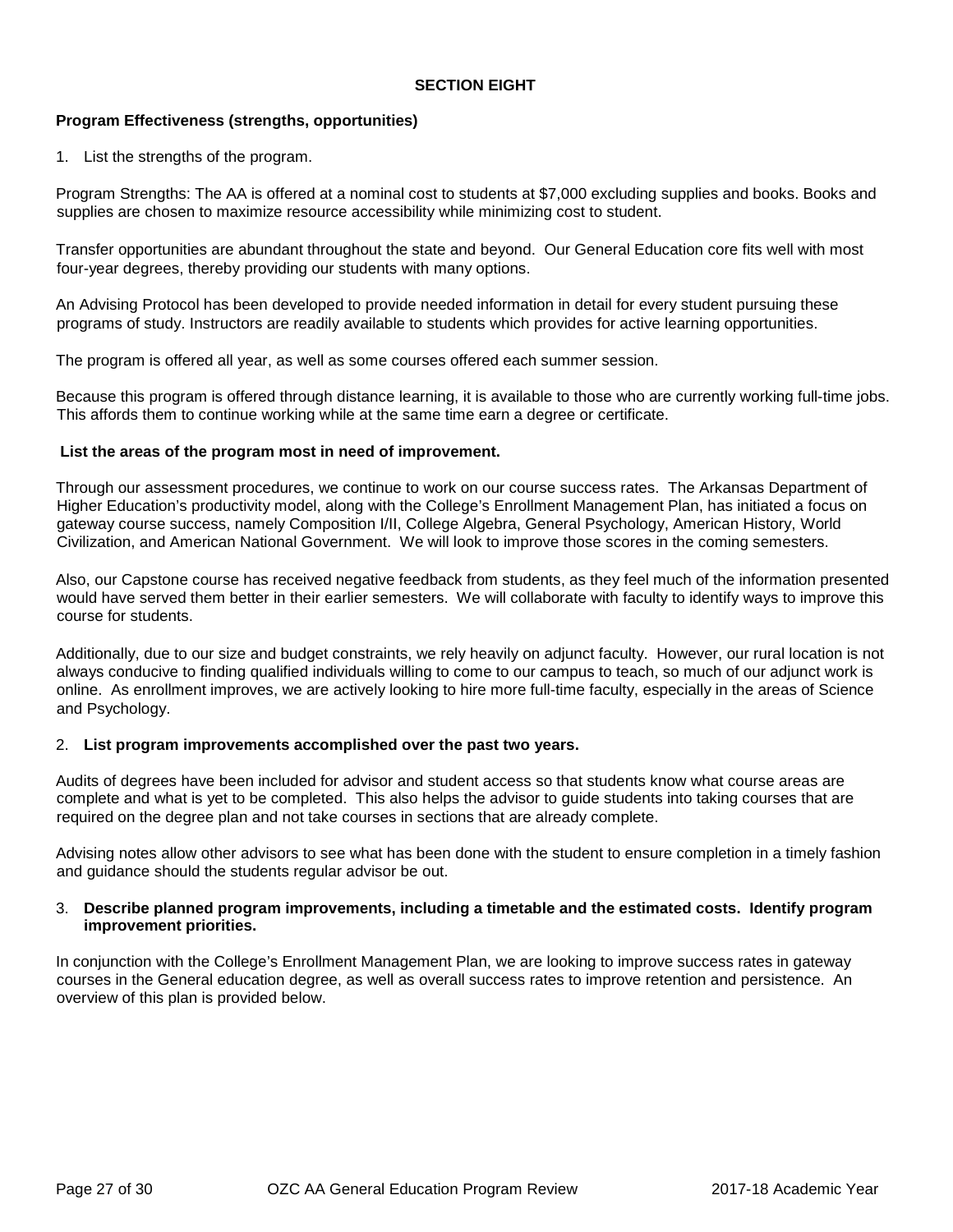

## OZARKA COLLEGE Enrollment Management Plan 2018

| <b>STRATEGIC PLAN PRIORITY 2: STUDENT SUCCESS</b> |                                                                                                                                                                                                                            |                                                                                                                                                                                                                                                                                                                                            |                  |                             |  |
|---------------------------------------------------|----------------------------------------------------------------------------------------------------------------------------------------------------------------------------------------------------------------------------|--------------------------------------------------------------------------------------------------------------------------------------------------------------------------------------------------------------------------------------------------------------------------------------------------------------------------------------------|------------------|-----------------------------|--|
| <b>STRATEGY</b>                                   | <b>GOAL</b>                                                                                                                                                                                                                | <b>ACTION</b>                                                                                                                                                                                                                                                                                                                              | <b>TIMELINE</b>  | <b>RESPONSIBLE</b>          |  |
|                                                   | 2.1.1 Developmental                                                                                                                                                                                                        | 2.1.1.1: Assign students testing into<br>developmental education coursework specific<br>advisors trained to assist in timely completion                                                                                                                                                                                                    | <b>Fall 2018</b> | AVPA, DC's                  |  |
|                                                   | Sequence<br><b>Completion: Increase</b>                                                                                                                                                                                    | of the sequence.<br>2.1.1.2: Develop protocols for advising                                                                                                                                                                                                                                                                                | Spring 2019      | AVPA, DC's, VPSS            |  |
|                                                   | developmental                                                                                                                                                                                                              | developmental education students.<br>2.1.1.3: Re-evaluate sequence of coursework                                                                                                                                                                                                                                                           | Spring 2019      | AVPA, DC's, DE<br>Faculty   |  |
|                                                   | education sequence<br>success to 65% by the                                                                                                                                                                                | within developmental education courses.<br>2.1.1.4: Conduct professional development                                                                                                                                                                                                                                                       | <b>Fall 2018</b> | AVPA, DC's                  |  |
|                                                   | end of AY 2019-20.                                                                                                                                                                                                         | for faculty on student mentoring/hospitality.<br>2.1.1.5: Add a Supplemental Instruction<br>component to College Algebra and<br>Quantitative Literacy.                                                                                                                                                                                     | <b>Fall 2018</b> | AVPA, DCMS,<br>Math Faculty |  |
|                                                   | 2.1.2 Gateway                                                                                                                                                                                                              |                                                                                                                                                                                                                                                                                                                                            |                  |                             |  |
|                                                   | Courses:<br>Increase<br>yearly<br>average<br>success in                                                                                                                                                                    |                                                                                                                                                                                                                                                                                                                                            |                  |                             |  |
| 2.1 Improve<br>semester<br>completion             | Composition I<br>to 77% by the<br>end of AY<br>2019-20.                                                                                                                                                                    |                                                                                                                                                                                                                                                                                                                                            | <b>Fall 2018</b> | AVPA, DC's                  |  |
|                                                   | Increase<br>yearly<br>average<br>success in<br>College<br>Algebra to<br>76% by the<br>end of AY<br>2019-20.<br>Increase<br>yearly<br>average in<br>reading<br>gateway<br>courses to<br>85% by the<br>end of AY<br>2019-20. | 2.1.2.1: Require a documented meeting with<br>the instructor to develop a remediation plan<br>for students dropping below a C average in<br>College Algebra and English Composition I.<br>2.1.2.2: Require meeting a documented with<br>instructor and advisor for students dropping<br>below a C average in all other gateway<br>courses. | <b>Fall 2018</b> | AVPA, DC's                  |  |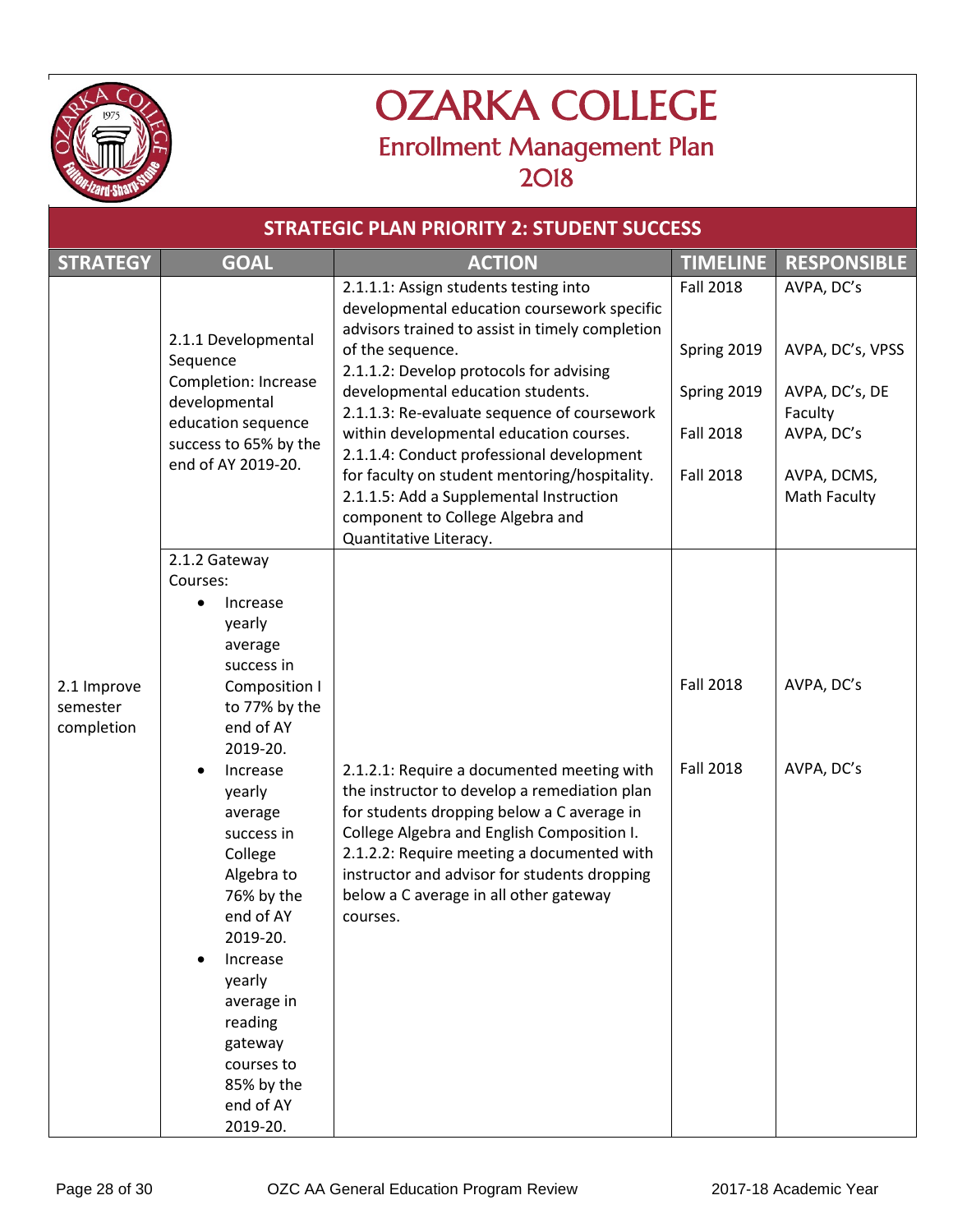|                                                         |                                                                                    |                                                                                                                                                             | <b>Fall 2018</b> | AVPA, DC's, VPSS |
|---------------------------------------------------------|------------------------------------------------------------------------------------|-------------------------------------------------------------------------------------------------------------------------------------------------------------|------------------|------------------|
| 2.2 Increase<br>semester-to-<br>semester<br>persistence | 2.2.1 Progression:<br>Increase the number                                          | 2.2.1.1: Require all advisors to develop a four<br>semester degree plan with advisees upon                                                                  |                  |                  |
|                                                         |                                                                                    | entrance that is revisited every semester.<br>2.2.1.2: Encourage/recognize the                                                                              | Spring 2018      | AVPA, DC's, VPSS |
|                                                         | of students                                                                        | achievement of Certificates of Proficiency and                                                                                                              |                  |                  |
|                                                         | maintaining an on-<br>time progression rate<br>by 10% by the end of<br>AY 2019-20. | Technical Certificates within AAS degrees.<br>2.2.1.3: Identify student characteristics that<br>are barriers to progression and implement<br>interventions. | Spring 2018      | AVPA, DC's, VPSS |
|                                                         |                                                                                    |                                                                                                                                                             | <b>Fall 2018</b> | AVPA, DC's       |
|                                                         |                                                                                    | 2.2.1.4: Develop summer schedules earlier to                                                                                                                |                  |                  |
|                                                         |                                                                                    | promote students staying on degree plan.                                                                                                                    |                  |                  |
|                                                         |                                                                                    |                                                                                                                                                             | <b>Fall 2018</b> | AVPA, DC's       |
|                                                         |                                                                                    | 2.2.2.1: Require all students with a D or F at<br>midterm to meet with both advisor and                                                                     | <b>Fall 2018</b> |                  |
|                                                         | 2.2.2 D,F,W rate:                                                                  | instructor.                                                                                                                                                 |                  | AVPA, VPSS       |
|                                                         | Lower the end of<br>semester D, F, and W                                           | 2.2.2.2: Develop a more comprehensive Early<br>Alert Process.                                                                                               | <b>Fall 2018</b> | AVPA, VPSS       |
|                                                         | rate to 13% by the                                                                 | 2.2.2.3: Require advisors to document                                                                                                                       |                  |                  |
|                                                         | end of AY 2019-20                                                                  | counsel with students before acknowledging                                                                                                                  |                  |                  |
|                                                         |                                                                                    | drop requests.                                                                                                                                              |                  |                  |
|                                                         |                                                                                    |                                                                                                                                                             |                  |                  |
|                                                         |                                                                                    |                                                                                                                                                             |                  |                  |